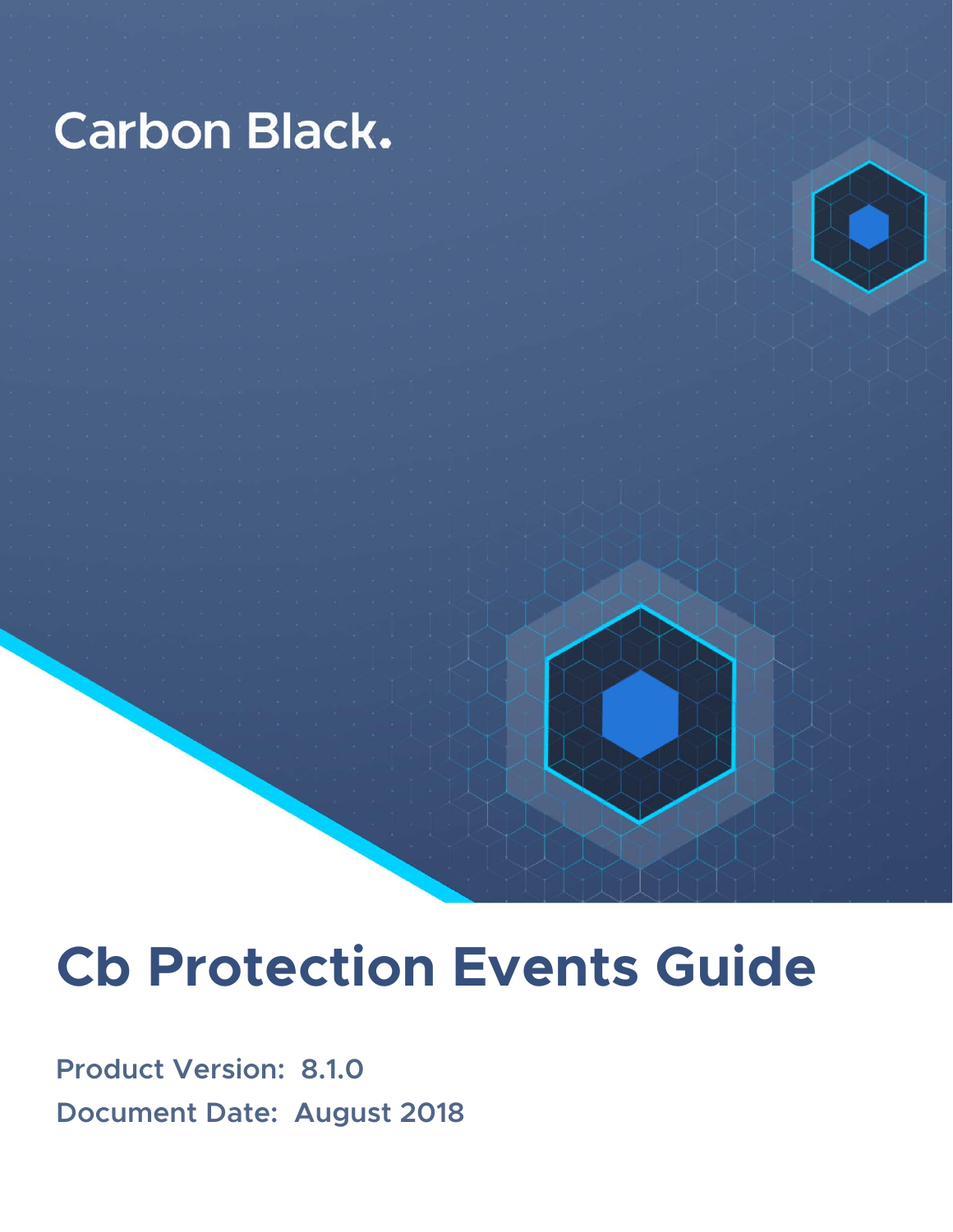### **Copyrights and Notices**

Copyright © 2004-2018 Carbon Black, Inc. All rights reserved. This product may be covered under one or more patents pending. Carbon Black is a trademark of Carbon Black, Inc. in the United States and other countries. Any other trademarks and product names used herein may be the trademarks of their respective owners.

THERE IS NO WARRANTY FOR THE PROGRAM, TO THE EXTENT PERMITTED BY APPLICABLE LAW EXCEPT WHEN OTHERWISE STATED IN WRITING. THE COPYRIGHT HOLDERS AND/OR OTHER PARTIES PROVIDE THE PROGRAM "AS IS" WITHOUT WARRANTY OF ANY KIND, EITHER EXPRESSED OR IMPLIED, INCLUDING, BUT NOT LIMITED TO, THE IMPLIED WARRANTIES OF MERCHANTABILITY AND FITNESS FOR A PARTICULAR PURPOSE. THE ENTIRE RISK AS TO THE QUALITY AND PERFORMANCE OF THE PROGRAM IS WITH YOU. SHOULD THE PROGRAM PROVE DEFECTIVE, YOU ASSUME THE COST OF ALL NECESSARY SERVICING, REPAIR OR CORRECTION.

Carbon Black, Inc. acknowledges the use of the following third-party software in the Carbon Black Protection product:

Portions of this software created by gSOAP are Copyright © 2001-2004 Robert A. van Engelen, Genivia inc. All Rights Reserved. See **Note 1** below for additional details.

This product includes PHP, freely available from http://www.php.net. Copyright © 1999 - 2015 The PHP Group, All rights reserved. See **Note 1** below for additional details.

Portions of this software use Info-ZIP, copyright (c) 1990-2007 Info-ZIP. All rights reserved. For the purposes of this copyright and license, "Info-ZIP" is defined as the following set of individuals: Mark Adler, John Bush, Karl Davis, Harald Denker, Jean-Michel Dubois, Jean-loup Gailly, Hunter Goatley, Ed Gordon, Ian Gorman, Chris Herborth, Dirk Haase, Greg Hartwig, Robert Heath, Jonathan Hudson, Paul Kienitz, David Kirschbaum, Johnny Lee, Onno van der Linden, Igor Mandrichenko, Steve P. Miller, Sergio Monesi, Keith Owens, George Petrov, Greg Roelofs, Kai Uwe Rommel, Steve Salisbury, Dave Smith, Steven M. Schweda, Christian Spieler, Cosmin Truta, Antoine Verheijen, Paul von Behren, Rich Wales, Mike White. This software is provided "as is," without warranty of any kind, express or implied. In no event shall Info-ZIP or its contributors be held liable for any direct, indirect, incidental, special or consequential damages arising out of the use of or inability to use this software. Permission is granted to anyone to use this software for any purpose, including commercial applications, and to alter it and redistribute it freely, subject to the above disclaimer and the following restrictions: 1. Redistributions of source code (in whole or in part) must retain the above copyright notice, definition, disclaimer, and this list of conditions. 2. Redistributions in binary form (compiled executables and libraries) must reproduce the above copyright notice, definition, disclaimer, and this list of conditions in documentation and/or other materials provided with the distribution. The sole exception to this condition is redistribution of a standard UnZipSFX binary (including SFXWiz) as part of a self-extracting archive; that is permitted without inclusion of this license, as long as the normal SFX banner has not been removed from the binary or disabled. 3. Altered versions--including, but not limited to, ports to new operating systems, existing ports with new graphical interfaces, versions with modified or added functionality, and dynamic, shared, or static library versions not from Info-ZIP--must be plainly marked as such and must not be misrepresented as being the original source or, if binaries, compiled from the original source. Such altered versions also must not be misrepresented as being Info-ZIP releases- including, but not limited to, labeling of the altered versions with the names "Info-ZIP" (or any variation thereof, including, but not limited to, different capitalizations), "Pocket UnZip," "WiZ" or "MacZip" without the explicit permission of Info-ZIP. Such altered versions are further prohibited from misrepresentative use of the Zip-Bugs or Info-ZIP e-mail addresses or the Info-ZIP URL(s), such as to imply Info-ZIP will provide support for the altered versions. 4. Info-ZIP retains the right to use the names "Info-ZIP," "Zip," "UnZip," "UnZipSFX," "WiZ," "Pocket UnZip," "Pocket Zip," and "MacZip" for its own source and binary releases.

Portions of this software use RadControls for WinForms, Copyright © 2010-2014, Telerik Corporation. All Rights Reserved. Warning: This computer program is protected by copyright law and international treaties. Unauthorized reproduction or distribution of this program, or any portion of it, may result in severe civil and criminal penalties, and will be prosecuted to the maximum extent possible under the law.

This program uses the unRAR utility program. Under no conditions may the code be used to develop a RAR (WinRAR) compatible archiver.

This product contains Smarty and 7-Zip, which are copyrighted software licensed under the Lesser General Public License v3. Copies of the GPL and LGPL licenses can be found a[t http://www.gnu.org/licenses/gpl-3.0.html a](http://www.gnu.org/licenses/gpl-3.0.html)nd

[http://www.gnu.org/c](http://www.gnu.org/copyleft/lesser.html)opyleft/lesser.html. You may obtain the Minimal Corresponding Source code from us for a period of three years after our last shipment of this product, which will be no earlier than 2016-01-30 by writing to GPL Compliance Division, Carbon Black, Inc., 1100 Winter Street, Waltham, MA 02451.

Copyright (c) 2009, CodePlex Foundation All rights reserved.

- Neither the name of CodePlex Foundation nor the names of its contributors may be used to endorse or promote products derived from this software without specific prior written permission.
- See **Note 1** below for additional details.

#### **NOTE 1**

SOFTWARE FROM THE FOLLOWING ORGANIZATIONS OR INDIVIDUALS IS PROVIDED BY THE COPYRIGHT HOLDERS AND CONTRIBUTORS "AS IS" AND ANY EXPRESS OR IMPLIED WARRANTIES, INCLUDING, BUT NOT LIMITED TO, THE IMPLIED WARRANTIES OF MERCHANTABILITY AND FITNESS FOR A PARTICULAR PURPOSE ARE DISCLAIMED. IN NO EVENT SHALL THE COPYRIGHT OWNER OR CONTRIBUTORS BE LIABLE FOR ANY DIRECT, INDIRECT, INCIDENTAL, SPECIAL, EXEMPLARY, OR CONSEQUENTIAL DAMAGES (INCLUDING, BUT NOT LIMITED TO, PROCUREMENT OF SUBSTITUTE GOODS OR SERVICES; LOSS OF USE, DATA, OR PROFITS; OR BUSINESS INTERRUPTION) HOWEVER CAUSED AND ON ANY THEORY OF LIABILITY, WHETHER IN CONTRACT, STRICT LIABILITY, OR TORT (INCLUDING NEGLIGENCE OR OTHERWISE) ARISING IN ANY WAY OUT OF THE USE OF THIS SOFTWARE, EVEN IF ADVISED OF THE POSSIBILITY OF SUCH DAMAGE. THIS STATEMENT APPLIES TO:

- GENIVIA INC
- PHP DEVELOPMENT TEAM
- CodePlex Foundation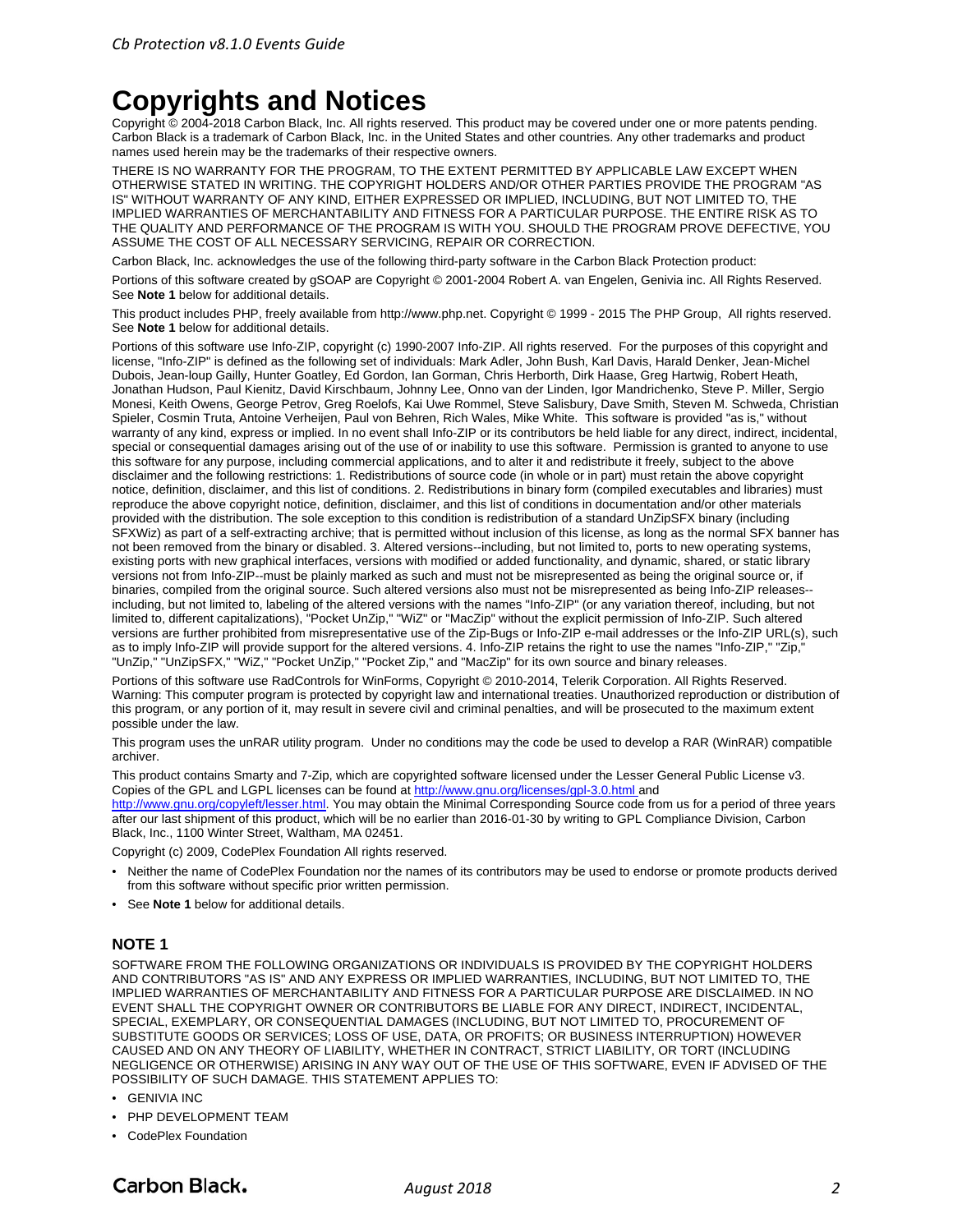#### *Cb Protection v8.1.0 Events Guide*

- Copyright (C) 2008-2016, SpryMedia Ltd.
- Copyright jQuery Foundation and other contributors
- Copyright 2015 Ben Plum
- Copyright (c) 2007-2015 Ariel Flesler <aflesler@gmail.com>
- Copyright (c) 2010 Kelvin Luck
- Copyright (c) 2009 Eduardo Lundgren (edu@rdo.io) and Richard D. Worth (rdworth@gmail.com)
- Copyright (c) 2014 Christian Bach
- Copyright (c) 2007-2016. The YARA Authors. All Rights Reserved.
- Font data copyright Google 2012
- Copyright © 2005-2008 Thomas Fuchs (http://script.aculo.us, http://mir.aculo.us)
- Prototype is Copyright © 2005-2007 Sam Stephenson. It is freely distributable under the terms of an MIT-style license.

*Cb Protection Events Guide* Document Version: 8.1.0 Document Revision Date: August 26, 2018 2:07 PM Product Version: 8.1.0

**Carbon Black, Inc.** 1100 Winter Street, Waltham, MA 02451 USA Tel: 617.393.7400 Fax: 617.393.7499 Web Site: [http://www.carbonblack.com](http://www.carbonblack.com/)

Support E-mail[: support@carbonblack.com](mailto:support@carbonblack.com) User eXchange (Carbon Black Community): https://communit[y.carbonblack.com](https://community.carbonblack.com/)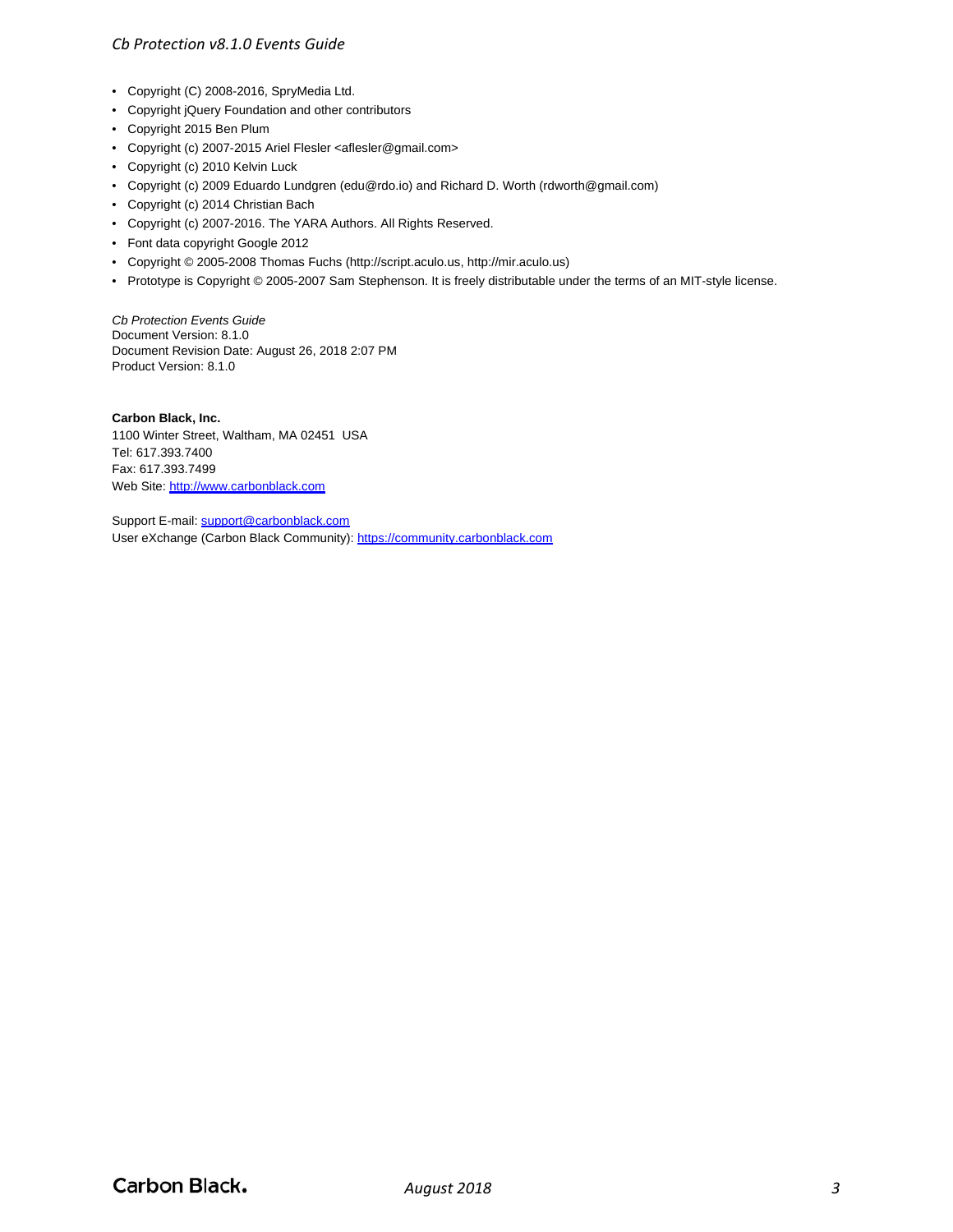# **Contents**

| Process Name, Process Path, Process Key, Process Trust, and Process Threat  10 |
|--------------------------------------------------------------------------------|
|                                                                                |
|                                                                                |
|                                                                                |
|                                                                                |
|                                                                                |
|                                                                                |
|                                                                                |
|                                                                                |
|                                                                                |
|                                                                                |
|                                                                                |
|                                                                                |
|                                                                                |
|                                                                                |
|                                                                                |
|                                                                                |
|                                                                                |
|                                                                                |
|                                                                                |
|                                                                                |
|                                                                                |
|                                                                                |
|                                                                                |
|                                                                                |
|                                                                                |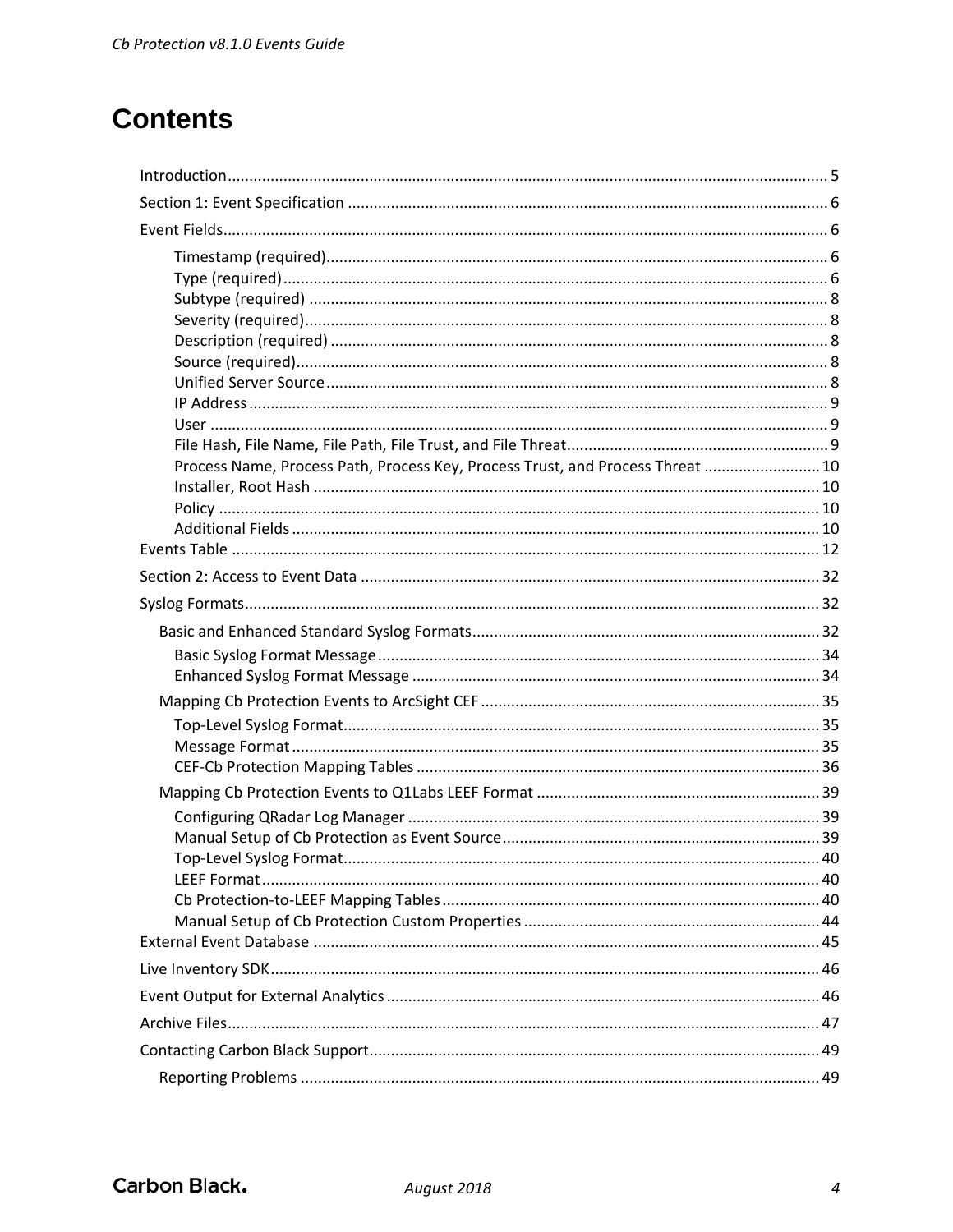# <span id="page-4-0"></span>**Introduction**

This document describes the events generated, tracked, and stored by Cb Protection, and the ways you can access these events.

Section 1, Event Specification, describes the content, structure and purpose of these events for the benefit of integrators interested in using them outside of the Cb Protection environment. This section includes a comprehensive list of event subtypes and their descriptions.

Section 2, Access to Cb Protection Event Data, describes the ways you can access Cb Protection event data outside of the Cb Protection Console user interface. For supported syslog formats, this section shows how event data is mapped.

Cb Protection events provide a critical set of audit data required by many organizations for compliance, legal, and reporting purposes. Among other things, they can show you:

- who is using Cb Protection
- what Cb Protection Server configuration changes have been made
- conditions requiring action (e.g., low disk space or database issues)

For computers running the Cb Protection Agent, events provide information such as:

- file executions that have been blocked due to security rules
- malicious files found by Cb Protection or connected third-party security devices
- new devices found

The Cb Protection API allows programmers who want to write code to interact with Cb Protection using custom scripts or from other applications. As with actions performed through the Cb Protection Console, Cb Protection API activity creates an audit trail. The API user taking the action is identified in the event.

Depending on your role and use case, how you use these events will vary. For example:

- A Help Desk responding to an end user request might be interested in all *block* events for a given computer.
- An IT security specialist responding to an incident might be interested in *new file executions* and events related to *file installation groups.*
- A Cb Protection administrator establishing corporate policies might be interested in classes of events specific to a particular policy interest, such as discovery of new devices or execution of unapproved files (i.e., files neither approved nor banned).

The descriptions in this document will help you locate the specific events you need and filter out those not of interest. If you need more information about Cb Protection features associated with these events, see the *Using Cb Protection* guide for this release, which is available as a PDF file on the Carbon Black [User eXchange](https://community.carbonblack.com/) and in online help on the Cb Protection Console.

**Note:** The main table of event types and subtypes in [Table](#page-12-0) 3 describes events as they appear in current versions of Cb Protection v8.1.0.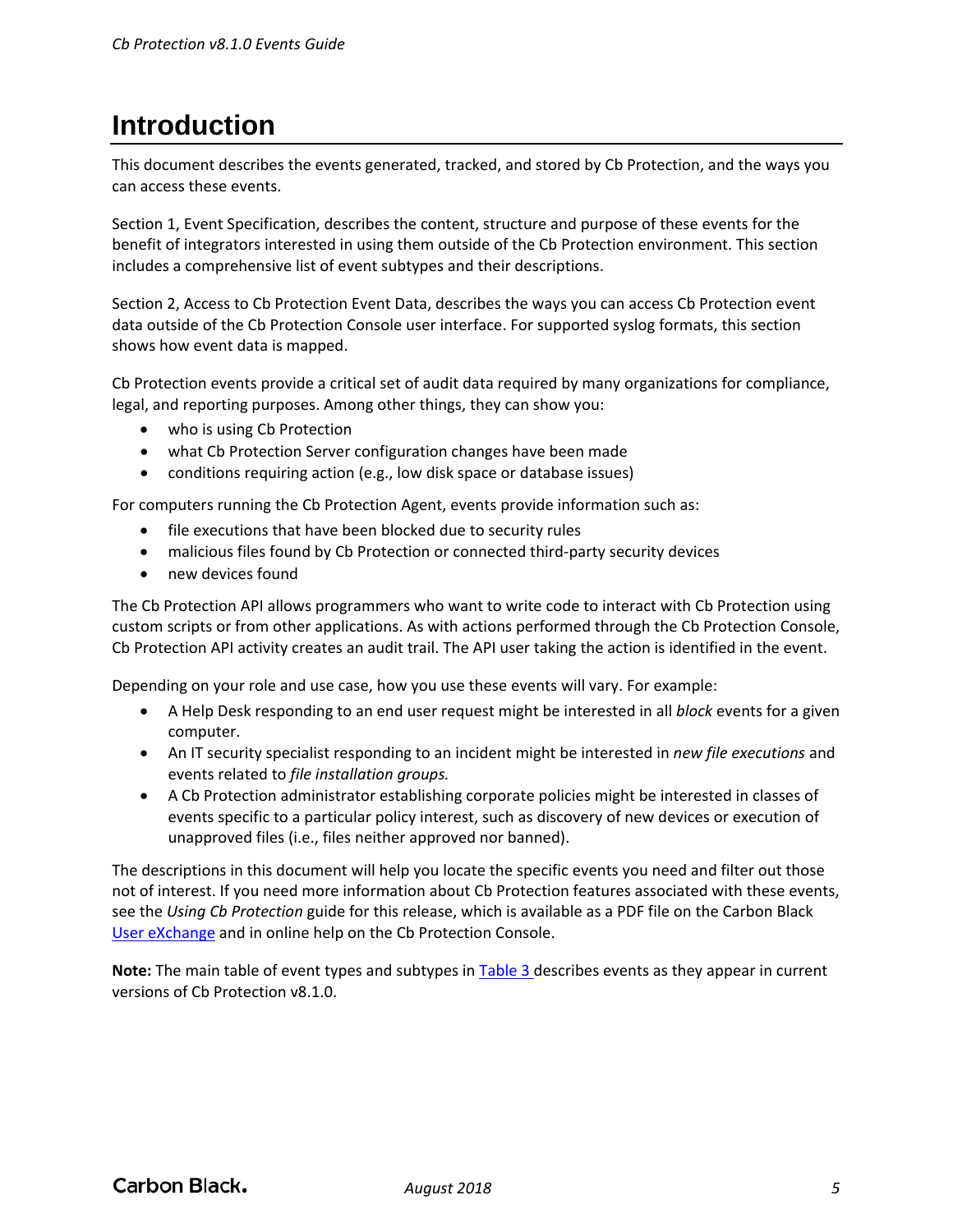# <span id="page-5-0"></span>**Section 1: Event Specification**

There are two key elements in the Cb Protection event specification:

- the **event fields**, that is, the different types of information available in a single event
- the list of unique **event type/subtype** combinations, shown i[n Table 3](#page-12-0) beginning on page [13.](#page-12-0)

# <span id="page-5-1"></span>**Event Fields**

This section describes the fields that can be in a Cb Protection event. Those shown as "required" can be expected to be present in each Cb Protection event. Other fields are present only for certain events or under certain conditions.

#### <span id="page-5-2"></span>*Timestamp (required)*

All event timestamps are stored in UTC in the Cb Protection database. The timestamp is the date/time at which the event occurs; that is, it is the time as seen from the source of the event. For example, for server-generated events, it is the UTC time of the server; for agent-generated events, it is the UTC time on the agent computer reporting the event. In the Cb Protection Console, timestamps are displayed according to the time zone setting selected on the General tab of the System Configuration page.

The timestamp for an event corresponds to the date/time when the *Cb Protection Agent or Server* records the event. This means, for example, that a new file discovery during initialization of all files on a new agent computer will show the time the file is first seen by the agent, not when it first arrived on the computer. If the time on the agent computer is not the same as the time on the server, an agent could report a skewed time, including reporting events as happening at a future time.

**Note:** Although not part of the basic and enhanced Syslog output, a *received* timestamp may appear in other event output from Cb Protection, showing the time the Cb Protection Server received an event.

#### <span id="page-5-3"></span>*Type (required)*

This is the top-level, general classification for an event. Each event also has a subtype, which specifically classifies the kind of event it is.  $Table 1$  shows the public event types.

| <b>Event Type</b>      | <b>Description</b>                                                                                                                             |
|------------------------|------------------------------------------------------------------------------------------------------------------------------------------------|
| Computer<br>Management | Events related to changes to Computer assets managed by the Cb Protection Server<br>or specific to a Cb Protection Agent. For example:         |
|                        | Console management operations like "Computer deleted" and "Computer<br>modified"                                                               |
|                        | Computer/Agent specific diagnostic actions like "Cache check complete" and<br>$\qquad \qquad \blacksquare$<br>"Agent synchronization finished" |
|                        | Template and clone computer management operations<br>$\qquad \qquad \blacksquare$                                                              |
|                        | Agent status operations like "Agent restart" and "Agent upgraded"                                                                              |
|                        | "Cb Response sensor status"                                                                                                                    |

<span id="page-5-4"></span>**Table 1. Cb Protection Event Types**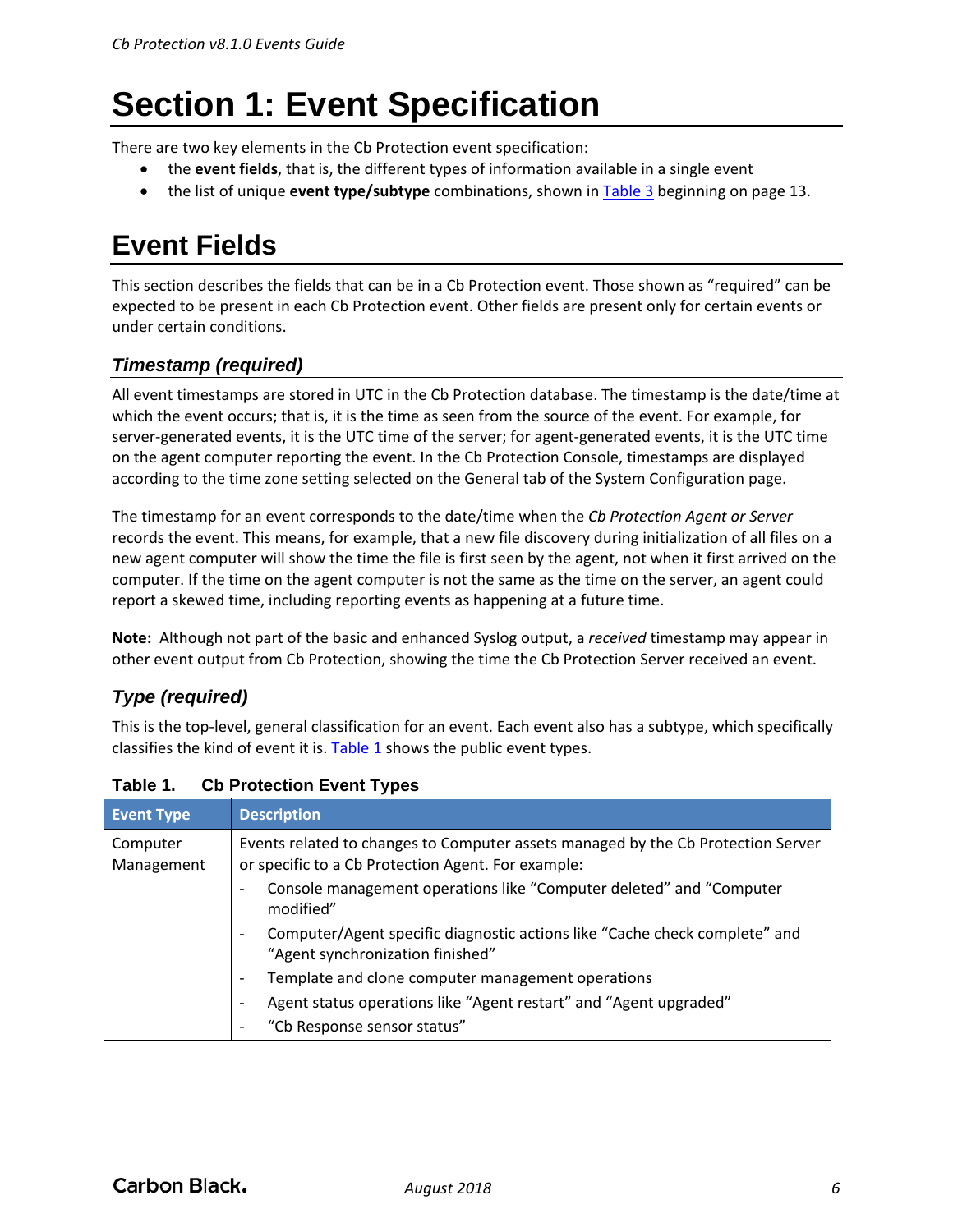| <b>Event Type</b>     | <b>Description</b>                                                                                                                                                                                                                                                                                                                                                                                                                                                                                                                                                                                                                                                                                                 |
|-----------------------|--------------------------------------------------------------------------------------------------------------------------------------------------------------------------------------------------------------------------------------------------------------------------------------------------------------------------------------------------------------------------------------------------------------------------------------------------------------------------------------------------------------------------------------------------------------------------------------------------------------------------------------------------------------------------------------------------------------------|
| Discovery             | Events related to the discovery or existence of new assets or new actions. For<br>example:<br>Device-related events like "New device found" and "Device attached"<br>$\overline{\phantom{a}}$<br>File-related events like "First execution on network" and "New unapproved file<br>$\overline{\phantom{a}}$<br>to computer"<br>Events directly related to the metadata retrieved from the Cb Collective<br>÷,<br>Defense Cloud, Carbon Black's database of file information. For example,<br>"Malicious file detected" and "Potential risk file detected"<br>Events related to notification of malicious or potentially risky files from external<br>$\overline{\phantom{0}}$<br>sources.                          |
| General<br>Management | Events related to the management of non-user, non-computer and non-policy<br>assets. This includes events related to Meters, Alerts, Baseline Drift reports,<br>Snapshots, and Event Rules. For example, "Alert triggered", "Baseline Drift Report<br>generated"                                                                                                                                                                                                                                                                                                                                                                                                                                                   |
| Policy<br>Enforcement | Events related to the enforcement of any policy or rule on the Cb Protection Agent.<br>For example:<br>File events like "File approved (Updater)", "Execution block (banned file)", and<br>"Report write (Custom Rule)"<br>Device Rule events like "Read block (removable media)" and "Report execution<br>(removable media)"<br>Registry Rule events like "Write block (Registry Rule)" and "Report write<br>$\frac{1}{2}$<br>(Registry Rule)"<br>Memory Rule events like "Access prompt (Memory Rule)" and "Access block<br>$\qquad \qquad \blacksquare$<br>(Memory Rule)"<br>Note: This does not include the creation or management of policies. Those events<br>are included under the Policy Management type. |
| Policy<br>Management  | Events related to the management (creation, modification, deletion) of any policy<br>or rule. For example:<br>Policy events like "Policy created" and "Policy deleted"<br>Software rule events like "Publisher approval created", "File ban created",<br>"Trusted User added" and "Custom Rule created"<br>Device Rule events like "Device approval removed"<br>$\qquad \qquad \blacksquare$<br>Registry Rule events like "Registry Rule created"<br>$\overline{\phantom{a}}$<br>Memory Rule events like "Memory Rule modified"                                                                                                                                                                                    |
| Server<br>Management  | Events related to the configuration and administration of the Cb Protection Server<br>and database. For example:<br>"Server shutdown", "License added", "Server backup stopped", "Database<br>error" and "Cb Collective Defense Cloud connection lost"                                                                                                                                                                                                                                                                                                                                                                                                                                                             |
| Session<br>Management | Events related to the login activity and management of Cb Protection Console<br>users. For example:<br>Management events like "Console user created"<br>$\qquad \qquad \blacksquare$<br>Login activity like "Console user login" and "Console user logout"<br>$\overline{\phantom{0}}$<br>Note: Cb Protection Console is the web-based user interface to the Cb Protection<br>Server through which all standard Cb Protection administration takes place.                                                                                                                                                                                                                                                          |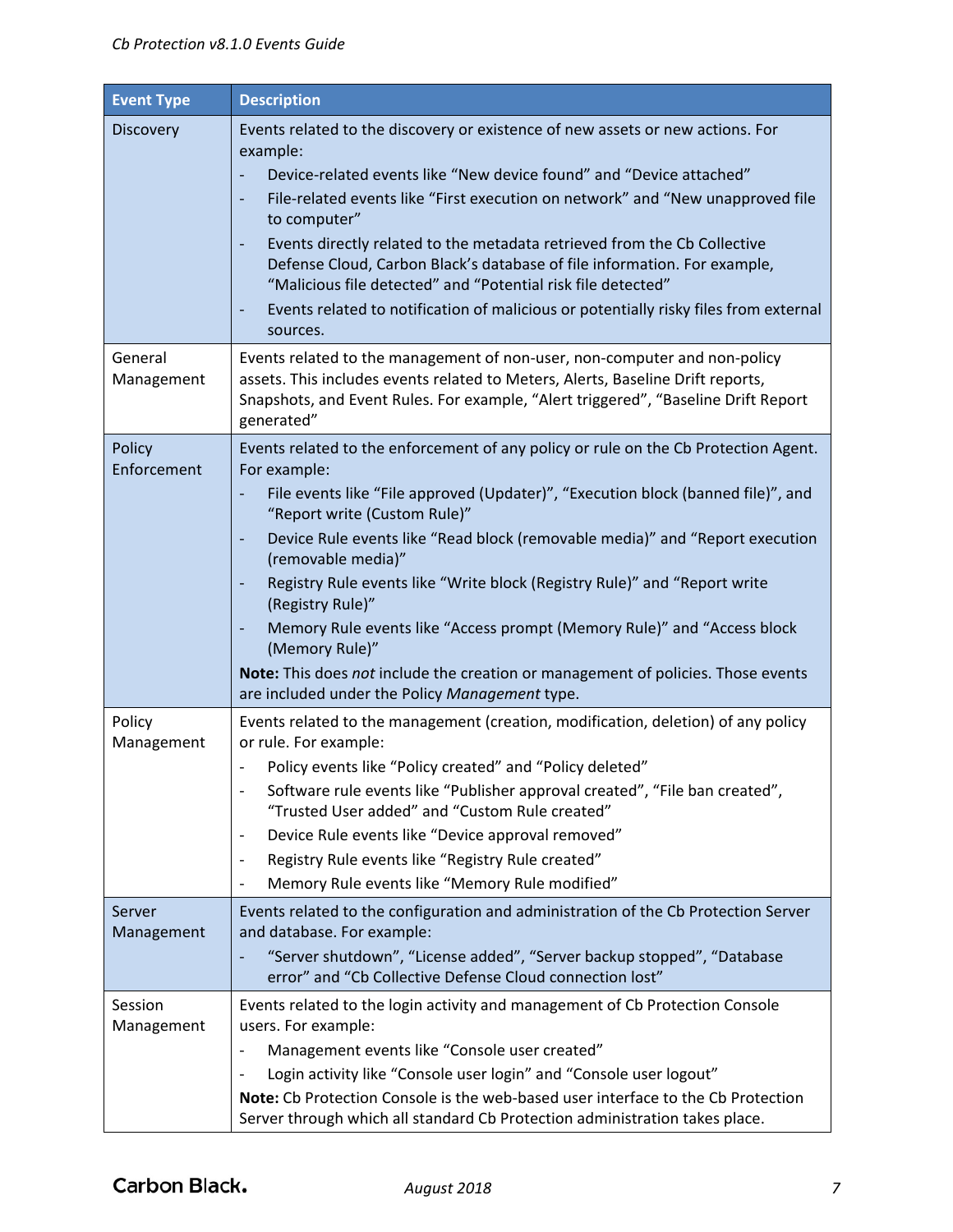#### <span id="page-7-0"></span>*Subtype (required)*

The subtype corresponds to one (and only one) event type. Subtypes generally map closely to real world use cases and/or Cb Protection product functionality[. Table 3](#page-12-0) shows the full list of subtypes.

#### <span id="page-7-1"></span>*Severity (required)*

Each Cb Protection event has one of five different severity values. [Table 2](#page-7-5) shows the severity values listed in order of ascending importance. Note that prior to v7.2.1, this field was called "Priority".

| <b>Severity</b> | <b>Description</b>                                                                    |
|-----------------|---------------------------------------------------------------------------------------|
| $6 - lnfo$      | Informational message                                                                 |
| 5 - Notice      | Normal, but significant, condition                                                    |
| 4 - Warning     | Warning condition; worth investigation                                                |
| $3 - Error$     | Error condition, usually something that requires contact with Carbon Black<br>Support |
| 2 - Critical    | Critical condition that requires immediate investigation or action                    |

#### <span id="page-7-5"></span>**Table 2. Cb Protection Event Severities**

#### <span id="page-7-2"></span>*Description (required)*

The description field is a natural language description of the event. Often, the description will contain information also provided in other fields in the event. This redundancy is intentional; it allows the description to be fully descriptive of the event without the other fields.

[Table 3](#page-12-0) includes examples (or formats) of descriptions for each unique event subtype, but it does not enumerate all possible event descriptions. Where descriptions contain error messages and other unrestricted content, an exhaustive list is impractical.

**Note:** Because it can contain sensitive information, including passwords, command line information is included in the Description field for Syslog output from the Cb Protection Server only if command line export is enabled on the System Configuration/Events page in the Cb Protection Console.

#### <span id="page-7-3"></span>*Source (required)*

There are two possible values for Source: "System" (the Cb Protection Server or a server component) or a computer name (indicating the event came from a Cb Protection Agent on the named computer).

#### <span id="page-7-4"></span>*Unified Server Source*

This release includes the ability to manage certain functions on multiple Cb Protection servers from one server. If an event was initiated by a remote server connected via Unified Management, the Unified Server Source field shows the name of that server.

**Note:** On the console Events page, this field (if available) is displayed only if the logged in user has Unified Management permissions.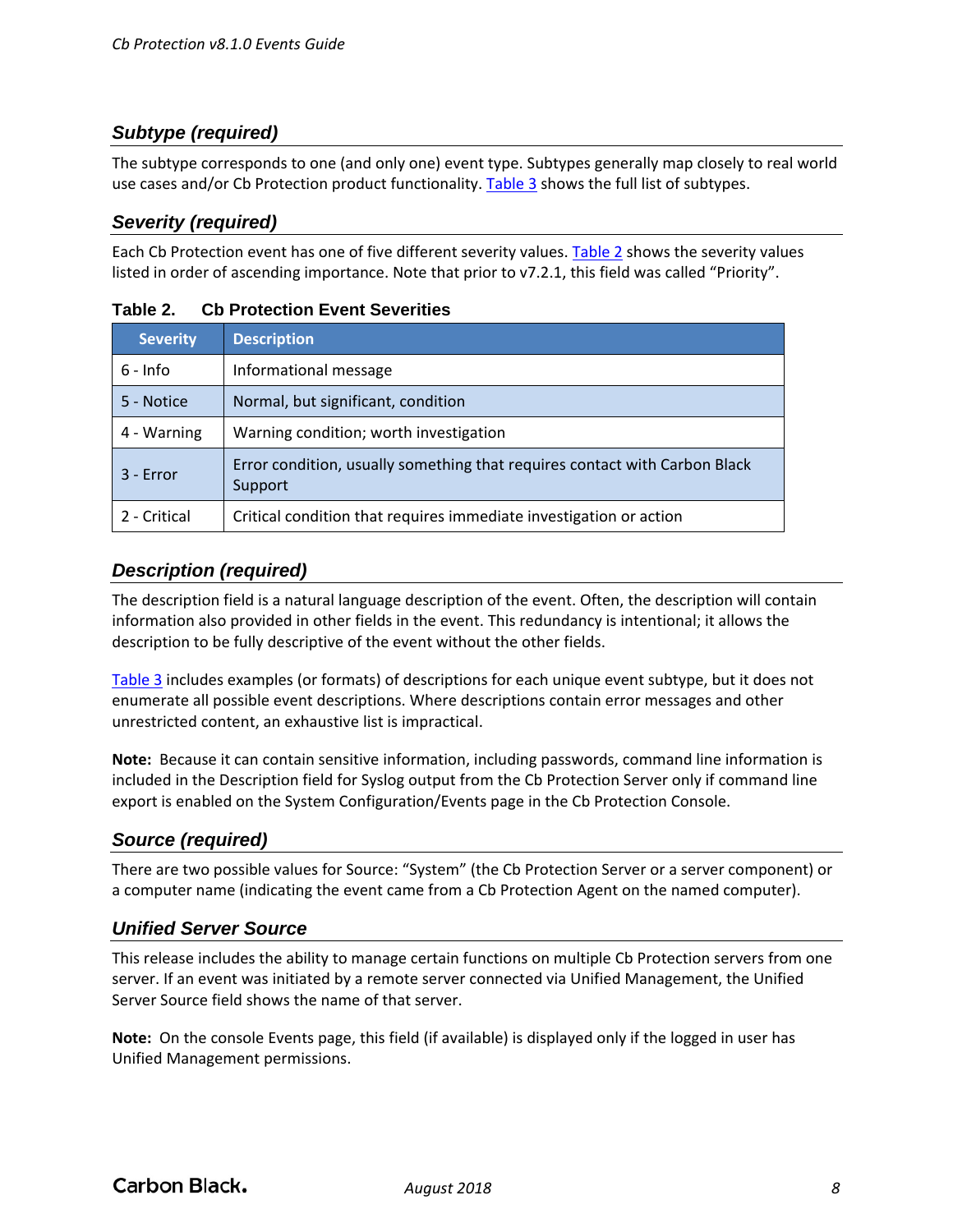#### <span id="page-8-0"></span>*IP Address*

The IP Address field denotes the IP address of the source of the event. Most, but not all, events have an IP address. For most events, the IP address corresponds to the "Source" field, which is the IP address of the client computer for Cb Protection Agent generated events. This is the IP address of the agent *at the time of the event*, not necessarily the current IP address of the agent.

Events generated by Cb Protection Console activities report the IP address of the machine on which the user is accessing the console. For example, "Console user login" and "File approval created" events contain the IP address of the computer on which a console user performed those actions.

Most events generated by the Cb Protection Server, Reporter and the database itself (whose source is "System") do not have an IP address. This includes, for example, events such as "Alert triggered" and "Server errors". In those cases, the IP address is unnecessary, since it is always the same. Exceptions to this rule are Server and Reporter start and stop events, which contain IP address of the Server and Reporter for diagnostics purposes.

#### <span id="page-8-1"></span>*User*

The User field contains either the user that was active on the agent computer (Source) at the time of the event, or the Console User in the case of events generated by console activities. There are cases in which an event cannot be attributed to either a console or a logged in user on an agent system:

- In some cases, the user name will be "System".
- The User field might be empty when there is no user account to attribute to the event. This occurs for agent-generated Computer Management events like "Agent restart" and "Agent Policy updated". Those events are initiated by the Cb Protection Agent itself and therefore have no associated user.
- In some cases, the User field will be "<unknown>" because a user cannot be determined. For example, it would be <unknown> for the Discovery events "Device attached" and "Device detached". When devices are attached or detached from a computer, Cb Protection tries to determine which user is currently "active" at that time. If an active user cannot be determined – for example, if there is no one currently logged in – Cb Protection will use the special string "<unknown>" for User.

If you are using Unified Management of multiple servers, the "user" identified for actions performed on client servers through the management server is not necessarily the user currently logged into the console. The account used to *authenticate* the connection between the management server and the client server appears as the user.

#### <span id="page-8-2"></span>*File Hash, File Name, File Path, File Trust, and File Threat*

When the event relates to a specific file (e.g., "Execution blocked", "New unapproved file"), the File Hash, File Name, and File Path fields will be completed with the file-specific information that is available. Not all file events will have these fields completed. For example, an "Execution blocked (still analyzing)" event, will not have a file hash. Policy Management events, like creating approvals and bans, also contain File Hash or File Name data when available and applicable.

When the File Hash is available, it is a SHA-256 hash. The File Path does *not* end with a trailing slash.

If Cb Collective Defense Cloud data is enabled when the file event is generated, File Trust and File Threat information is included in the event if it is available.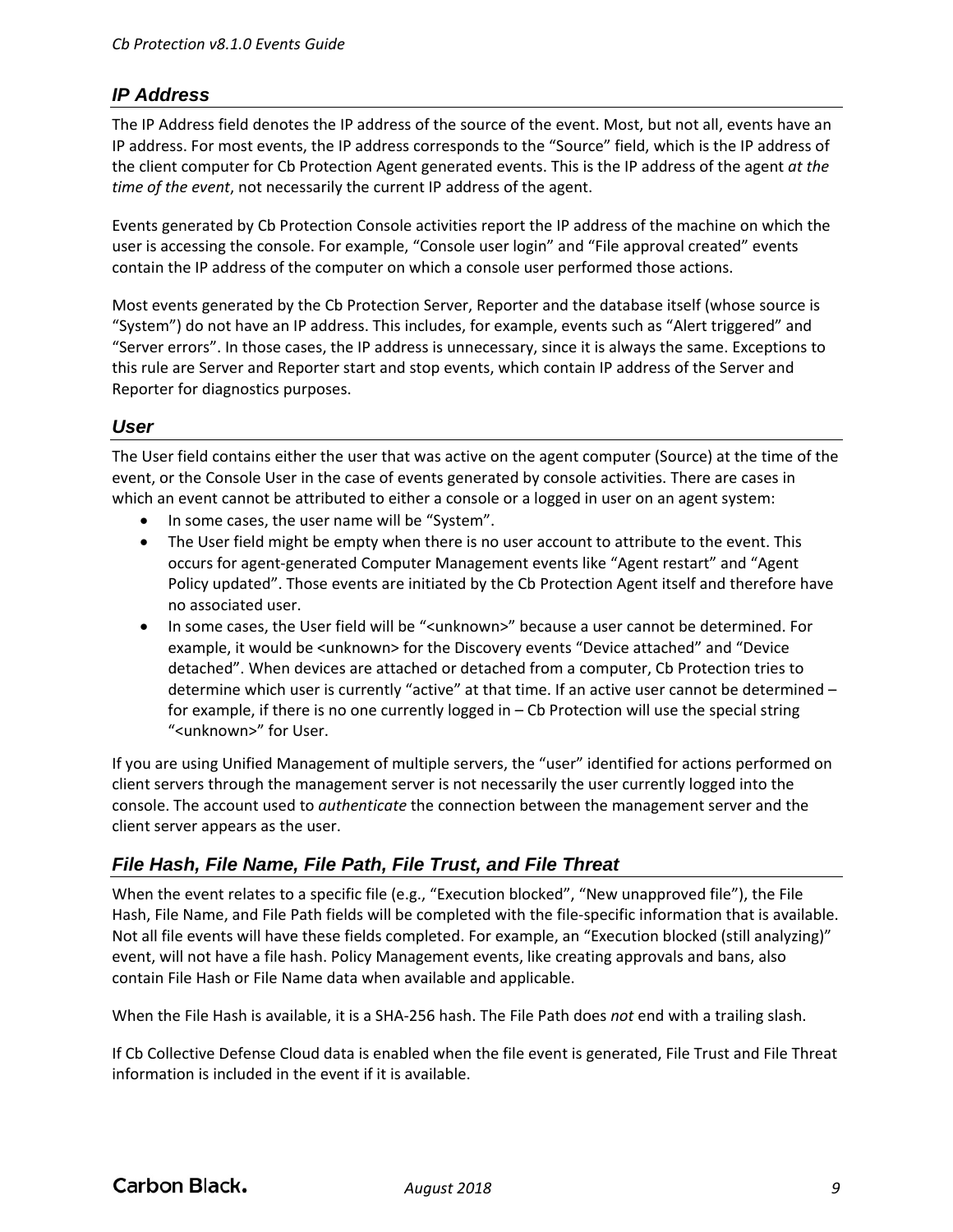#### <span id="page-9-0"></span>*Process Name, Process Path, Process Key, Process Trust, and Process Threat*

Several Process fields are used within events generated by the Cb Protection Agent. Most of them are similar to the File fields, except that they describe the running process that caused an event to be generated rather than the file that is the target of an action. For example, when a file execution is blocked and the "Execution block" event is generated, the event will include the Process Name field with the file name of the program that tried to launch the blocked file.

Typically, the process fields appears in Discovery events or Policy Enforcement events but also can be part of certain subtypes of other event types.

If Cb Collective Defense Cloud data is enabled when the file event is generated, Process Trust and Process Threat information is included in the event if it is available.

Process Key is a unique, proprietary key identifying the instance of the process on a specific computer.

**Note:** A "Process" field (without any additional term) is also in events exported to Syslog and archives. This field contains the name and full path, and is used for compatibility with pre-7.2.0 agents and events. Another field, Process Hash, is exported only in archived events (see [Archive Files](#page-46-0) on page [47\)](#page-46-0).

#### <span id="page-9-1"></span>*Installer, Root Hash*

Installer and Root Hash are used within some events generated by the Cb Protection Agent.

The Installer field contains the name (*not* the path) of the file that *created* the file referenced by a File Name and/or File Hash – in other words, the root parent or "installer" of that file.

In many cases, the Installer is the same as the Process Name, but not always. For example, for file approval events, the process running is often (by definition) the same as the installer that is approving the file being written. In the case of execution block events, the process running may or may not be the same as the process that wrote the file in the first place.

For example, consider what happens when the installer *setup123.exe* writes the file *myapp.exe.* When *myapp.exe* is first written on a computer running a Cb Protection Agent, a "New file on network" event is generated, and both its *Process Name* field and its *Installer* field reference *setup123.exe*. If *myapp.exe* is later launched from a command prompt and is blocked, the Process Name field may be *cmd.exe* while the Installer field is still s*etup123.exe*.

The Root Hash field is the SHA-256 hash value of the Installer file.

#### <span id="page-9-2"></span>*Policy*

The Policy field is used within events generated by the Cb Protection Agent. It contains the name of the Cb Protection security policy in effect on the agent at the time of the event.

#### <span id="page-9-3"></span>*Additional Fields*

The following additional fields are not mandatory but may appear in events:

- **Computer ID** A numeric ID for the computer associated with the event (0 for system). Increments by one for each computer registered with the server.
- **Ban Name** For block events, name of the ban that blocked the file.
- **Config List Version** Version number of the Config List associated with an event. The Config List is the set of rules delivered to agents.
- **Date Received** Timestamp when the event was received by the Cb Protection Server (in UTC).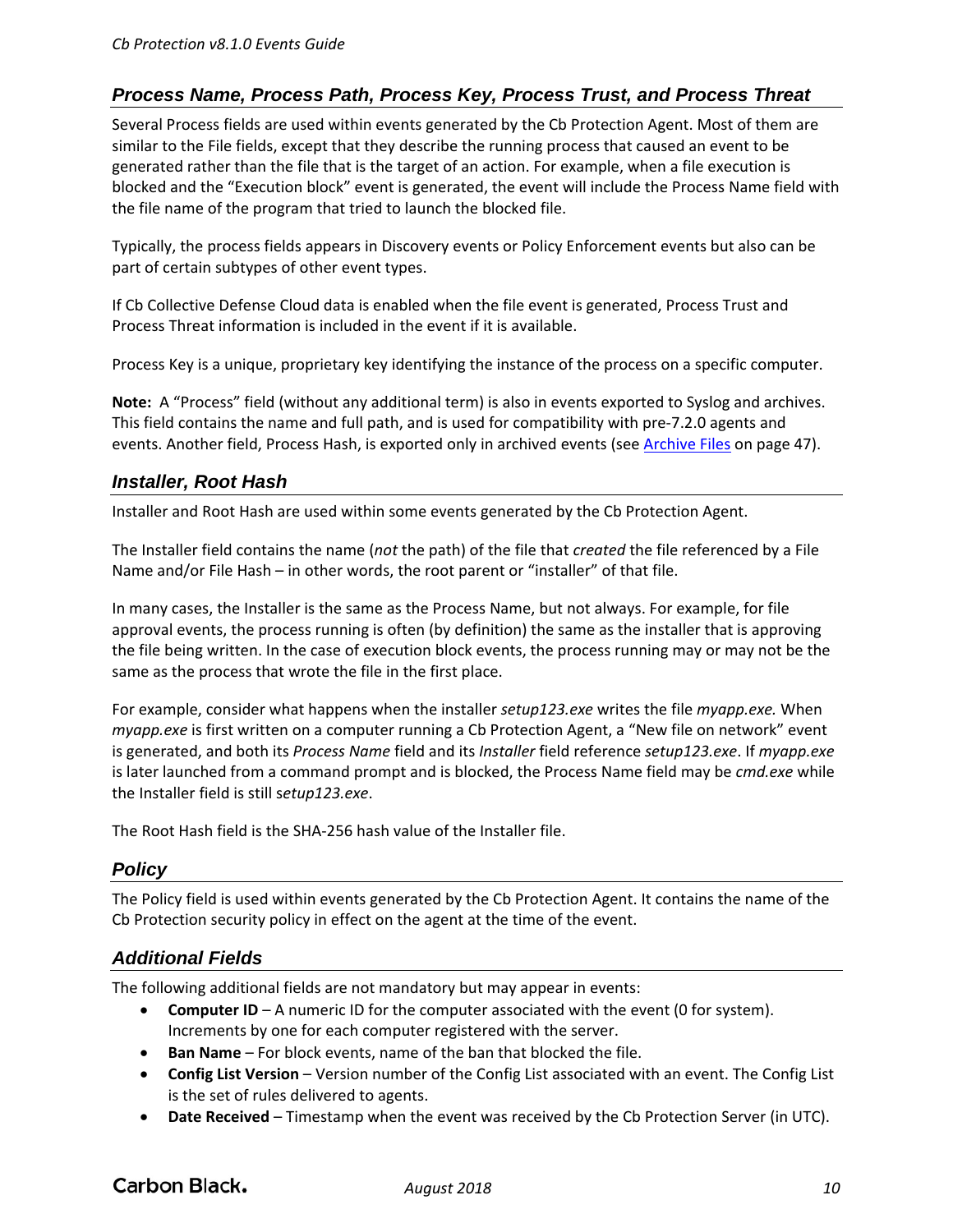- **File Prevalence** Number of computers on which the file associated with an event appears.
- **File State** Global state of the file associated with the event (Approved/Unapproved/Banned).
- **File State Reason** Additional details behind the global state of the file associated with the event.
- **Indicator Name** Name of the threat indicator associated with the event, if present. Same as rule name when present.
- **Indicator Set** Name of the threat indicator set for the indicator associated with the event, if present.
- **Platform** Platform of the computer associated with the event (Windows, Mac, Linux).
- **Process** Full path and name of the process associated with the event.
- **Process Prevalence** The number of computers that have the process associated with an event.
- **Rule Name** The name (as it appears in the console) of the rule associated with the event. This includes both user-created rules and built-in rules, such as *Prompt on unapproved executables.*
- **Unified Source**  The name of the unified server associated with the event, if any.
- **Updater** The name of the updater associated with the event, if any.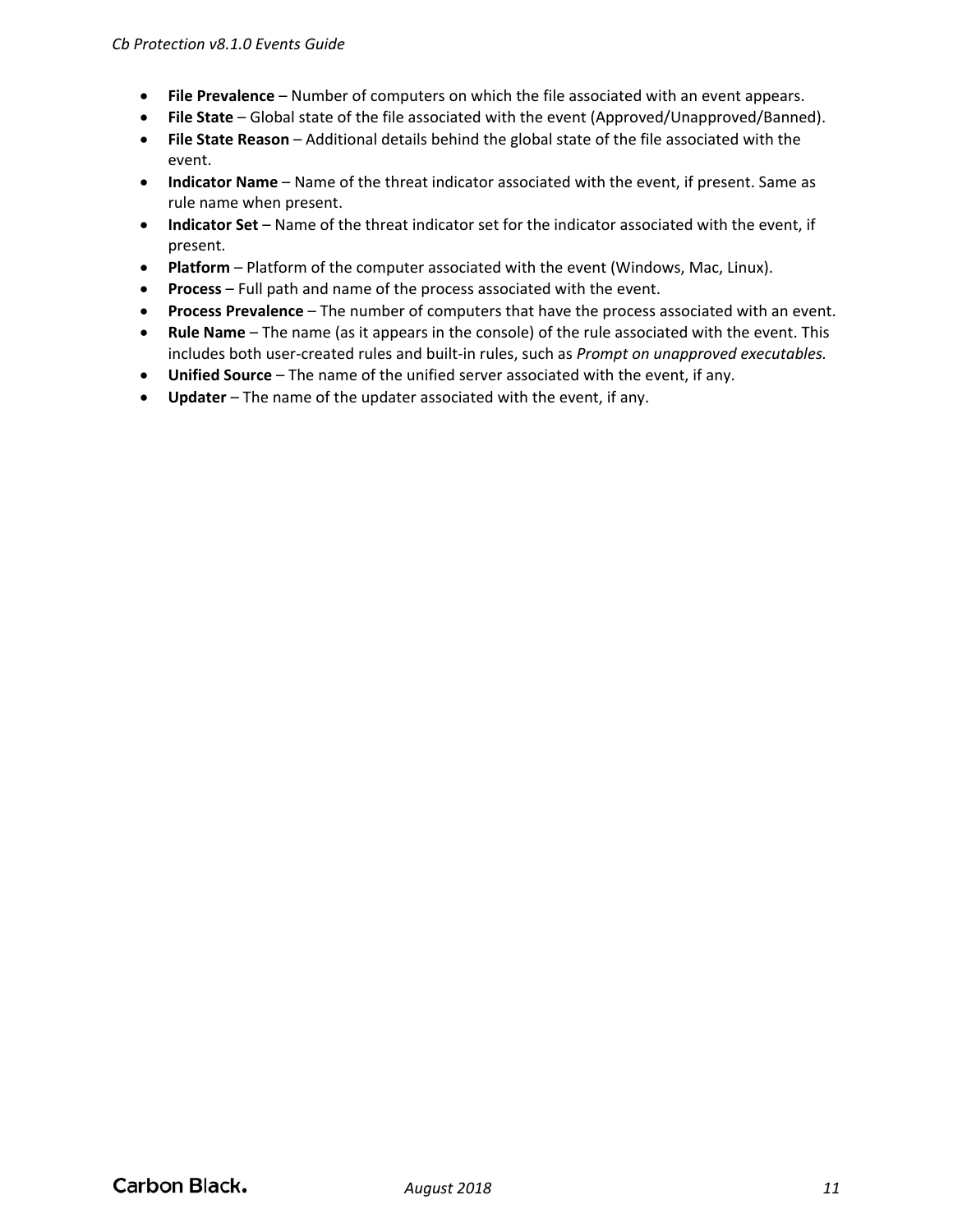### **Events Table**

[Table 3](#page-12-1) lists all events types and their unique subtypes in Cb Protection v8.1.0. New or changed events are shown with the following legend:

- New for  $v8.1.0$ ; type and subtype shown in bold
- ∆ Changed for v8.1.0 (e.g., type, subtype, severity, description, triggering condition); type and subtype shown in bold
- $+$  New for v8.0.0
- $\diamondsuit$  Changed for v8.0.0

For information about event changes prior to v8.0.0, see the [Bit9 Security Platform v7.2.3 Events Integration Guide](https://community.carbonblack.com/docs/DOC-4495) on the Carbon Blac[k User eXchange.](https://community.carbonblack.com/)

<span id="page-11-0"></span>In the Example Descriptions/Comments column, the descriptions show the text and/or format of the descriptions for each event. Variable information is shown with the convention "\$variabledata\$". So for example, where the actual Description field for an event would show the name of a computer (e.g., "Laptop-5"), the Description column in this table shows "\$computer\$". Variables that use parameters from Cb Protection, where these parameters are not commonly known objects outside of the Cb Protection context, are shown in the format "\$param1\$", "\$param2\$", etc. You can view the actual event output from Cb Protection or view the Events page through the Cb Protection Console to see real-world examples of these parameters. For example, an event shown in this guide as *"Computer \$computer\$ discovered new file '\$filePathAndName\$' [\$hash\$]."* might appear as follows in the console:

| <b>Subtype</b> | <b>Description</b>                                                                                                  |
|----------------|---------------------------------------------------------------------------------------------------------------------|
|                | New unapproved file to computer Computer MYCORP\LT-5 discovered new file 'c:\windows\system32\custom' [3037456D8D]. |

If you have upgraded from a previous version of this product (especially pre-8.0), note the following changes that affect multiple events:

- Several product name changes in version 8 have affected certain event subtypes and descriptions:
	- Parity Server/Bit9 Server is now Cb Protection Server.
	- Parity Agent/Bit9 Agent is now Cb Protection Agent.
	- Parity Console/Bit9 Console is now Cb Protection Console.
	- Parity Knowledge Service/Bit9 Software Reputation Service is now Cb Collective Defense Cloud.
- Numerous other changes, including some user interface names, have been made since the 7.x product cycles.
- Beginning with v7.2.1, what was labeled "Priority" was changed to "Severity".
- In v8.1.0, capitalization of many subtype names was changed for consistency.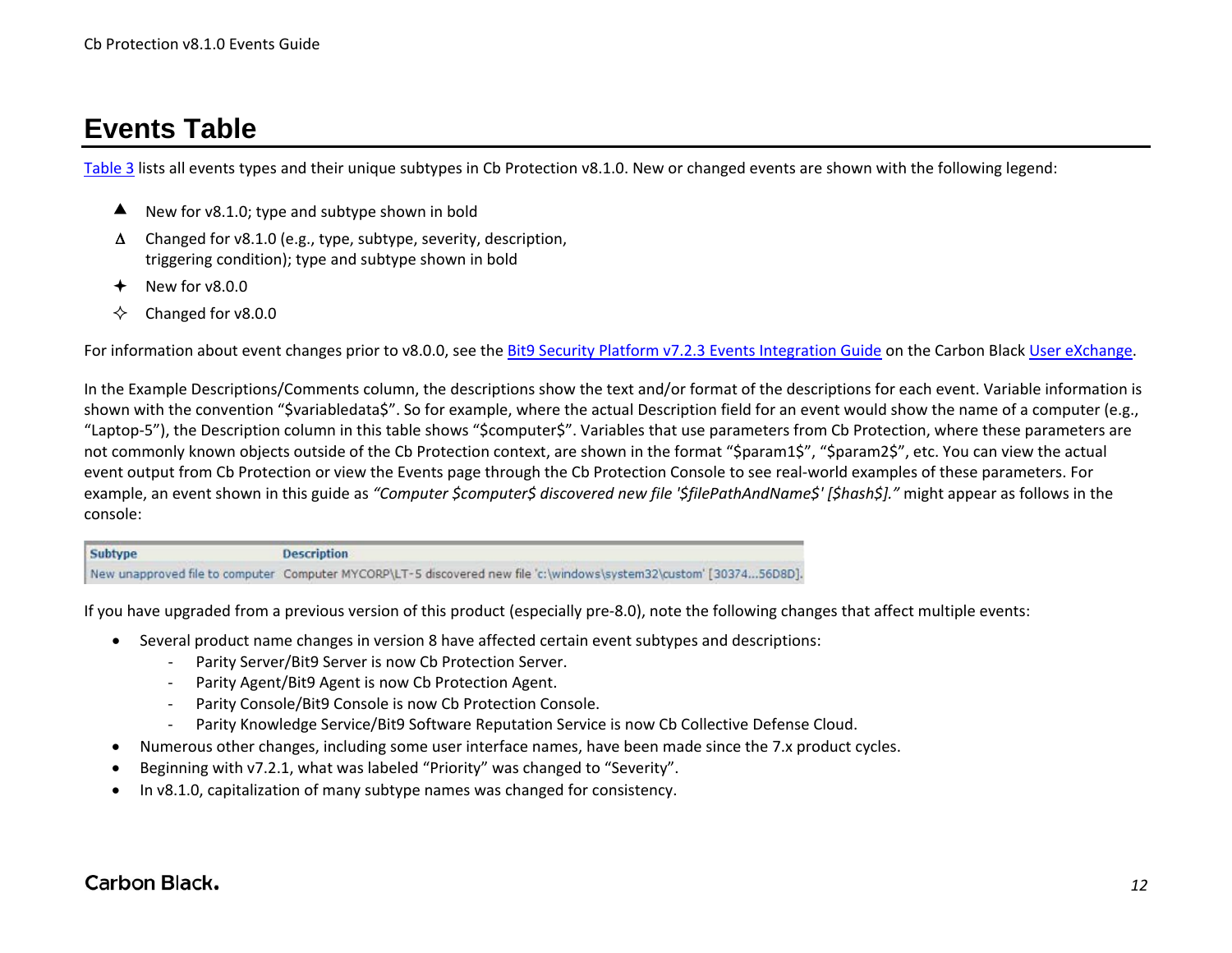<span id="page-12-1"></span>

| Table 3. Cb Protection 8.1.0 Event Types and Subtypes |
|-------------------------------------------------------|
|                                                       |

<span id="page-12-0"></span>

| <b>Type</b>                | <b>Subtype</b>                    | ID No. | <b>Severity</b>            | <b>Example Descriptions/Comments</b>                                                                                                                                                                                                                                                                                                                                                                                                                                                                                                                                                                                                                                                                                                                                                                  |
|----------------------------|-----------------------------------|--------|----------------------------|-------------------------------------------------------------------------------------------------------------------------------------------------------------------------------------------------------------------------------------------------------------------------------------------------------------------------------------------------------------------------------------------------------------------------------------------------------------------------------------------------------------------------------------------------------------------------------------------------------------------------------------------------------------------------------------------------------------------------------------------------------------------------------------------------------|
| <b>Computer Management</b> | Agent bulk state change finished  | 412    | Info                       | Computer '\$computer\$' completed the state transition of all files from '\$param1\$' to '\$param2\$'.<br>Note: Parameters 1 and 2 can be 'Unapproved' or 'Locally Approved'.                                                                                                                                                                                                                                                                                                                                                                                                                                                                                                                                                                                                                         |
| <b>Computer Management</b> | Agent bulk state change requested | 413    | Info                       | '\$userName\$' requested state transition of all files on computer '\$computer\$' from '\$param1\$' to<br>'\$param2\$'. Parameters 1 and 2 can be 'Unapproved' or 'Locally Approved'.                                                                                                                                                                                                                                                                                                                                                                                                                                                                                                                                                                                                                 |
| <b>Computer Management</b> | Agent config modified             | 435    | <b>Notice</b>              | Agent configuration property '\$param1\$' was created as '\$param2\$' (\$param3\$) by '\$username\$'.<br>Agent configuration property '\$param1\$' was modified to '\$param2\$' (\$param3\$) by '\$username\$'.<br>Agent configuration property '\$param1\$', value '\$param2\$' (\$param3\$) was deleted by<br>'\$username\$'."<br><b>Examples:</b><br>Computer retrieved Notifier Logo: Source[\$param1\$] Attempts[\$param2\$].<br>Agent configuration property 'KernelWriteExcludePattern' was modified to '/opt/apps/*' (Enabled)<br>by 'bjones@mycorp.local'.<br>Agent configuration property 'protocol_message_versions (Linux)' was modified to<br>'protocol message versions=1:4,2:1,3:1,5:4,6:7,7:5,8:3,9:4,10:1,11:1,12:2,13:1,14:1,15:2,16:1,18:1<br>(Disabled) by 'rgomez@mycorp.local'. |
| <b>Computer Management</b> | Agent database error              | 432    | Error                      | Cb Protection Agent had to restore its primary database cache.<br>Cb Protection Agent had to rebuild its primary database cache and now has to re-initialize.<br>Cb Protection Agent detected a cache integrity problem.<br>Unknown error initializing database pool.<br>Cb Protection Agent had to restore its primary database cache.<br>Cb Protection Agent had to rebuild its primary database cache and now has to re-initialize.<br>Cb Protection Agent failed to upgrade its database.<br>Cb Protection Agent failed to connect to its cache database.<br>Cb Protection Agent failed to read config list from file.<br>Cb Protection Agent failed cache verification.                                                                                                                          |
| <b>Computer Management</b> | Agent deleted events              | 414    | <b>Notice</b>              | Computer '\$computer\$' deleted \$param1\$ events.<br>Note: Param1 is a numeric value.                                                                                                                                                                                                                                                                                                                                                                                                                                                                                                                                                                                                                                                                                                                |
| <b>Computer Management</b> | Agent Enforcement Level changed   | 407    | <b>Notice</b>              | Computer '\$computer\$' changed Enforcement Level from '\$param1\$' to '\$param2\$'.<br>Note: Parameters 1 and 2 are one of the Enforcement Levels or "Local Approval".                                                                                                                                                                                                                                                                                                                                                                                                                                                                                                                                                                                                                               |
| <b>Computer Management</b> | Agent error                       | 431    | Error                      | Unsupported kernel [\$kernelversion\$] running. Agent will not track files.<br>Cb Protection Agent was unable to communicate with the kernel. Agent may be unprotected<br>Unable to connect to the Kernel. Agent will not track files.<br>Computer failed to receive Notifier Logo: \$logoFilePath\$.<br>Free space on Cb Protection Agent drive is low: Drive[\$letter\$:] Available[\$param1\$]<br>Total[\$param2\$] Free[\$param3\$] Threshold[\$param4\$]<br>Upload failed: Retry limit exceeded. File upload canceled for file '\$filePath\$'. Attempts[\$param\$]                                                                                                                                                                                                                               |
| <b>Computer Management</b> | <b>Agent FIPS status changed</b>  | 851    | <b>Info</b>                | FIPS status has changed on computer '\$computer\$' from '\$param1\$' to \$param2\$'.                                                                                                                                                                                                                                                                                                                                                                                                                                                                                                                                                                                                                                                                                                                  |
| <b>Computer Management</b> | Agent health check                | 447    | Info/<br>Error/<br>Warning | Cb Protection Agent is healthy. Options[\$param1\$].<br>Cb Protection Agent failed a health check. ErrorsFound[\$param2\$] Options[\$param1\$]<br>Cb Protection Agent detected a problem: \$param1\$. \$param2\$<br>Timestamp of events from computer \$computer\$ are \$param1\$ day(s) in the \$param2\$<br>Timestamp of events from computer \$computer\$ are within expected range                                                                                                                                                                                                                                                                                                                                                                                                                |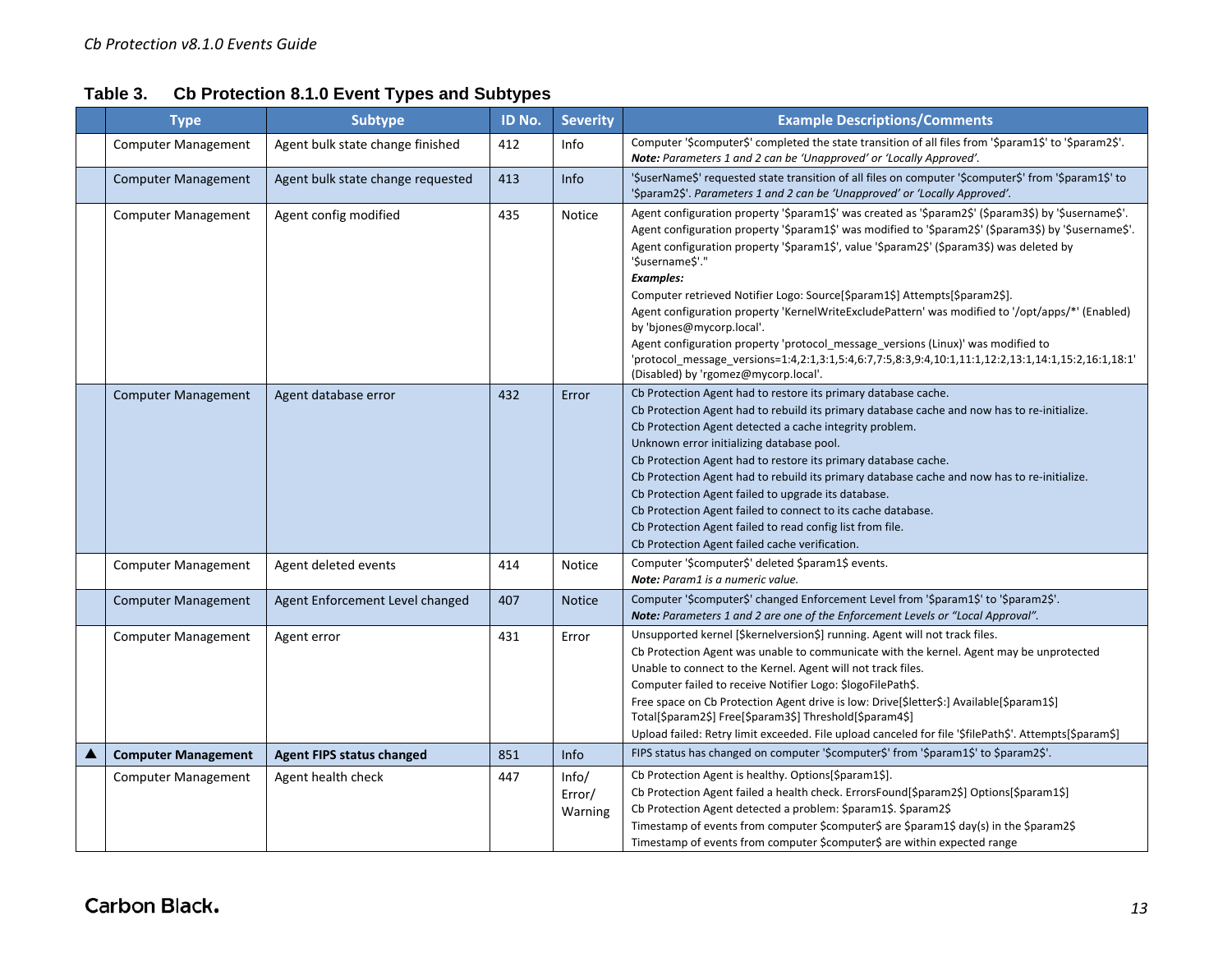|               | <b>Type</b>                | <b>Subtype</b>                      | ID No. | <b>Severity</b> | <b>Example Descriptions/Comments</b>                                                                                                                                                                                                                                                                                                                                                                                                    |
|---------------|----------------------------|-------------------------------------|--------|-----------------|-----------------------------------------------------------------------------------------------------------------------------------------------------------------------------------------------------------------------------------------------------------------------------------------------------------------------------------------------------------------------------------------------------------------------------------------|
|               | <b>Computer Management</b> | Agent health check request          | 457    | <b>Info</b>     | User '\$userName\$' requested health check for computer '\$computer\$'.                                                                                                                                                                                                                                                                                                                                                                 |
| Δ             | <b>Computer Management</b> |                                     |        |                 | Service control notification on '\$computer\$': \$param1\$.                                                                                                                                                                                                                                                                                                                                                                             |
| ✦             |                            | Agent notification (other)          | 1019   | Info            | Change Note: Capitalization of the subtype was changed in v8.1.0.                                                                                                                                                                                                                                                                                                                                                                       |
| Δ<br>$\,{}^*$ | <b>Computer Management</b> | Agent notification (session change) | 1018   | <b>Info</b>     | Session change on '\$computer\$': \$param1\$.<br>Change Note: Capitalization of the subtype was changed in v8.1.0.                                                                                                                                                                                                                                                                                                                      |
|               |                            |                                     |        |                 | System time change on '\$computer\$': \$param1\$.                                                                                                                                                                                                                                                                                                                                                                                       |
| Δ<br>✦        | <b>Computer Management</b> | Agent notification (time change)    | 1017   | Info            | Change Note: Capitalization of the subtype was changed in v8.1.0.                                                                                                                                                                                                                                                                                                                                                                       |
| $\Delta$      | <b>Computer Management</b> | Agent Policy changed                | 406    | <b>Notice</b>   | Computer '\$computer\$' changed Policies from '\$param1\$' to '\$param2\$'.<br>Change Note: Capitalization of the subtype was changed in v8.1.0.                                                                                                                                                                                                                                                                                        |
| Δ             | <b>Computer Management</b> | Agent Policy updated                | 408    | Info            | Computer '\$computer\$' updated Policy from version '\$param1\$' to '\$param2\$'.<br>Change Note: Capitalization of the subtype was changed in v8.1.0.                                                                                                                                                                                                                                                                                  |
|               | <b>Computer Management</b> | Agent requires upgrade              | 415    | <b>Notice</b>   | Agent polled from '\$ipaddress\$'. Agent Version(\$param1\$). Agent needs to upgrade to latest version.                                                                                                                                                                                                                                                                                                                                 |
|               | <b>Computer Management</b> | Agent restart                       | 405    | Info            | Cb Protection Agent has started, version \$param1\$.                                                                                                                                                                                                                                                                                                                                                                                    |
|               | <b>Computer Management</b> | Agent shutdown                      | 404    | Info            | Cb Protection Agent was stopped because of a system shutdown.                                                                                                                                                                                                                                                                                                                                                                           |
|               | <b>Computer Management</b> | Agent synchronization finished      | 411    | Info            | Computer '\$computer\$' finished resynchronizing its local state with the Cb Protection Server.<br>(Reason: '\$param1\$').<br>Note: Param1 is one of the following: 'Agent queue size grew too large', 'Server request during<br>agent initialization was deferred', 'Server request during agent cache consistency scan was<br>deferred', 'Server request', 'Agent did not have enough history', 'Protocol error', 'Agent CLI Request' |
|               | <b>Computer Management</b> | Agent synchronization requested     | 418    | Info            | User '\$username\$' has requested resynchronization of computer '\$computer\$' with the Cb<br>Protection Server.                                                                                                                                                                                                                                                                                                                        |
|               | <b>Computer Management</b> | Agent synchronization started       | 410    | Info            | Computer '\$computer\$' started resynchronizing its local state with the Cb Protection Server<br>(Reason: \$param2\$).                                                                                                                                                                                                                                                                                                                  |
|               | <b>Computer Management</b> | Agent uninstalled                   | 421    | <b>Notice</b>   | Agent has been uninstalled from computer '\$computer\$'                                                                                                                                                                                                                                                                                                                                                                                 |
|               | <b>Computer Management</b> | Agent upgraded                      | 409    | Info            | Computer '\$computer\$' changed agent version from '\$param1\$' to '\$param2\$'.                                                                                                                                                                                                                                                                                                                                                        |
|               | <b>Computer Management</b> | Automatic resynchronization         | 425    | <b>Info</b>     | Cb Protection Server scheduled an auto resync on '\$computer\$' because agent appears to have<br>gone back in time (\$param1\$/\$param2\$).<br>Note: Param1 is the server's expected sequence number of an action. Param2 is the sequence<br>number sent by the agent, which can be used for diagnostic purposes with Carbon Black Support.                                                                                             |
|               | <b>Computer Management</b> | Cache check complete                | 416    | Info            | Cache consistency check stopped Level [\$param1\$] \$param2\$<br>Cache consistency check complete: \$param1\$ optimizations made, \$param2\$ corrections.<br>Note: Param1 is cache consistency level. Param2 is a series of values for diagnosis of what was done<br>during the check, and also indicates whether the check ran to completion ("Successful[1]") or<br>stopped before completion ("Successful[0]").                      |
|               | <b>Computer Management</b> | Cache check error                   | 417    | Warning         | Cache consistency error number '\$param1\$', file '\$param2\$'.                                                                                                                                                                                                                                                                                                                                                                         |
|               | <b>Computer Management</b> | Cache check start                   | 426    | Info            | Cache consistency check at level '\$param1\$', flags '\$param2\$' started.                                                                                                                                                                                                                                                                                                                                                              |
|               | <b>Computer Management</b> | Cache consistency check request     | 453    | Info            | User '\$userName\$' requested a cache consistency check Level[\$param1\$] Options[\$param2\$] for<br>computer '\$computer\$']<br><b>Note:</b> Param1 is the consistency check level chosen by the user and param2 indicates any option<br>checkboxes chosen, such as "Full scan of new files".                                                                                                                                          |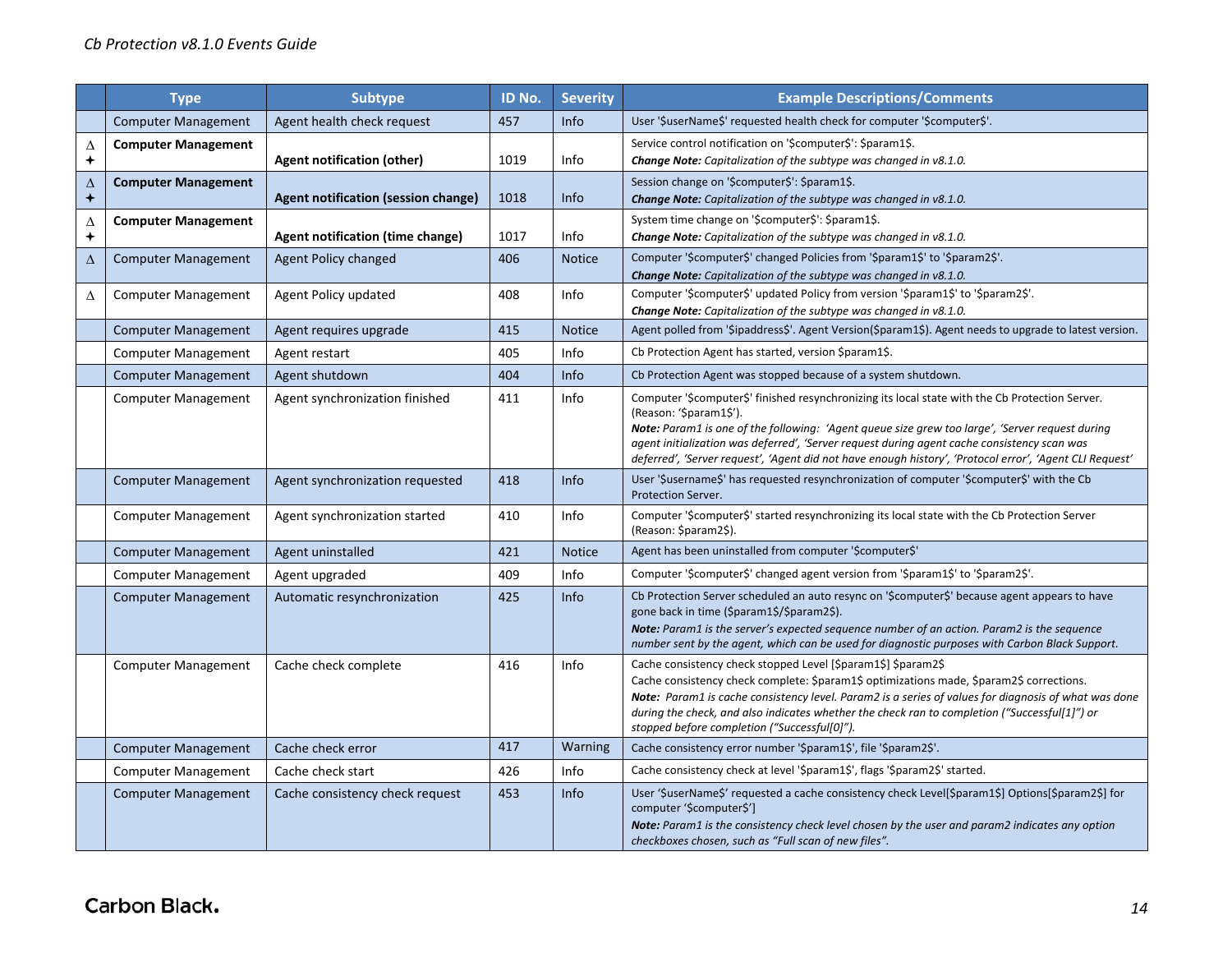|   | <b>Type</b>                | <b>Subtype</b>                   | ID No. | <b>Severity</b> | <b>Example Descriptions/Comments</b>                                                                                                                                                                                                                                                                                                                                                                                                                                                                                                                                                                                                                               |
|---|----------------------------|----------------------------------|--------|-----------------|--------------------------------------------------------------------------------------------------------------------------------------------------------------------------------------------------------------------------------------------------------------------------------------------------------------------------------------------------------------------------------------------------------------------------------------------------------------------------------------------------------------------------------------------------------------------------------------------------------------------------------------------------------------------|
| ✧ | <b>Computer Management</b> | Cb Response sensor status        | 458    | Info            | Cb Response Sensor Version '\$param1' installed and '\$param2'.<br>Cb Response Sensor is not installed.<br><b>Note:</b> param1 is the Cb Response sensor version; param2 is the sensor state (e.g., 'Running').<br>Change Note: Prior to v8.0.0, the event subtype was "Carbon Black sensor status".                                                                                                                                                                                                                                                                                                                                                               |
|   | <b>Computer Management</b> | <b>CLI executed</b>              | 429    | <b>Notice</b>   | The CLI command "\$commandname\$" was executed.                                                                                                                                                                                                                                                                                                                                                                                                                                                                                                                                                                                                                    |
|   | <b>Computer Management</b> | CLI password reset               | 403    | Notice          | The CLI password for computer '\$computer\$' was reset by '\$username\$'.                                                                                                                                                                                                                                                                                                                                                                                                                                                                                                                                                                                          |
|   | <b>Computer Management</b> | Clone orphaned                   | 446    | Info            | Clone computer '\$computer\$' was orphaned due to deletion of template '\$param1\$'.                                                                                                                                                                                                                                                                                                                                                                                                                                                                                                                                                                               |
|   | <b>Computer Management</b> | Clone registered                 | 445    | Info            | Computer '\$computer\$' was registered as a clone of template '\$param1\$'.                                                                                                                                                                                                                                                                                                                                                                                                                                                                                                                                                                                        |
|   | <b>Computer Management</b> | Computer added                   | 400    | Info            | New computer '\$computer\$' with Policy '\$policyName\$' registered from '\$ipAddress\$'. Agent<br>Version (\$param1\$).                                                                                                                                                                                                                                                                                                                                                                                                                                                                                                                                           |
|   | <b>Computer Management</b> | Computer deleted                 | 401    | Info            | Computer '\$computer\$' was deleted by '\$username\$'.                                                                                                                                                                                                                                                                                                                                                                                                                                                                                                                                                                                                             |
|   | <b>Computer Management</b> | Computer modified                | 402    | Info            | Computer '\$computer\$' was modified by '\$username\$'.<br>Computer '\$computer\$' was moved into the Policy '\$policyName\$' by '\$username\$'.<br>Computer '\$computer\$' was modified by '\$username\$' to use automatic Policy assignment.<br>Computer '\$computer\$' was restored to its previous Policy by '\$username\$'.<br>Computer '\$computer\$' was scheduled for re-registration by '\$username\$'.<br>Duplicate computer '\$computer\$' with address '\$param1\$' was re-registered.<br>Computer from '\$param1\$' changed its name from '\$param2\$' to '\$param3\$'.<br>Agent upgrade for computer '\$computer\$' was requested by '\$username\$'. |
|   | <b>Computer Management</b> | Computer reboot request          | 441    | Info            | User '\$username\$' requested reboot of computer '\$computer\$'.                                                                                                                                                                                                                                                                                                                                                                                                                                                                                                                                                                                                   |
|   | <b>Computer Management</b> | <b>Computer registered</b>       | 459    | Info            | Computer '\$computer\$' registered with the server. \$param1\$ users are currently logged-in to the<br>computer.                                                                                                                                                                                                                                                                                                                                                                                                                                                                                                                                                   |
|   | <b>Computer Management</b> | Configuration changed            | 434    | Info            | Disk configuration change detected: \$param1\$ volumes added; \$param2\$ volumes removed.                                                                                                                                                                                                                                                                                                                                                                                                                                                                                                                                                                          |
|   | <b>Computer Management</b> | Configure agent dumps            | 452    | Info            | User '\$userName\$' changed agent dump configuration from \$param1\$ to \$param2\$ for computer<br>'\$computer\$'.                                                                                                                                                                                                                                                                                                                                                                                                                                                                                                                                                 |
|   | <b>Computer Management</b> | Debug level set                  | 451    | Info            | User '\$userName\$' set debug level for computer '\$computer\$' from '\$param1\$' to '\$param2\$' for<br>\$param3\$ minutes.                                                                                                                                                                                                                                                                                                                                                                                                                                                                                                                                       |
| Δ | <b>Computer Management</b> | Diagnostic file deletion request | 454    | Info            | User '\$userName\$' requested deletion of diagnostic files from computer '\$computer\$.<br>Change Note: Prior to v8.1.0 this subtype was "File deletion request".                                                                                                                                                                                                                                                                                                                                                                                                                                                                                                  |
|   | <b>Computer Management</b> | Duplicate computer registration  | 433    | Warning         | Error registering computer '\$computer\$' from \$ipaddress\$ [\$param1\$]: unique agent id duplicates<br>that of computer \$param2\$ from \$param3\$.                                                                                                                                                                                                                                                                                                                                                                                                                                                                                                              |
|   | <b>Computer Management</b> | <b>File deleted</b>              | 460    | Info            | File 'test123.bat' [FBAD934F00] was successfully deleted from MYCORP\LAPTOP3                                                                                                                                                                                                                                                                                                                                                                                                                                                                                                                                                                                       |
|   | <b>Computer Management</b> | <b>File deletion failed</b>      | 461    | Error           | If the deletion failed because it was a file from a protected publisher:<br>File deletion failure of 'emet gui.exe' [2024F41CCD] from MYCORP\LAPTOP3. Error: Microsoft File<br>If the deletion failed because the agent version doesn't support server-based deletion:<br>File deletion failure of 'emet_gui.exe' [2024F41CCD] from MYCORP\LAPTOP3 because this Agent<br>version doesn't support it.<br>If the deletion failed because the file is no longer present on the computer and not in its inventory:<br>File deletion failure of 'tryme.bat' [76C7FBD915] from MYCORP\DESKTOP8. Error: Delete<br>Error[C0000034]                                         |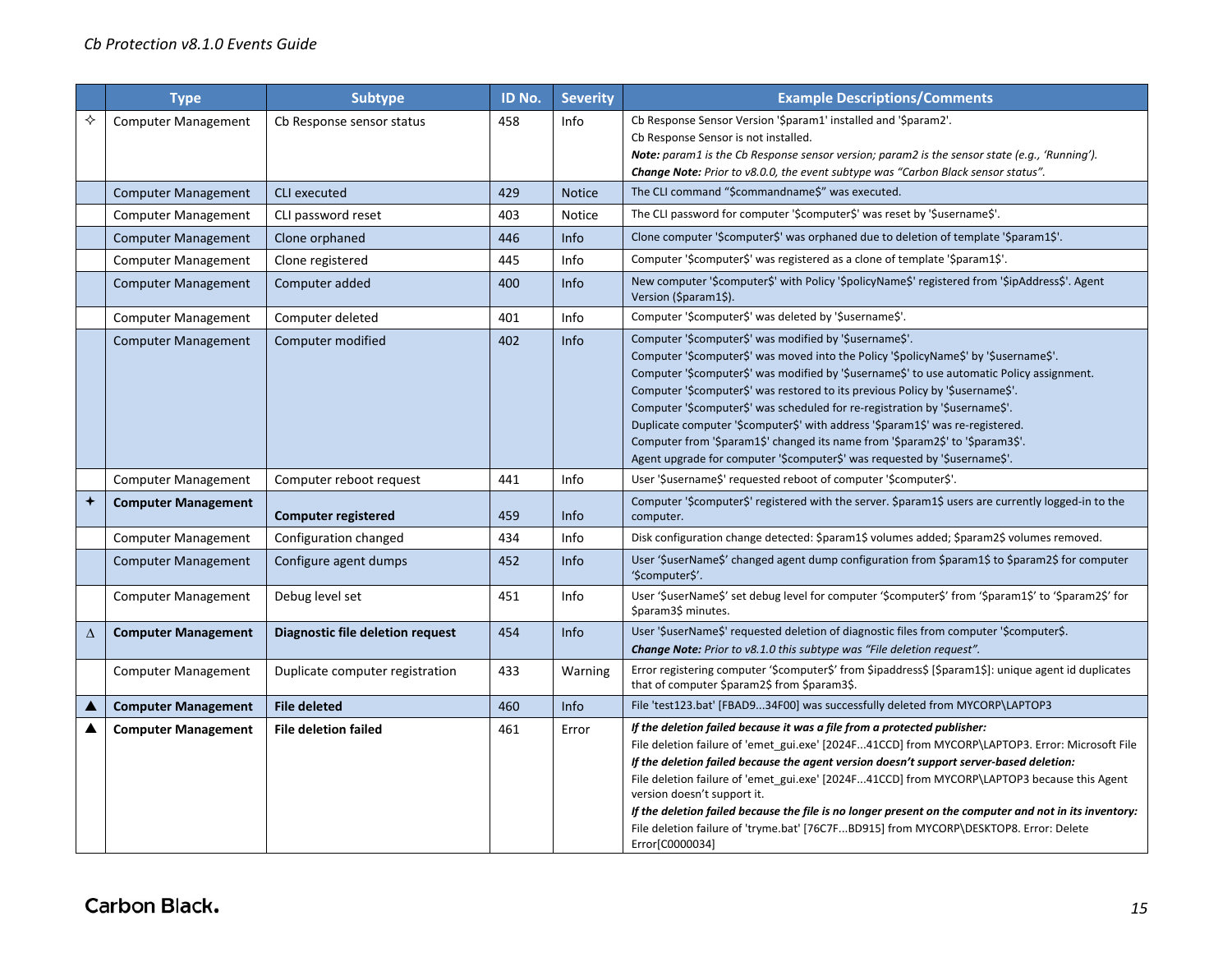|   | <b>Type</b>                | <b>Subtype</b>                              | ID No. | <b>Severity</b> | <b>Example Descriptions/Comments</b>                                                                                                                                                                                                                                                                                                                                                                                                                                                                                                                                                                                                   |
|---|----------------------------|---------------------------------------------|--------|-----------------|----------------------------------------------------------------------------------------------------------------------------------------------------------------------------------------------------------------------------------------------------------------------------------------------------------------------------------------------------------------------------------------------------------------------------------------------------------------------------------------------------------------------------------------------------------------------------------------------------------------------------------------|
|   | <b>Computer Management</b> | File deletion processed (file not<br>found) | 466    | Info            | If a file is exists in a computer's inventory but is not on disk:<br>File deletion processed with file not found for [EDBD712F06] from MYCORP\DESKTOP9                                                                                                                                                                                                                                                                                                                                                                                                                                                                                 |
|   | <b>Computer Management</b> | <b>File deletion requested</b>              | 464    | Info            | If the request was to delete a file from one computer:<br>User 'admin' requested file deletion of all instances of [2488C558F1] from MYCORP\DESKTOP6.<br>If the request was to delete a file from all computers:<br>User 'admin' requested file deletion of all instances of [FBAD934F00] from 100 computer(s).<br>If the request was to delete a file came from an Event Rule:<br>User 'System' requested file deletion of all instances of [81027576DA] from MYCORP\DESKTOP6.                                                                                                                                                        |
|   | <b>Computer Management</b> | File process error                          | 423    | Error           | Agent on computer '\$computer\$' is unable to process required update '\$param1\$' from Cb<br>Protection Server.                                                                                                                                                                                                                                                                                                                                                                                                                                                                                                                       |
|   | <b>Computer Management</b> | File receive error                          | 422    | Warning         | Agent on computer '\$computer\$' is unable to download required update '\$param1\$' from Cb<br>Protection Server.                                                                                                                                                                                                                                                                                                                                                                                                                                                                                                                      |
|   | <b>Computer Management</b> | File upload canceled                        | 438    | Info            | User '\$username\$' canceled upload of file [\$hash\$] from computer '\$computer\$'.<br>User '\$username\$' canceled upload of file '\$filepath \$' from computer '\$computer\$'.                                                                                                                                                                                                                                                                                                                                                                                                                                                      |
|   | <b>Computer Management</b> | File upload completed                       | 439    | Info            | Upload of file [\$hash\$] from computer '\$computer\$' completed.<br>Upload of file '\$filePathAndName\$' from computer '\$computer\$' completed.                                                                                                                                                                                                                                                                                                                                                                                                                                                                                      |
|   | <b>Computer Management</b> | File upload deleted                         | 449    | Info            | User '\$username\$' deleted uploaded file [\$hash\$].<br>User '\$username\$' deleted uploaded file '\$filePathAndName\$'.                                                                                                                                                                                                                                                                                                                                                                                                                                                                                                              |
|   | <b>Computer Management</b> | File upload error                           | 440    | Error           | Upload of file [\$hash\$] from computer '\$computer\$' failed because of error \$description\$.<br>Upload of file '\$filePathAndName\$' from computer '\$computer\$' failed because of error<br>\$description\$.                                                                                                                                                                                                                                                                                                                                                                                                                       |
|   | <b>Computer Management</b> | File upload requested                       | 437    | Info            | User '\$username\$' requested upload of file [\$hash\$] from computer '\$computer\$'.<br>User '\$username\$' requested upload of file '\$filePathAndName\$' from computer '\$computer\$'.<br>Upload of file [\$hash\$] from computer '\$computer\$' was requested by Event Rule '\$ruleName\$'.                                                                                                                                                                                                                                                                                                                                        |
|   | <b>Computer Management</b> | Installer rescan requested                  | 424    | Info            | User '\$username\$' has requested rescan of installers on computer '\$computer\$'.                                                                                                                                                                                                                                                                                                                                                                                                                                                                                                                                                     |
|   | <b>Computer Management</b> | Local agent cache copy request              | 455    | Info            | User '\$userName\$' requested local copy of agent cache for computer '\$computer\$'.                                                                                                                                                                                                                                                                                                                                                                                                                                                                                                                                                   |
|   | <b>Computer Management</b> | Lockdown all computers                      | 427    | Warning         | Lockdown All button pressed by '\$username\$': \$param1\$ computer(s) have been moved to High<br>Enforcement level.                                                                                                                                                                                                                                                                                                                                                                                                                                                                                                                    |
|   | <b>Computer Management</b> | Prioritize updates request                  | 450    | <b>Info</b>     | Updates prioritized for computer '\$computer\$' by user '\$userName\$'.<br>Prioritization of updates removed for computer '\$computer\$' by user '\$username\$'.                                                                                                                                                                                                                                                                                                                                                                                                                                                                       |
| Δ | <b>Computer Management</b> | <b>Resend all Policy rules request</b>      | 456    | Info            | User '\$userName\$' requested all Policy rules be resent to computer '\$computer\$'.<br>User '\$userName\$' requested all Policy rules be resent to computer '\$computer\$' using shared file.<br>Change Note: Capitalization of the subtype was changed in v8.1.0.                                                                                                                                                                                                                                                                                                                                                                    |
| Δ | <b>Computer Management</b> | <b>Security Alert</b>                       | 448    | Warning         | Unauthorized connection attempt: Pid[\$processId\$] Address[\$IPaddress\$] to the Notifier client<br>interface<br>The \$fileState\$ file '\$filePathAndName\$' [\$hash\$] is set to run automatically: \$param2\$."<br>Notes: fileState is the state of the file in Cb Protection (e.g., Unapproved or Banned). Param2 is a<br>description of the file source (e.g., Service [Microsoft Network Inspection]). The case referred to in<br>the second description does not occur for agents in Low enforcement, and only once per file unless<br>there is a reboot.<br>Change Note: Capitalization of the subtype was changed in v8.1.0. |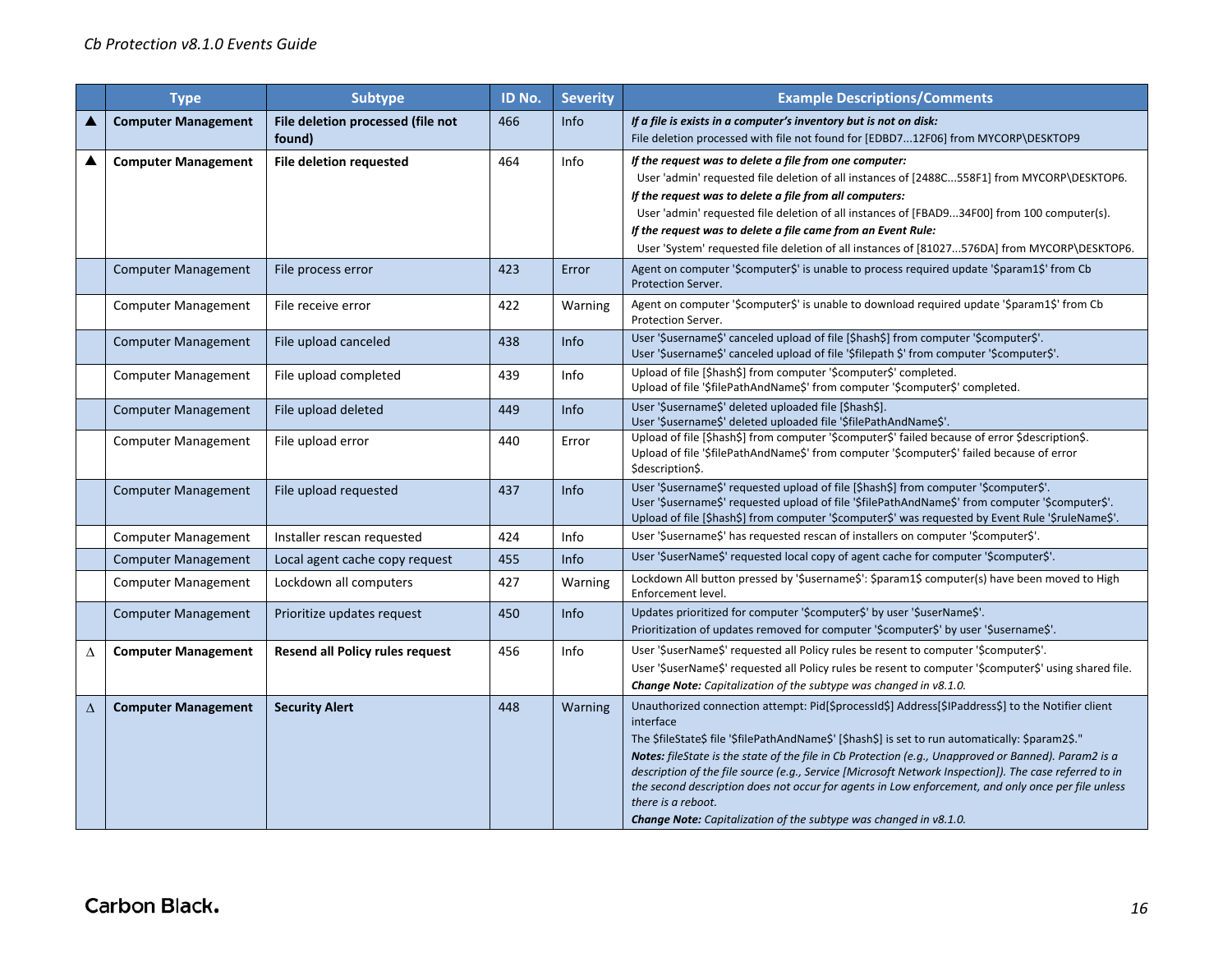|            | <b>Type</b>                | <b>Subtype</b>                                 | ID No. | <b>Severity</b> | <b>Example Descriptions/Comments</b>                                                                                                                                                                                                                                                                                                                                                                                                                                                                                                                                                                                                                                                                                                                       |
|------------|----------------------------|------------------------------------------------|--------|-----------------|------------------------------------------------------------------------------------------------------------------------------------------------------------------------------------------------------------------------------------------------------------------------------------------------------------------------------------------------------------------------------------------------------------------------------------------------------------------------------------------------------------------------------------------------------------------------------------------------------------------------------------------------------------------------------------------------------------------------------------------------------------|
| Δ          | <b>Computer Management</b> | <b>Tamper Protection changed</b>               | 428    | Warning         | User '\$username\$' has disabled Tamper Protection on computer '\$computer\$'.<br>Change Note: Capitalization of the subtype was changed in v8.1.0.                                                                                                                                                                                                                                                                                                                                                                                                                                                                                                                                                                                                        |
|            | <b>Computer Management</b> | Template created                               | 442    | Info            | User '\$username\$' has converted computer '\$param1\$' to template '\$computer\$'.                                                                                                                                                                                                                                                                                                                                                                                                                                                                                                                                                                                                                                                                        |
|            | <b>Computer Management</b> | Template deleted                               | 444    | Info            | User '\$username\$' has deleted template '\$computer\$'.                                                                                                                                                                                                                                                                                                                                                                                                                                                                                                                                                                                                                                                                                                   |
|            | <b>Computer Management</b> | Template modified                              | 443    | Info            | User '\$username\$' has modified template '\$computer\$'.                                                                                                                                                                                                                                                                                                                                                                                                                                                                                                                                                                                                                                                                                                  |
|            | <b>Computer Management</b> | <b>Temporary Enforcement Level</b><br>override | 419    | Warning         | A temporary override to place computer '\$computer\$' in Enforcement Level \$param1\$ for<br>\$param2\$ minute(s) has been accepted.                                                                                                                                                                                                                                                                                                                                                                                                                                                                                                                                                                                                                       |
|            | <b>Computer Management</b> | <b>Temporary Enforcement Level</b><br>restore  | 420    | <b>Notice</b>   | Computer '\$computer\$' has been restored to Enforcement Level '\$param1\$'.                                                                                                                                                                                                                                                                                                                                                                                                                                                                                                                                                                                                                                                                               |
| Δ          | <b>Computer Management</b> | <b>Temporary Policy override</b><br>generated  | 436    | Info            | User '\$username\$' has generated temporary Policy override code for computer '\$computer\$' with<br>Enforcement Level '\$param1', valid for \$param2\$ minutes.<br>Change Note: Capitalization of the subtype was changed in v8.1.0.                                                                                                                                                                                                                                                                                                                                                                                                                                                                                                                      |
|            | <b>Computer Management</b> | Unauthorized computer registration             | 430    | Warning         | An unauthorized computer registration attempt was made from \$ipaddress\$ (\$param1\$).                                                                                                                                                                                                                                                                                                                                                                                                                                                                                                                                                                                                                                                                    |
|            | Discovery                  | Banned file written to computer                | 1004   | Warning         | Computer \$computer\$ discovered new banned file '\$filePathAndName\$' [\$hash\$].                                                                                                                                                                                                                                                                                                                                                                                                                                                                                                                                                                                                                                                                         |
|            | <b>Discovery</b>           | Certificate added                              | 1013   | <b>Info</b>     | Certificate '\$param1\$' was added by user '\$username\$'.                                                                                                                                                                                                                                                                                                                                                                                                                                                                                                                                                                                                                                                                                                 |
|            | Discovery                  | Certificate checked                            | 1014   | Info            | Computer \$computer\$ reported that certificate used to sign file '\$filePathAndName\$' is invalid.<br>Error: 0x\$param1\$<br>Computer \$computer\$ reported that certificate used to counter-sign file '\$filePathAndName\$' is<br>invalid. Error: 0x\$param1\$<br>Server detected that certificate '\$param2\$' is invalid. Error: 0x\$param1\$<br>Agent detected that certificate '\$param2\$' is valid.<br>Agent detected that certificate '\$param2\$' is invalid. Error: 0x\$param1\$<br>Server checked certificate '\$param2\$' for errors. Error flags: 0x\$param1\$<br>Agent has not been able to verify if certificate '\$param2\$' is valid.<br>Note: "Invalid" for this event means that it has an error according to the Microsoft CryptoAPI. |
|            | <b>Discovery</b>           | Certificate revocation                         | 1011   | Warning         | Computer \$computer\$ detected revocation of certificate '\$param2\$' on file '\$filePathAndName\$<br>Error: \$param1\$<br>Note: This event is for file-signing certificates.                                                                                                                                                                                                                                                                                                                                                                                                                                                                                                                                                                              |
|            | Discovery                  | Device attached                                | 1009   | Info            | Device '\$param1\$' was attached as drive '\$param2\$'. Interactive user at the time: '\$username\$'.                                                                                                                                                                                                                                                                                                                                                                                                                                                                                                                                                                                                                                                      |
|            | <b>Discovery</b>           | Device detached                                | 1010   | <b>Info</b>     | Device '\$param1\$' was detached as drive '\$param2\$'. Interactive user at the time: '\$username\$'.                                                                                                                                                                                                                                                                                                                                                                                                                                                                                                                                                                                                                                                      |
|            | Discovery                  | <b>External notification</b>                   | 1099   | Info            | \$Provider\$ reported \$notificationType\$ with name \$malwareName\$ for file \$filename\$ from<br>\$sourceName\$[\$source_ipaddress\$] to \$destName\$[\$dest_ipaddress\$]. Found on<br>\$num endpoints\$ endpoints.<br>\$Provider\$ reported no threat for file '\$filename\$'. Found on \$num endpoints\$ endpoints.                                                                                                                                                                                                                                                                                                                                                                                                                                    |
| $\bigstar$ | Discovery                  | File discovered (browser download)             | 1020   | <b>Info</b>     | The file '\$pathname\$\$pathSeparator\$\$filename\$' [\$hash\$] was downloaded by the browser<br>\$process\$. \$param1\$                                                                                                                                                                                                                                                                                                                                                                                                                                                                                                                                                                                                                                   |
| ✦          | Discovery                  | File discovered (email attachment)             | 1021   | Info            | The file '\$pathname\$\$pathSeparator\$\$filename\$' [\$hash\$] was created by the email client<br>\$process\$. \$param1\$                                                                                                                                                                                                                                                                                                                                                                                                                                                                                                                                                                                                                                 |
|            | <b>Discovery</b>           | File group created                             | 1001   | Info            | Installation group was created for the file '\$filePathAndName\$' [\$hash\$].                                                                                                                                                                                                                                                                                                                                                                                                                                                                                                                                                                                                                                                                              |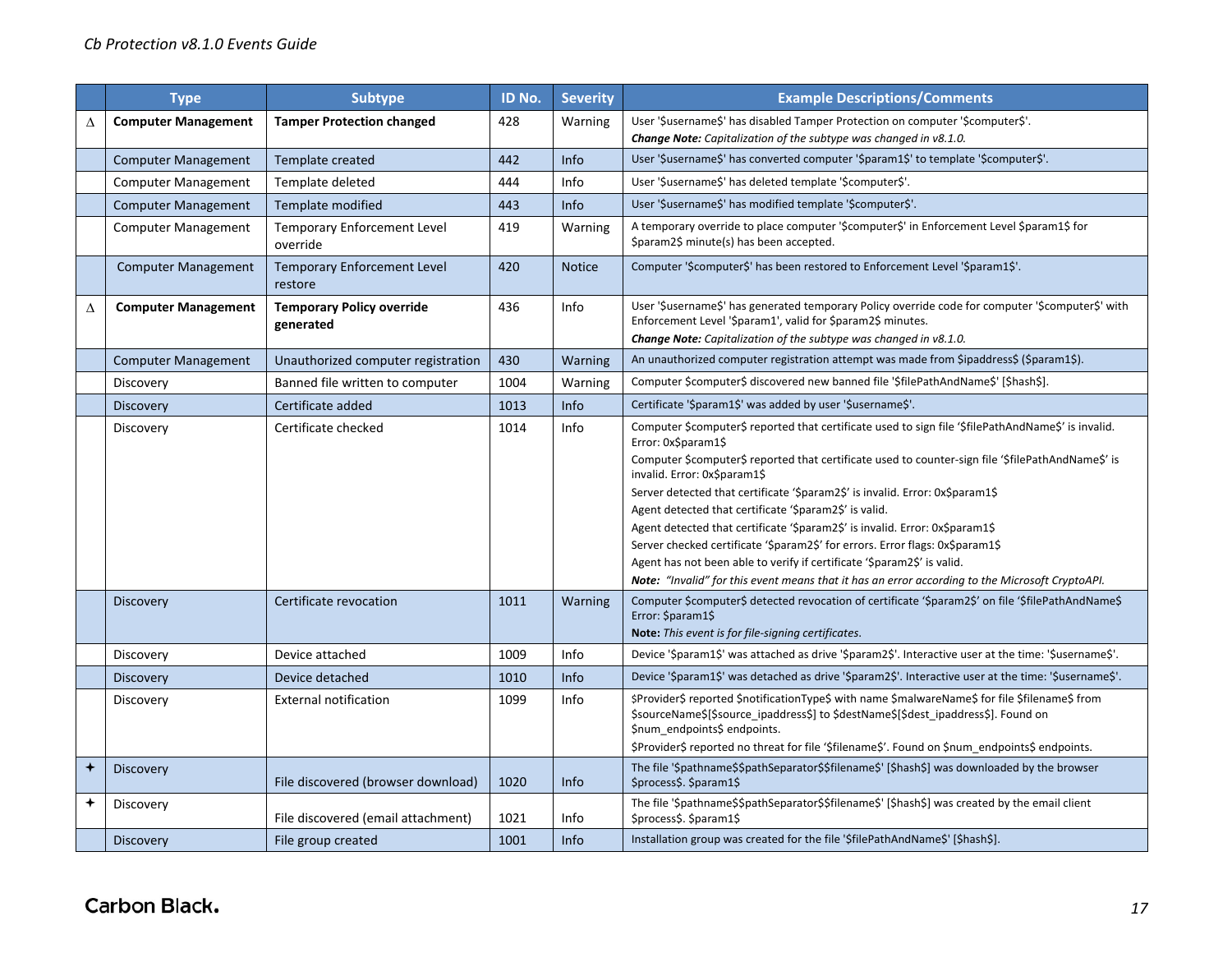|   | <b>Type</b>               | <b>Subtype</b>                         | ID No. | <b>Severity</b>                | <b>Example Descriptions/Comments</b>                                                                                                                                                                                                                                                                                                                                                                                                            |
|---|---------------------------|----------------------------------------|--------|--------------------------------|-------------------------------------------------------------------------------------------------------------------------------------------------------------------------------------------------------------------------------------------------------------------------------------------------------------------------------------------------------------------------------------------------------------------------------------------------|
|   | Discovery                 | First execution on network             | 1007   | Info                           | File '\$filePathAndName\$' with hash [\$hash\$] was executed for the first time.                                                                                                                                                                                                                                                                                                                                                                |
|   | <b>Discovery</b>          | Malicious file detected                | 1201   | Critical                       | Unknown file '\$fileName\$' [\$hash\$] was identified by \$provider\$ as malicious.<br>File '\$fileName\$' [\$hash\$] was identified by \$provider\$ as malicious.<br>File '\$fileName\$ [\$hash\$] was identified by Cb Reputation as a malicious file.<br>Note: Standard external providers are Check Point, FireEye, Palo Alto Networks or Microsoft. Other<br>providers might be added through the Cb Protection API.                       |
|   | Discovery                 | New certificate on network             | 1012   | Info                           | Server discovered new certificate \$SubjectName\$.<br>Note: This event is for file-signing certificates.                                                                                                                                                                                                                                                                                                                                        |
|   | <b>Discovery</b>          | New device found                       | 1008   | <b>Notice</b>                  | A new device '\$deviceName\$' was mounted as drive '\$param2\$'. Interactive user at the time:<br>'\$username\$'.                                                                                                                                                                                                                                                                                                                               |
|   | Discovery                 | New file on network                    | 1005   | Info                           | Server discovered new file '\$filePathAndName\$' with hash [\$hash\$].                                                                                                                                                                                                                                                                                                                                                                          |
|   | <b>Discovery</b>          | New publisher found                    | 1000   | <b>Notice</b>                  | New publisher '\$publisherName\$' was added.                                                                                                                                                                                                                                                                                                                                                                                                    |
|   | Discovery                 | New unapproved file to computer        | 1003   | Notice                         | Computer \$computer\$ discovered new file '\$filePathAndName\$' [\$hash\$].                                                                                                                                                                                                                                                                                                                                                                     |
|   | <b>Discovery</b>          | Potential risk file detected           | 1200   | Warning                        | Unknown file '\$filename\$' [\$hash\$] was identified by \$provider\$ as a potential risk<br>File '\$filename\$' [\$hash\$] was identified by \$provider\$ as a potential risk.<br>File '\$filename\$' [\$hash\$] was identified by Cb Reputation as a potential risk.<br>Note: Standard external providers are Check Point, FireEye, Palo Alto Networks or Microsoft. Other<br>providers might be added through the Cb Protection API.         |
|   | Discovery                 | Service created                        | 1015   | Info                           | '\$computer\$' detected the creation of a new service: \$servicename\$.                                                                                                                                                                                                                                                                                                                                                                         |
|   | <b>Discovery</b>          | Service deleted                        | 1016   | <b>Info</b>                    | '\$computer\$' detected the deletion of a service: \$servicename\$.                                                                                                                                                                                                                                                                                                                                                                             |
|   | General Management        | Agent diagnostics available            | 1117   | Info                           | Host '\$computer\$' generated automatic diagnostics '\$param1\$'.<br>Note: Param1 is the name of the zip file for the diagnostic package, with timestamp in the name.                                                                                                                                                                                                                                                                           |
|   | <b>General Management</b> | Alert created                          | 1101   | <b>Info</b>                    | Alert '\$alertname\$' was created by '\$username\$'.                                                                                                                                                                                                                                                                                                                                                                                            |
|   | <b>General Management</b> | Alert deleted                          | 1102   | Info                           | Alert '\$alertname\$' was deleted by '\$username\$'.                                                                                                                                                                                                                                                                                                                                                                                            |
|   | <b>General Management</b> | Alert modified                         | 1103   | Info                           | Alert '\$alertname\$' was modified by '\$username\$'.                                                                                                                                                                                                                                                                                                                                                                                           |
|   | <b>General Management</b> | Alert reset                            | 1105   | Info                           | Alert '\$alertname\$' was cleared by '\$username\$'.                                                                                                                                                                                                                                                                                                                                                                                            |
|   | <b>General Management</b> | Alert triggered                        | 1104   | Critical<br>/Error/<br>Warning | \$alertname\$: \$alertmessage\$<br><b>Examples:</b><br>Revoked Certificate Alert: Certificate with subject 'New App Corp Digital ID-1' was revoked for<br>publisher 'New App Corp'<br>Backup Missed Alert: Scheduled database backup was not performed.<br>Note: Previously, Notice was the severity for all alerts. Now it is: Critical for High priority alerts; Error<br>for Medium priority alerts; <b>Warning</b> for Low priority alerts. |
| Δ | <b>General Management</b> | <b>Baseline Drift Report created</b>   | 1106   | Info                           | Baseline Drift Report '\$param1\$' has been created by '\$userName\$'.<br>Change Note: Capitalization of the subtype was changed in v8.1.0.                                                                                                                                                                                                                                                                                                     |
| Δ | <b>General Management</b> | <b>Baseline Drift Report deleted</b>   | 1108   | Info                           | Baseline Drift Report '\$reportname1\$' has been deleted by '\$userName\$'.<br>Change Note: Capitalization of the subtype was changed in v8.1.0.                                                                                                                                                                                                                                                                                                |
| Δ | <b>General Management</b> | <b>Baseline Drift Report generated</b> | 1109   | Info                           | Baseline Drift Report '\$reportname\$' has been generated.<br>Change Note: Capitalization of the subtype was changed in v8.1.0.                                                                                                                                                                                                                                                                                                                 |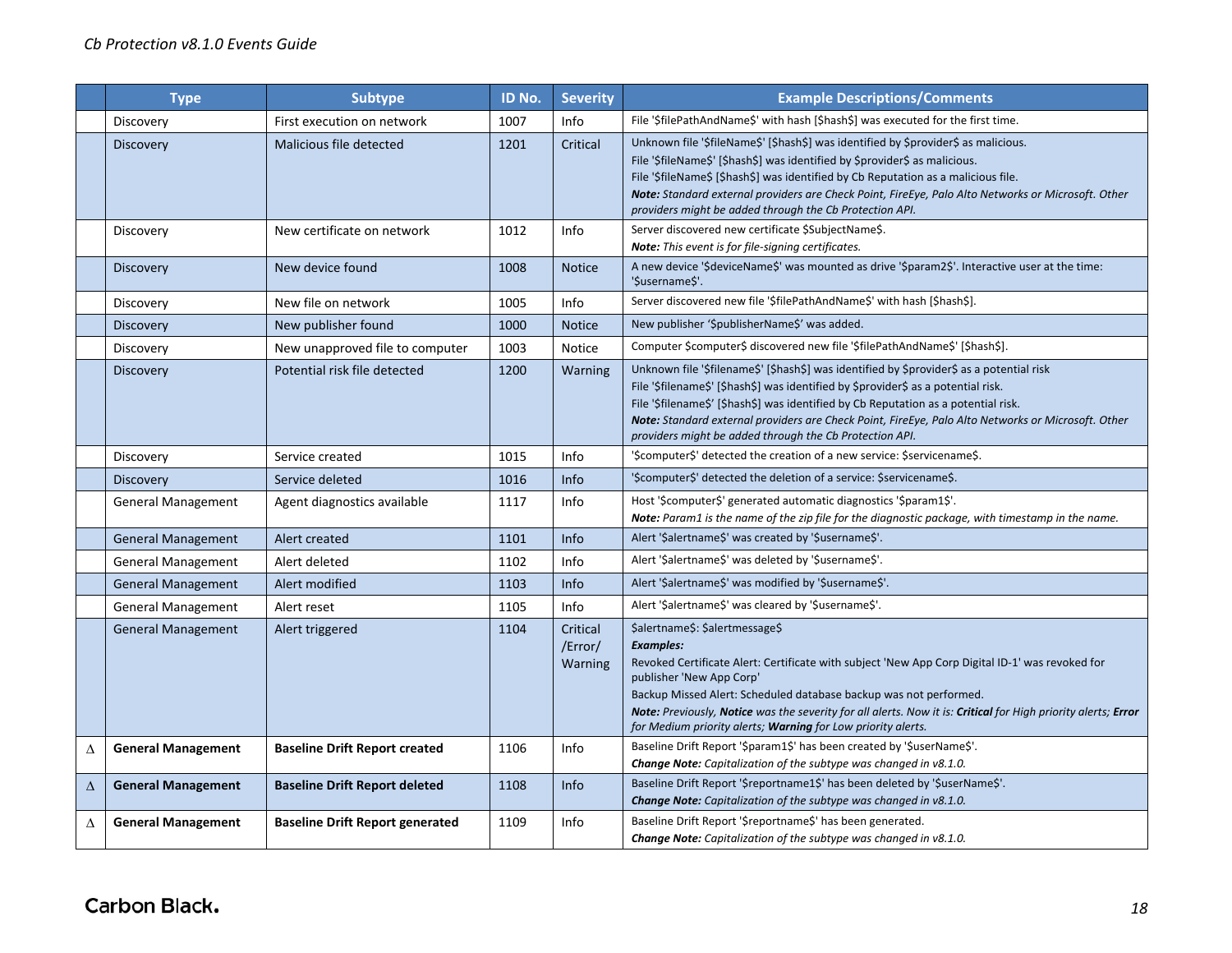|   | <b>Type</b>               | <b>Subtype</b>                                     | ID No. | <b>Severity</b> | <b>Example Descriptions/Comments</b>                                                                                                                                                                                                                                                                                                                                                                                                                                                                                                                                                                                                                             |
|---|---------------------------|----------------------------------------------------|--------|-----------------|------------------------------------------------------------------------------------------------------------------------------------------------------------------------------------------------------------------------------------------------------------------------------------------------------------------------------------------------------------------------------------------------------------------------------------------------------------------------------------------------------------------------------------------------------------------------------------------------------------------------------------------------------------------|
| Δ | <b>General Management</b> | <b>Baseline Drift Report generation is</b><br>slow | 1113   | Warning         | Drift report \$reportlink\$ is taking a long time to generate. You may want to consider modifying your<br>target or setting the report size to summary only.<br>Note: Report name is a link in this description.<br>Change Note: Capitalization of the subtype was changed in v8.1.0.                                                                                                                                                                                                                                                                                                                                                                            |
| Δ | <b>General Management</b> | <b>Baseline Drift Report modified</b>              | 1107   | Info            | Baseline Drift Report '\$reportname\$' has been modified by '\$userName\$'.<br>Change Note: Capitalization of the subtype was changed in v8.1.0.                                                                                                                                                                                                                                                                                                                                                                                                                                                                                                                 |
| Δ | <b>General Management</b> | <b>Event Rule created</b>                          | 1114   | Info            | Event Rule '\$ruleName\$' has been created by '\$userName\$'.<br>Change Note: Capitalization of the subtype was changed in v8.1.0.                                                                                                                                                                                                                                                                                                                                                                                                                                                                                                                               |
| Δ | <b>General Management</b> | <b>Event Rule deleted</b>                          | 1116   | Info            | Event Rule '\$ruleName\$' has been deleted by '\$userName\$'.<br>Change Note: Capitalization of the subtype was changed in v8.1.0.                                                                                                                                                                                                                                                                                                                                                                                                                                                                                                                               |
| Δ | <b>General Management</b> | <b>Event Rule modified</b>                         | 1115   | <b>Info</b>     | Event Rule '\$param1\$' has been modified by '\$userName\$'.<br>Event Rule '\$ruleName1\$' was disabled because analysis target is no longer valid.<br>Event Rule '\$param1\$' was disabled because file uploads are no longer allowed.<br>Change Note: Capitalization of the subtype was changed in v8.1.0.                                                                                                                                                                                                                                                                                                                                                     |
|   | <b>General Management</b> | Meter created                                      | 632    | Info            | Meter '\$param1\$' for '\$fileName\$' was created by '\$username\$'.<br>Note: Type was incorrectly identified as Policy Management in previous editions of this document.                                                                                                                                                                                                                                                                                                                                                                                                                                                                                        |
|   | <b>General Management</b> | Meter deleted                                      | 633    | <b>Info</b>     | Meter '\$param1\$' for '\$fileName\$' was deleted by '\$username\$'.                                                                                                                                                                                                                                                                                                                                                                                                                                                                                                                                                                                             |
|   | <b>General Management</b> | Meter modified                                     | 634    | Info            | Meter '\$param1\$' for '\$fileName\$' was modified by '\$username\$'.                                                                                                                                                                                                                                                                                                                                                                                                                                                                                                                                                                                            |
|   | General Management        | Snapshot created                                   | 1110   | <b>Info</b>     | Snapshot '\$snapshotName\$' has been created by '\$userName\$'.                                                                                                                                                                                                                                                                                                                                                                                                                                                                                                                                                                                                  |
|   | <b>General Management</b> | Snapshot deleted                                   | 1112   | Info            | Snapshot '\$ snapshotName \$' has been deleted by '\$userName\$'.                                                                                                                                                                                                                                                                                                                                                                                                                                                                                                                                                                                                |
|   | <b>General Management</b> | Snapshot modified                                  | 1111   | <b>Info</b>     | Snapshot '\$ snapshotName \$' has been modified by '\$userName\$'.                                                                                                                                                                                                                                                                                                                                                                                                                                                                                                                                                                                               |
| Δ | <b>Policy Enforcement</b> | <b>Access block (Memory Rule)</b>                  | 830    | Notice          | Access to process '\$filePathAndName\$' was restricted - Requested[\$param1\$]<br>Restricted[\$param2\$].<br>Change Note: Capitalization of the subtype was changed in v8.1.0.                                                                                                                                                                                                                                                                                                                                                                                                                                                                                   |
| Δ | <b>Policy Enforcement</b> | <b>Access prompt (Memory Rule)</b>                 | 831    | <b>Info</b>     | Access to process '\$filePathAndName\$' was granted because of a Memory Rule user response.<br>Access to process '\$filePathAndName\$' was restricted because of a Memory Rule user response.<br>Change Note: Capitalization of the subtype was changed in v8.1.0.                                                                                                                                                                                                                                                                                                                                                                                               |
| Δ | <b>Policy Enforcement</b> | <b>Banned process discovered</b>                   | 847    | Warning         | The Cb Protection Agent discovered a banned process '\$pathname\$\$pathSeparator\$\$filename\$'<br>[\$hash\$] that ran during system startup. \$param1\$<br>Change Note: Capitalization of the subtype was changed in v8.1.0.                                                                                                                                                                                                                                                                                                                                                                                                                                    |
| ✧ | <b>Policy Enforcement</b> | Cb Response Watchlist                              | 842    | <b>Notice</b>   | If Process watchlist and file are known to Cb Protection:<br>Cb Response process watchlist '\$ruleName\$' hit for process '\$process\$' [\$hash\$] on computer<br>'\$computer\$'.<br>Cb Response watchlist '\$watchlist\$' detected file '\$filePathAndName\$' [\$filehash\$] on computer<br>'\$computer\$'.<br>If Process watchlist and file are unknown to Cb Protection:<br>Cb Response process watchlist '\$ruleName\$' hit for unknown process '\$process\$' [\$processhash\$]<br>on computer '\$computer\$'.<br>Cb Response watchlist '\$watchlist\$' detected unknown file '\$filePathAndName\$' [\$hash\$] on<br>computer '\$computer\$'.<br>(continued) |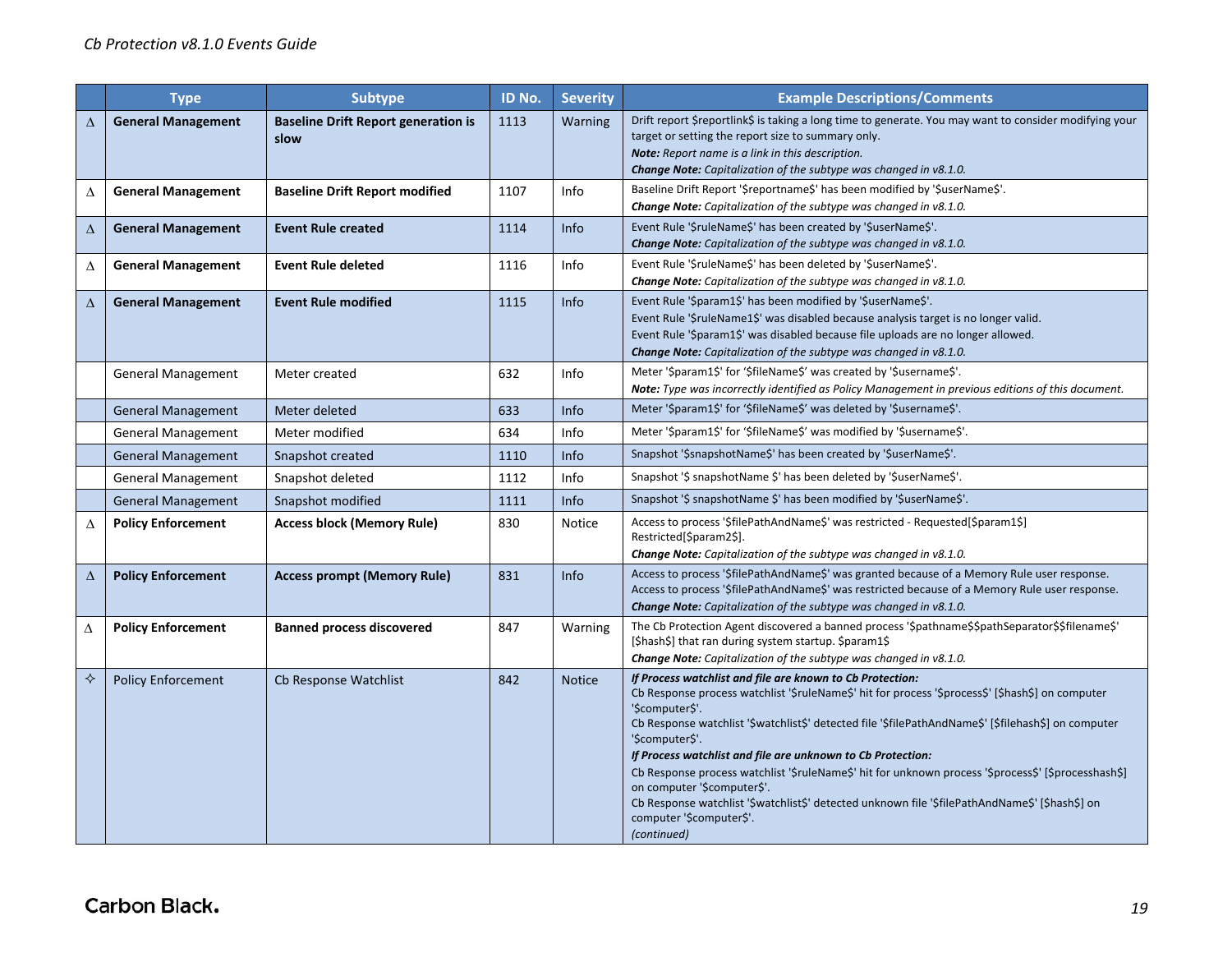|   | <b>Type</b>               | <b>Subtype</b>                                               | ID No. | <b>Severity</b> | <b>Example Descriptions/Comments</b>                                                                                                                                                                                                                                                                                                                                                                                                                                                          |
|---|---------------------------|--------------------------------------------------------------|--------|-----------------|-----------------------------------------------------------------------------------------------------------------------------------------------------------------------------------------------------------------------------------------------------------------------------------------------------------------------------------------------------------------------------------------------------------------------------------------------------------------------------------------------|
|   |                           |                                                              |        |                 | If Binary watchlist and file are known to Cb Protection:<br>Cb Response binary watchlist '\$ruleName\$' detected file '\$filePathAndName\$' [\$filehash\$].<br>If Binary watchlist and file is unknown to Cb Protection:<br>Cb Response binary watchlist '\$ruleName\$' detected unknown file '\$filePathAndName\$'<br>[\$filehash\$].<br>Change Note: Prior to v8.0.0, "Cb Response" in the subtype and descriptions was "Carbon Black".<br>Capitalization of the subtype changed in v8.1.0. |
|   | <b>Policy Enforcement</b> | Execution allowed (file loaded<br>before kernel)             | 843    | Warning         | The \$param1\$ file '\$pathname\$\$pathSeparator\$\$filename\$' [\$hash\$] executed before the Cb<br>Protection Agent was running. \$param2\$                                                                                                                                                                                                                                                                                                                                                 |
|   | <b>Policy Enforcement</b> | Execution allowed (file loaded<br>before service)            | 844    | Warning         | The \$param1\$ file '\$pathname\$\$pathSeparator\$\$filename\$' [\$hash\$] executed before the Cb<br>Protection Agent was enforcing. \$param2\$                                                                                                                                                                                                                                                                                                                                               |
|   | <b>Policy Enforcement</b> | Execution allowed (inactive)                                 | 841    | Warning         | Execution of file '\$filePathAndName\$' [\$hash\$] would have blocked if Cb Protection Agent was<br>active.                                                                                                                                                                                                                                                                                                                                                                                   |
| Δ | <b>Policy Enforcement</b> | <b>Execution allowed (Trusted User)</b>                      | 815    | <b>Notice</b>   | Execution of unapproved file '\$filePathAndName\$' [\$hash\$] was allowed because of a Trusted User<br>'\$username\$'.<br>Change Note: Capitalization of the subtype was changed in v8.1.0.                                                                                                                                                                                                                                                                                                   |
|   | <b>Policy Enforcement</b> | Execution allowed (Unanalyzed file<br>loaded before service) | 846    | Warning         | The file '\$pathname\$\$pathSeparator\$\$filename\$' executed before the Cb Protection Agent started.<br>The file was removed before the Cb Protection Agent could analyze it. \$param2\$                                                                                                                                                                                                                                                                                                     |
|   | <b>Policy Enforcement</b> | Execution block (banned file)                                | 802    | <b>Notice</b>   | File '\$filePathAndName\$' [\$hash\$] was blocked because it was banned.                                                                                                                                                                                                                                                                                                                                                                                                                      |
| Δ | <b>Policy Enforcement</b> | <b>Execution block (Custom Rule)</b>                         | 806    | Notice          | File '\$filePathAndName\$' with hash [\$hash\$] was blocked because of a Custom Rule.<br>Process '\$process\$' was terminated due to a Custom Rule.<br><b>Change Note:</b> Capitalization of the subtype was changed in v8.1.0.                                                                                                                                                                                                                                                               |
|   | <b>Policy Enforcement</b> | Execution block (network file)                               | 805    | <b>Notice</b>   | The file '\$filePathAndName\$' [\$hash\$] was blocked because it was located on a remote drive.                                                                                                                                                                                                                                                                                                                                                                                               |
|   | <b>Policy Enforcement</b> | Execution block (prompt timeout)                             | 839    | Info            | File '\$filePathAndName\$' with hash [\$hash\$] was blocked because of a timeout waiting for user<br>response.                                                                                                                                                                                                                                                                                                                                                                                |
|   | <b>Policy Enforcement</b> | Execution block (removable media)                            | 819    | <b>Notice</b>   | File '\$filePathAndName\$' with hash [\$hash\$] was blocked from execution because it was on<br>removable media.                                                                                                                                                                                                                                                                                                                                                                              |
|   | Policy Enforcement        | Execution block (still analyzing)                            | 804    | Info            | File '\$filePathAndName\$' was blocked because Cb Protection Agent did not have time to analyze it.                                                                                                                                                                                                                                                                                                                                                                                           |
|   | <b>Policy Enforcement</b> | Execution block (unapproved file)                            | 801    | <b>Notice</b>   | File '\$filePathAndName\$' [\$hash\$] was blocked because it was unapproved.                                                                                                                                                                                                                                                                                                                                                                                                                  |
| Δ | <b>Policy Enforcement</b> | <b>Execution prompt (Custom Rule)</b>                        | 818    | Info            | File '\$filePathAndName\$' [\$hash\$] was executed because of a Custom Rule user response.<br>Change Note: Capitalization of the subtype was changed in v8.1.0.                                                                                                                                                                                                                                                                                                                               |
|   | <b>Policy Enforcement</b> | Execution prompt (unapproved file)                           | 814    | <b>Info</b>     | File '\$filePathAndName\$' [\$hash\$] was approved because of a user response.                                                                                                                                                                                                                                                                                                                                                                                                                |
|   | Policy Enforcement        | Execution prompt allowed<br>(unapproved file)                | 838    | Info            | File '\$filePathAndName\$' [\$hash\$] was approved because of a user response.                                                                                                                                                                                                                                                                                                                                                                                                                |
|   | <b>Policy Enforcement</b> | <b>Execution prompt block</b><br>(unapproved file)           | 837    | <b>Info</b>     | File '\$filePathAndName\$' [\$hash\$] was blocked because of a user response.                                                                                                                                                                                                                                                                                                                                                                                                                 |
|   | <b>Policy Enforcement</b> | File access error                                            | 825    | Warning         | Unable to access the file '\$filePathAndName\$'.                                                                                                                                                                                                                                                                                                                                                                                                                                              |
|   | <b>Policy Enforcement</b> | File approved (cache consistency)                            | 835    | <b>Info</b>     | File '\$filePathAndName\$' [\$hash\$] was approved due to cache a consistency scan.                                                                                                                                                                                                                                                                                                                                                                                                           |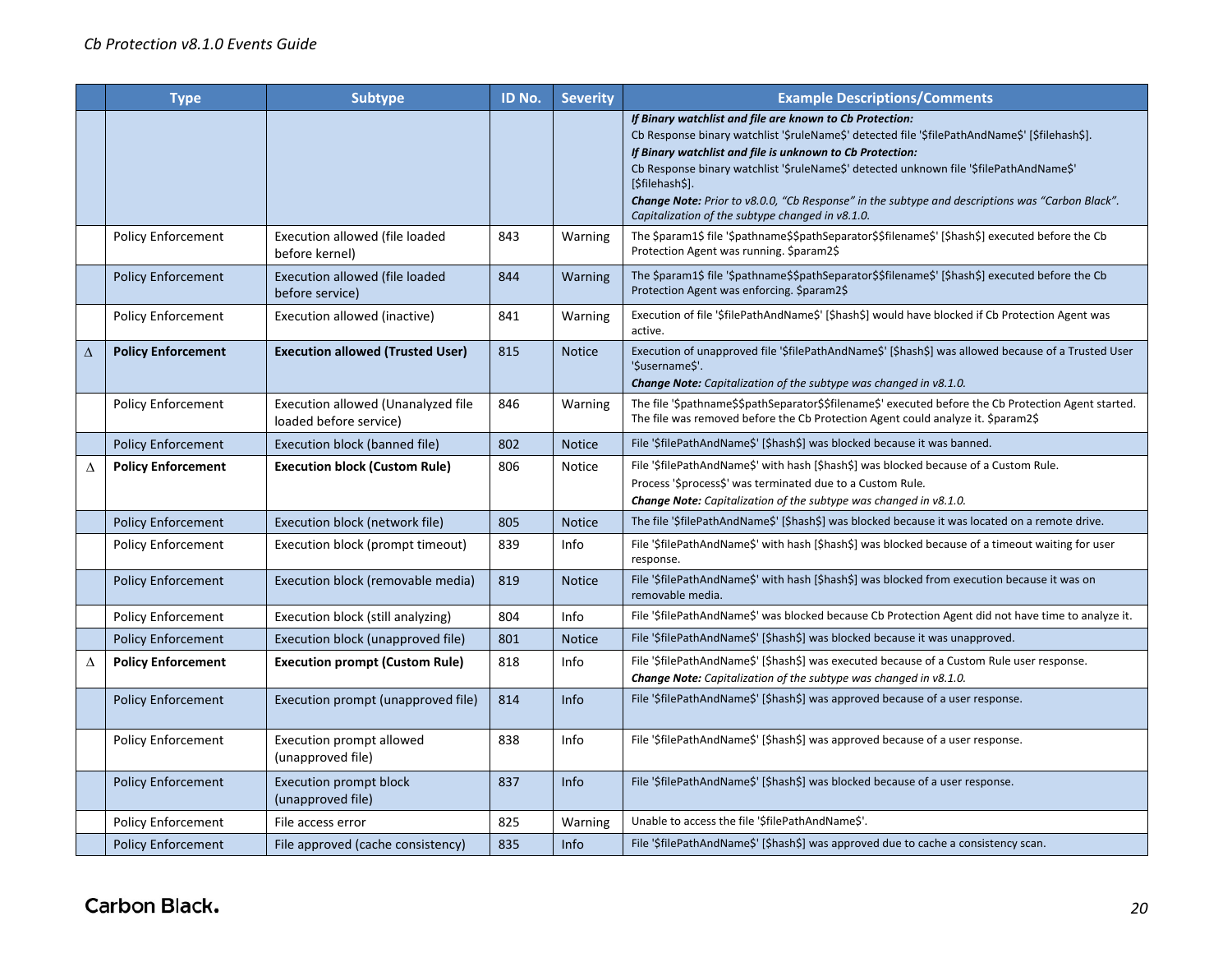|          | <b>Type</b>               | <b>Subtype</b>                      | ID No. | <b>Severity</b> | <b>Example Descriptions/Comments</b>                                                                                                                                                                                                                                                                                                                                                                                                                                                                                                                                                                                                       |
|----------|---------------------------|-------------------------------------|--------|-----------------|--------------------------------------------------------------------------------------------------------------------------------------------------------------------------------------------------------------------------------------------------------------------------------------------------------------------------------------------------------------------------------------------------------------------------------------------------------------------------------------------------------------------------------------------------------------------------------------------------------------------------------------------|
| Δ        | <b>Policy Enforcement</b> | File approved (Custom Rule)         | 833    | Info            | File '\$filePathAndName\$' [\$hash\$] was approved due to Custom Rule.                                                                                                                                                                                                                                                                                                                                                                                                                                                                                                                                                                     |
|          |                           |                                     |        |                 | Change Note: Capitalization of the subtype was changed in v8.1.0.                                                                                                                                                                                                                                                                                                                                                                                                                                                                                                                                                                          |
|          | <b>Policy Enforcement</b> | File approved (local approval)      | 813    | Info            | File '\$filePathAndName\$' [\$hash\$] was locally approved.                                                                                                                                                                                                                                                                                                                                                                                                                                                                                                                                                                                |
|          | <b>Policy Enforcement</b> | File approved (publisher)           | 812    | Info            | File '\$filePathAndName\$' [\$hash\$] was approved by Publisher '\$publisherName\$'.                                                                                                                                                                                                                                                                                                                                                                                                                                                                                                                                                       |
| $\Delta$ | <b>Policy Enforcement</b> | <b>File approved (Reputation)</b>   | 840    | Info            | File '\$filePathAndName\$' [\$hash\$] was approved by reputation.                                                                                                                                                                                                                                                                                                                                                                                                                                                                                                                                                                          |
|          |                           |                                     |        |                 | Change Note: Capitalization of the subtype was changed in v8.1.0.                                                                                                                                                                                                                                                                                                                                                                                                                                                                                                                                                                          |
|          | <b>Policy Enforcement</b> | File approved (system update)       | 836    | Info            | File '\$filePathAndName\$' with hash [\$hash\$] was approved due to system update.<br>Note: For Windows, this applies to the package/root files from Windows Update, not files installed<br>from them.                                                                                                                                                                                                                                                                                                                                                                                                                                     |
| $\Delta$ | <b>Policy Enforcement</b> | <b>File approved (Trusted User)</b> | 810    | Info            | File '\$filePathAndName\$' [\$hash\$] was approved by Trusted User '\$username\$'.<br>Change Note: Capitalization of the subtype was changed in v8.1.0.                                                                                                                                                                                                                                                                                                                                                                                                                                                                                    |
| $\,{}^*$ | <b>Policy Enforcement</b> | File approved (Unidesk)             | 850    | Info            | The file '\$pathname\$\$pathSeparator\$\$filename\$' [\$hash\$] was approved due to Unidesk read-only<br>provisioning. '\$param1\$' '\$param2\$'                                                                                                                                                                                                                                                                                                                                                                                                                                                                                           |
|          | <b>Policy Enforcement</b> | File approved (updater)             | 811    | Info            | File '\$filePathAndName\$' [\$hash\$] was approved by an Updater.                                                                                                                                                                                                                                                                                                                                                                                                                                                                                                                                                                          |
|          | <b>Policy Enforcement</b> | File approved (version resource)    | 834    | Info            | File '\$filePathAndName\$' [\$hash\$] was approved due to version resource.                                                                                                                                                                                                                                                                                                                                                                                                                                                                                                                                                                |
|          | <b>Policy Enforcement</b> | Metered execution                   | 816    | <b>Notice</b>   | Metered file '\$filePathAndName\$' [\$hash\$] was executed by the user '\$username\$'.                                                                                                                                                                                                                                                                                                                                                                                                                                                                                                                                                     |
| ✧        | <b>Policy Enforcement</b> | New file discovered on startup      | 845    | Warning         | The newly discovered file '\$pathname\$\$pathSeparator\$\$filename\$' [\$hash\$] was executing when<br>the Cb Protection Agent started. \$param1\$                                                                                                                                                                                                                                                                                                                                                                                                                                                                                         |
|          |                           |                                     |        |                 | Change Note: Prior to v8.0.0, the subtype was "Execution allowed (New file discovered on startup)".                                                                                                                                                                                                                                                                                                                                                                                                                                                                                                                                        |
|          | <b>Policy Enforcement</b> | Prompt canceled                     | 849    | Warning         | Prompt '\$filePathAndName\$' [\$hash\$] prompt is canceled (\$param1\$).<br>Note: Param1 shows the reason a notifier prompt was cancelled. It can be one of the following:<br>EnforcementChange - Agent changed enforcement levels and the prompt no longer applies<br>(e.g., moved from Medium to High, so the file will now just block).<br>SubsequentBlock - Agent blocked the file and is no longer waiting for response (typically<br>$\bullet$<br>means timeout or file was banned or had a rule change the blocked it).<br>AgentShutdown - System or daemon shutdown while the prompt was still outstanding. File will<br>$\bullet$ |
|          |                           |                                     |        |                 | be blocked in this case.<br>PingTimeout - Agent was unable to communicate with notifier and canceled the prompt. This<br>is an error case and should be rare.<br>Platform Note: This event only occurs for Mac OS X and Linux agents.                                                                                                                                                                                                                                                                                                                                                                                                      |
|          | <b>Policy Enforcement</b> | Read block (removable media)        | 821    | Notice          | Read access to file '\$filePathAndName\$' with hash [\$hash\$] was blocked because it was on<br>removable media.                                                                                                                                                                                                                                                                                                                                                                                                                                                                                                                           |
| Δ        | <b>Policy Enforcement</b> | <b>Report access (Memory Rule)</b>  | 829    | Info            | Access to process '\$filePathAndName\$' was granted - Requested[\$param1\$]<br>Note: Param1 is a hex number indicating the Windows code of the permissions requested.<br>Change Note: Capitalization of the subtype was changed in v8.1.0.                                                                                                                                                                                                                                                                                                                                                                                                 |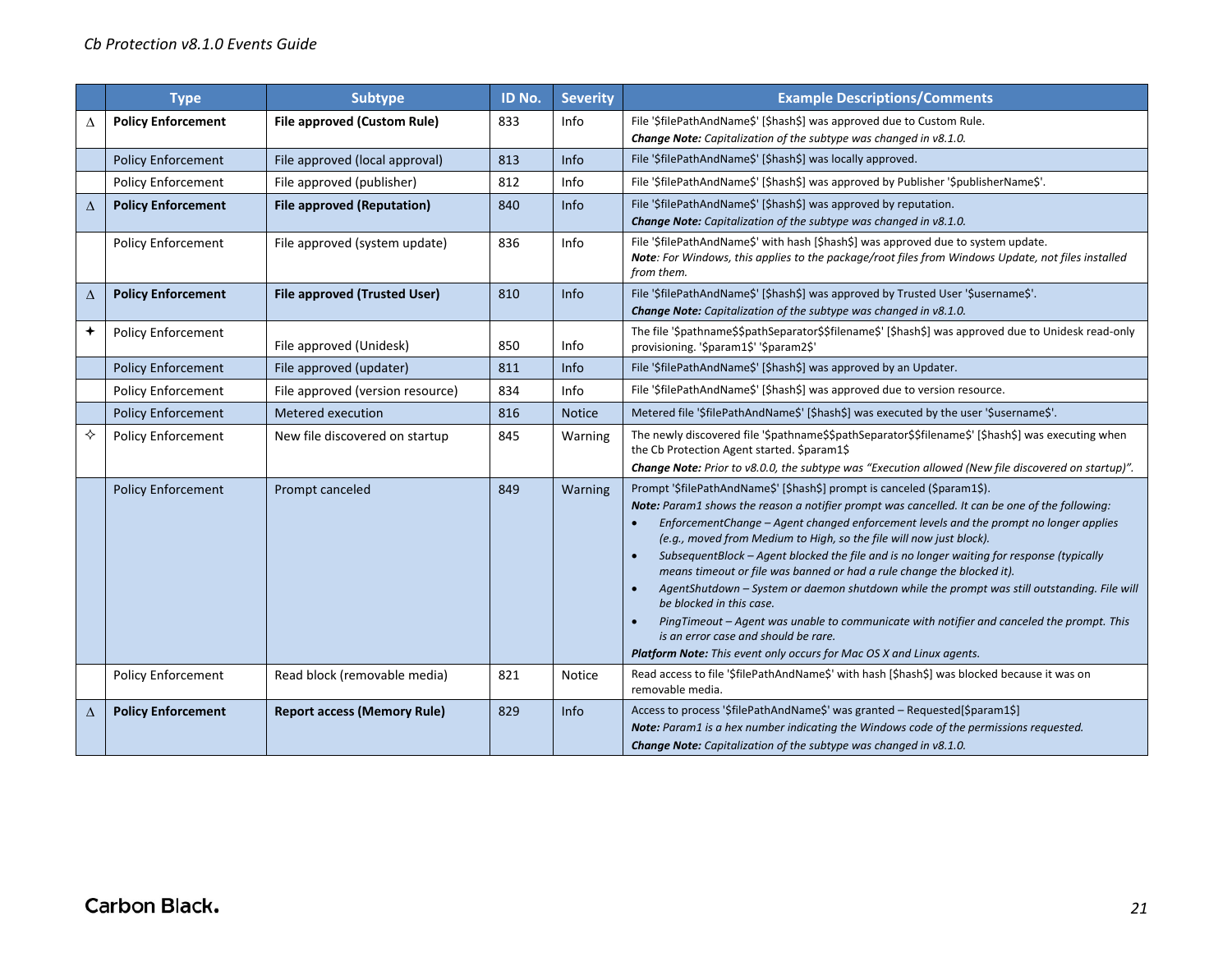|                        | <b>Type</b>               | <b>Subtype</b>                        | ID No. | <b>Severity</b> | <b>Example Descriptions/Comments</b>                                                                                                                                                                                                                                                                                                                                                                                                                                                                                                            |
|------------------------|---------------------------|---------------------------------------|--------|-----------------|-------------------------------------------------------------------------------------------------------------------------------------------------------------------------------------------------------------------------------------------------------------------------------------------------------------------------------------------------------------------------------------------------------------------------------------------------------------------------------------------------------------------------------------------------|
| Δ                      | <b>Policy Enforcement</b> | <b>Report execution (Custom Rule)</b> | 807    | Notice          | File '\$filePathAndName\$' [\$hash\$] was executed.<br>Process '\$process\$' failed to be terminated: \$param3\$. Banned image: '\$filePathAndName\$'<br>[\$hash\$].<br>Process '\$process\$' would have been terminated due to the banned file '\$filePathAndName\$'<br>[\$hash\$] if Policy were not in Visibility Only<br>Process '\$process\$' would have been terminated due to the banned image '\$filePathAndName\$'<br>[\$hash\$]: \$param3\$.".<br>Change Note: Capitalization of the subtype was changed in v8.1.0.                   |
|                        | <b>Policy Enforcement</b> | Report execution (removable<br>media) | 822    | Info            | File '\$filePathAndName\$' with hash [\$hash\$] was executed on removable media.                                                                                                                                                                                                                                                                                                                                                                                                                                                                |
|                        | <b>Policy Enforcement</b> | Report execution block                | 803    | <b>Notice</b>   | File '\$filePathAndName\$' [\$hash\$] would have blocked if a ban were not in Report Only mode.                                                                                                                                                                                                                                                                                                                                                                                                                                                 |
|                        | <b>Policy Enforcement</b> | Report read (removable media)         | 824    | <b>Info</b>     | File '\$filePathAndName\$' was read on removable media.                                                                                                                                                                                                                                                                                                                                                                                                                                                                                         |
| Δ                      | <b>Policy Enforcement</b> | <b>Report write (Custom Rule)</b>     | 809    | Info            | File '\$filePathAndName\$' was modified or deleted.<br>Change Note: Capitalization of the subtype was changed in v8.1.0.                                                                                                                                                                                                                                                                                                                                                                                                                        |
| Δ<br>$\Leftrightarrow$ | <b>Policy Enforcement</b> | <b>Report write (Registry Rule)</b>   | 826    | Info            | Modification of registry '\$filePathAndName\$' was allowed.<br>Change Note: The wording of the Description was modified slightly in v8.0.0. Subtype capitalization<br>changed in v8.1.0.                                                                                                                                                                                                                                                                                                                                                        |
|                        | <b>Policy Enforcement</b> | Report write (removable media)        | 823    | Info            | File '\$filePathAndName\$' was modified or deleted on removable media.                                                                                                                                                                                                                                                                                                                                                                                                                                                                          |
| $\Delta$               | <b>Policy Enforcement</b> | <b>Tamper Protection</b>              | 832    | Warning         | Execution of '\$filePathAndName\$' by '\$username\$' was blocked because tamper protection was<br>enabled.<br>Modification of '\$filePathAndName\$' by '\$username\$' was blocked because tamper protection was<br>enabled.<br>Execution of '\$filePathAndName\$' by '\$username\$' would have been blocked if tamper protection<br>were enabled.<br>Modification of '\$filePathAndName\$' by '\$username\$' would have been blocked if tamper<br>protection were enabled.<br>Change Note: Capitalization of the subtype was changed in v8.1.0. |
| Δ                      | <b>Policy Enforcement</b> | Unapproved process discovered         | 848    | Warning         | The Cb Protection Agent discovered an unapproved process '\$filePathandName\$' [\$hash\$] that ran<br>during system startup. \$param1\$<br><b>Change Note:</b> Capitalization of the subtype was changed in v8.1.0.                                                                                                                                                                                                                                                                                                                             |
| $\Delta$               | <b>Policy Enforcement</b> | <b>Write block (Custom Rule)</b>      | 808    | <b>Notice</b>   | Modification of file '\$filePathAndName\$' [\$hash\$] was blocked because of a Custom Rule.<br>Change Note: Capitalization of the subtype was changed in v8.1.0.                                                                                                                                                                                                                                                                                                                                                                                |
| Δ                      | <b>Policy Enforcement</b> | Write block (Registry Rule)           | 827    | Notice          | Modification of registry '\$filePathAndName\$' was blocked.<br>Change Note: Capitalization of the subtype was changed in v8.1.0.                                                                                                                                                                                                                                                                                                                                                                                                                |
|                        | <b>Policy Enforcement</b> | Write block (removable media)         | 820    | <b>Notice</b>   | Modification of file '\$filePathAndName\$' with hash [\$hash\$] was blocked because it was on<br>removable media.                                                                                                                                                                                                                                                                                                                                                                                                                               |
| Δ                      | <b>Policy Enforcement</b> | Write prompt (Custom Rule)            | 817    | Info            | File '\$filePathAndName\$' was modified or deleted because of a Custom Rule user response.<br>Modification of file '\$filePathAndName\$' [\$hash\$] was blocked because of a Custom Rule user<br>response.<br>Change Note: Capitalization of the subtype was changed in v8.1.0.                                                                                                                                                                                                                                                                 |
| Δ                      | <b>Policy Enforcement</b> | <b>Write prompt (Registry Rule)</b>   | 828    | Info            | Registry '\$filePathAndName\$' was modified or deleted because of a Registry Rule user response.                                                                                                                                                                                                                                                                                                                                                                                                                                                |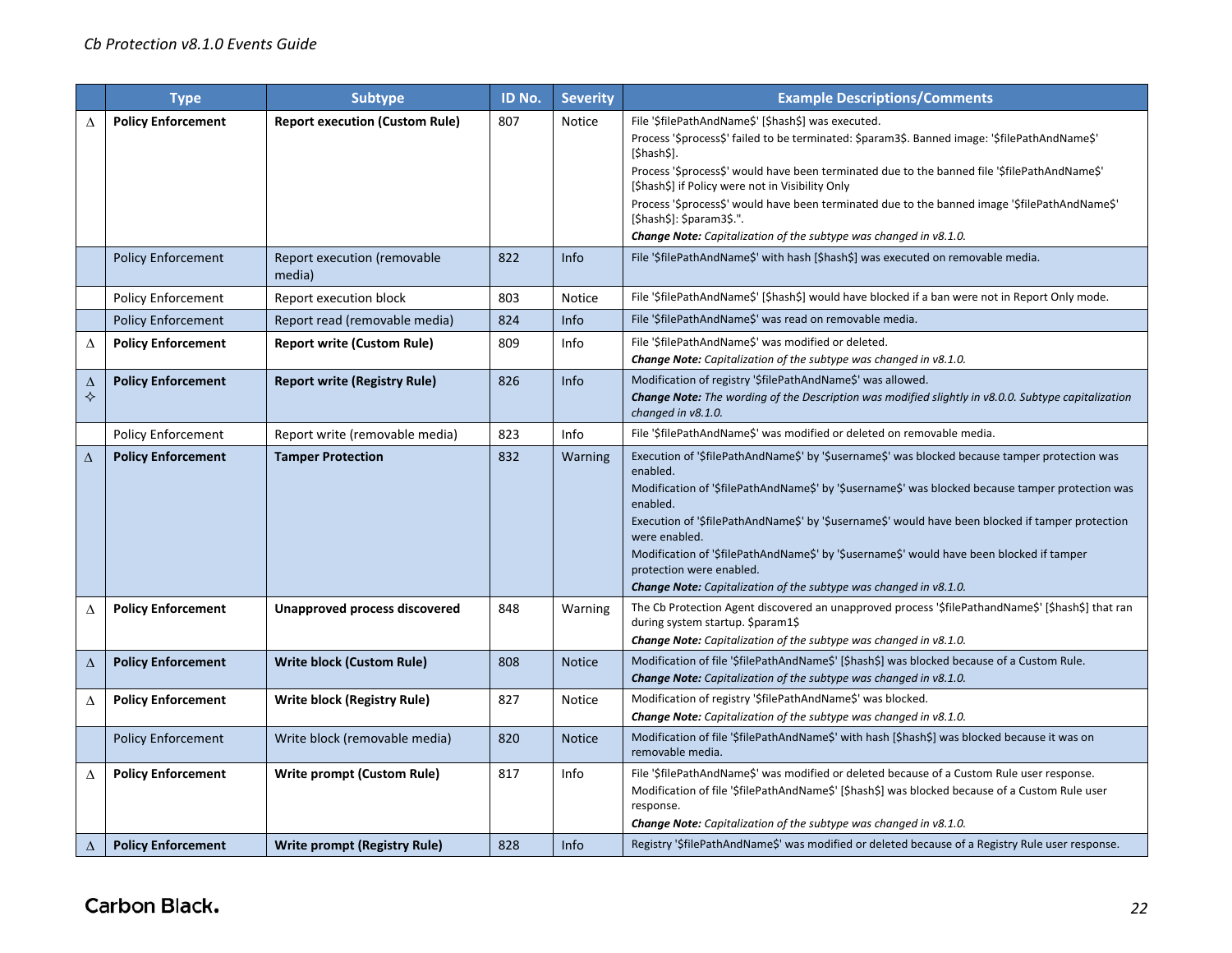|                 | <b>Type</b>              | <b>Subtype</b>                               | ID No. | <b>Severity</b> | <b>Example Descriptions/Comments</b>                                                                                                                                                                                                                         |
|-----------------|--------------------------|----------------------------------------------|--------|-----------------|--------------------------------------------------------------------------------------------------------------------------------------------------------------------------------------------------------------------------------------------------------------|
|                 |                          |                                              |        |                 | Modification of registry '\$filePathAndName\$' was blocked because of a Registry Rule user response.<br>Change Note: Capitalization of the subtype was changed in v8.1.0.                                                                                    |
|                 | <b>Policy Management</b> | AD rules loaded                              | 605    | Info            | Active Directory rules script with version \$param1\$ was loaded successfully.                                                                                                                                                                               |
| Δ<br>✧          | <b>Policy Management</b> | <b>Approval Request closed</b>               | 646    | Info            | Approval Request Id \$requestID\$ was closed by user '\$username\$' as '\$resolvedState\$' with<br>'\$comment\$'.<br><b>Change Note:</b> The request ID was added to the Description field in v8.0.0. Subtype capitalization<br>changed in v8.1.0.           |
| Δ<br>✧          | <b>Policy Management</b> | <b>Approval Request created</b>              | 644    | Info            | Approval Request Id \$requestID\$ was created by user '\$username\$'.<br><b>Change Note:</b> The request ID was added to the Description field in v8.0.0. Subtype capitalization<br>changed in v8.1.0.                                                       |
| Δ<br>$\bigstar$ | <b>Policy Management</b> | <b>Approval Request duplicate</b><br>created | 661    | Info            | Duplicate of Approval Request Id \$requestID\$ was created by user '\$username\$'.<br>Change Note: Capitalization of the subtype was changed in v8.1.0.                                                                                                      |
| Δ<br>✦          | <b>Policy Management</b> | <b>Approval Request escalated</b>            | 663    | Info            | Approval Request Id \$requestID\$ was escalated by user '\$username\$'.<br>Change Note: Capitalization of the subtype was changed in v8.1.0.                                                                                                                 |
| Δ<br>$\bigstar$ | <b>Policy Management</b> | <b>Approval Request modified</b>             | 662    | <b>Info</b>     | Approval Request Id \$requestID\$ was modified by user '\$username\$'.<br>Change Note: Capitalization of the subtype was changed in v8.1.0.                                                                                                                  |
| Δ<br>✧          | <b>Policy Management</b> | <b>Approval Request opened</b>               | 645    | Info            | Approval Request Id \$requestID\$ was opened by user '\$username\$'.<br>Change Note: The request ID was added to the Description field in v8.0.0. Subtype capitalization<br>changed in v8.1.0.                                                               |
|                 | <b>Policy Management</b> | Certificate approval created                 | 651    | Info            | Certificate \$SubjectName\$ was approved by '\$username\$' for publisher \$publisher\$.                                                                                                                                                                      |
|                 | <b>Policy Management</b> | Certificate approval deleted                 | 653    | Info            | Approval of certificate \$SubjectName\$ was deleted by '\$username\$' for publisher \$publisher\$.                                                                                                                                                           |
|                 | <b>Policy Management</b> | Certificate approval modified                | 652    | Info            | Approval of certificate '\$param1\$' was modified by '\$username\$' for publisher '\$param3\$'.                                                                                                                                                              |
|                 | <b>Policy Management</b> | Certificate ban created                      | 654    | Info            | Certificate \$SubjectName\$ was banned by \$username\$ for publisher \$publisher\$.                                                                                                                                                                          |
|                 | <b>Policy Management</b> | Certificate ban deleted                      | 656    | Info            | Ban of certificate \$SubjectName\$ was deleted by '\$username\$' for publisher \$publisher\$.                                                                                                                                                                |
|                 | <b>Policy Management</b> | Certificate ban modified                     | 655    | Info            | Ban of certificate '\$subjectName\$' was modified by '\$username\$' for publisher '\$param3\$'.                                                                                                                                                              |
| Δ<br>♦          | <b>Policy Management</b> | <b>Custom Rule created</b>                   | 638    | <b>Info</b>     | Custom Rule '\$ruleName\$' was created by '\$username\$'.<br>Custom Rule '\$ruleName\$ (Unified)' was created by '\$username\$'.<br>'\$ruleName\$' was imported by '\$username'.<br><b>Change Note:</b> Capitalization of the subtype was changed in v8.1.0. |
| Δ<br>✧          | <b>Policy Management</b> | <b>Custom Rule deleted</b>                   | 640    | Info            | Custom Rule '\$ruleName\$' was deleted by '\$username\$'.<br>Custom Rule '\$ruleName\$ (Unified)' was deleted by '\$username\$'.<br>Change Note: Capitalization of the subtype was changed in v8.1.0.                                                        |
| Δ<br>✧          | <b>Policy Management</b> | <b>Custom Rule modified</b>                  | 639    | Info            | Custom Rule '\$ruleName\$' was modified by '\$username\$'.<br>Custom Rule '\$ruleName\$ (Unified)' was modified by '\$username\$'.<br>'\$ruleName\$' was imported by '\$username'.<br>Change Note: Capitalization of the subtype was changed in v8.1.0.      |
| Δ               | <b>Policy Management</b> | <b>Device Rule created</b>                   | 641    | Info            | Device Rule for '\$ruleName\$' with id '\$ruleID\$' was created by '\$username\$'.<br>Change Note: Capitalization of the subtype was changed in v8.1.0.                                                                                                      |
| Δ               | <b>Policy Management</b> | <b>Device Rule deleted</b>                   | 642    | Info            | Rule for device '\$deviceName\$' with id '\$ruleID\$' was removed by '\$username\$'.                                                                                                                                                                         |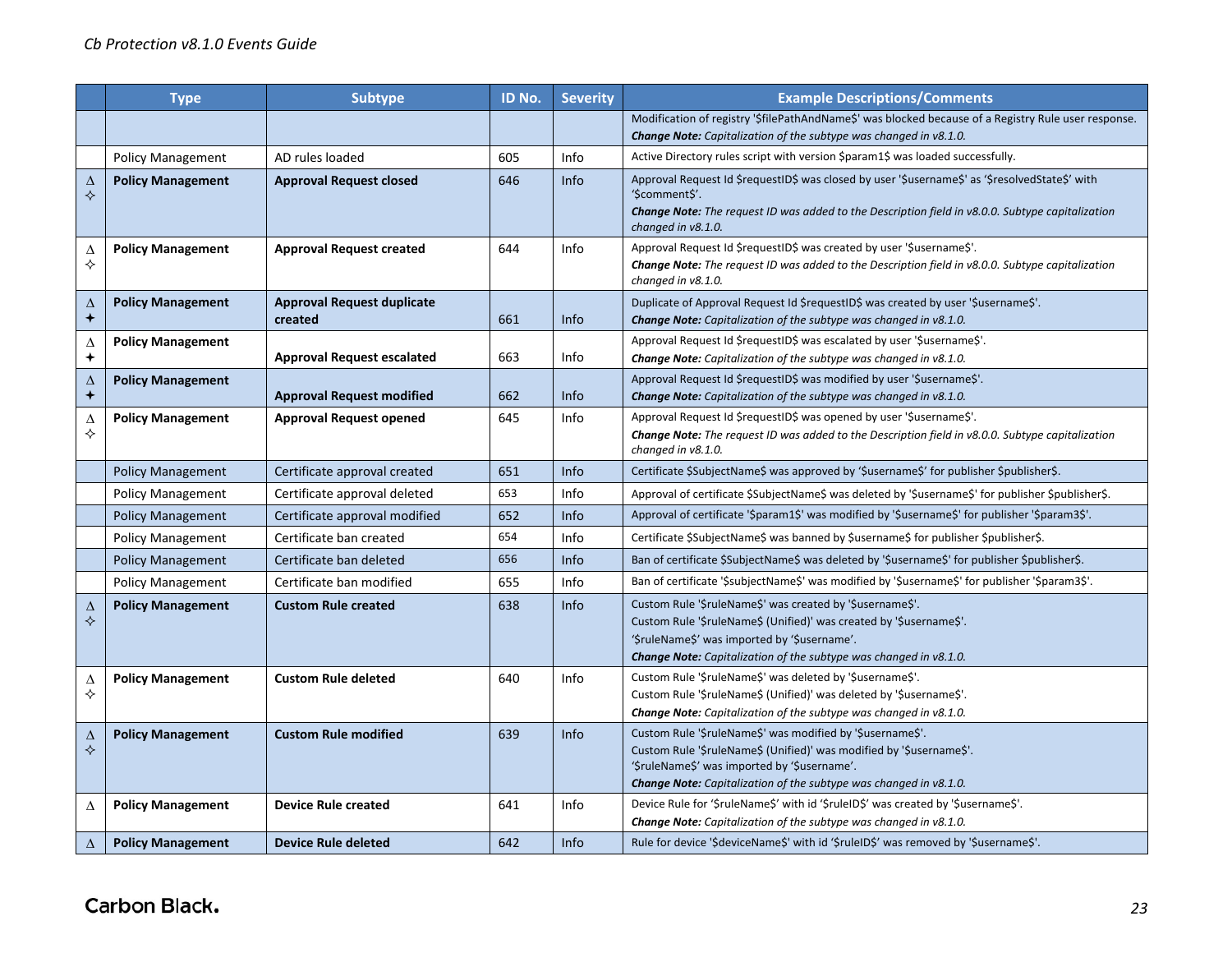|   | <b>Type</b>              | <b>Subtype</b>                  | ID No. | <b>Severity</b> | <b>Example Descriptions/Comments</b>                                                                           |
|---|--------------------------|---------------------------------|--------|-----------------|----------------------------------------------------------------------------------------------------------------|
|   |                          |                                 |        |                 | Change Note: Capitalization of the subtype was changed in v8.1.0.                                              |
| Δ | <b>Policy Management</b> | <b>Device Rule modified</b>     | 643    | Info            | Device Rule '\$ruleName\$' with id '\$ruleID\$' was modified by '\$username\$'.                                |
|   |                          |                                 |        |                 | Change Note: Capitalization of the subtype was changed in v8.1.0.                                              |
| ❖ | <b>Policy Management</b> | File approval created           | 627    | <b>Info</b>     | Approval '\$ruleName\$' for hash [\$hash\$] was created by '\$username\$'.                                     |
|   |                          |                                 |        |                 | Approval '\$ruleName (Unified)' for hash [\$hash\$] was created by '\$username\$'.                             |
| ✧ | <b>Policy Management</b> | File approval deleted           | 629    | Info            | Approval '\$ruleName\$' for hash [\$hash\$] was deleted by '\$username\$'.                                     |
|   |                          |                                 |        |                 | Approval '\$ruleName (Unified)' for hash [\$hash\$] was deleted by '\$username\$'.                             |
|   | <b>Policy Management</b> | File approval modified          | 628    | <b>Info</b>     | Approval '\$ruleName\$' for hash [\$hash\$] was modified by '\$username\$'.                                    |
|   |                          |                                 |        |                 | Approval '\$ruleName (Unified)' for hash [\$hash\$] was modified by '\$username\$'.                            |
|   | <b>Policy Management</b> | File approved (certificate)     | 660    | Info            | File '\$filePathAndName\$' was approved by certificate '\$param1\$'.                                           |
| ✧ | <b>Policy Management</b> | File ban created                | 635    | <b>Info</b>     | Ban '\$name\$' for [\$hash\$] was created by '\$username\$'.                                                   |
|   |                          |                                 |        |                 | Ban '\$name\$ (Unified)' for [\$hash\$] was created by '\$username\$'.                                         |
|   |                          |                                 |        |                 | Note: \$name\$ is either the name of the banned file or a user-created name (usually for multi-file<br>bans).  |
| ✧ |                          |                                 | 637    | Info            | Ban '\$name\$' for [\$hash\$] was deleted by '\$username\$'.                                                   |
|   | <b>Policy Management</b> | File ban deleted                |        |                 | Ban '\$name\$ (Unified)' for [\$hash\$] was deleted by '\$username\$'.                                         |
|   |                          |                                 |        |                 | Note: \$name\$ is the name of the banned file or a user-created name (usually for multi-file bans).            |
| ✧ | <b>Policy Management</b> | File ban modified               | 636    | Info            | Ban '\$name\$' for [\$hash\$] was modified by '\$username\$'.                                                  |
|   |                          |                                 |        |                 | Ban '\$name\$ (Unified)' for [\$hash\$] was modified by '\$username\$'.                                        |
|   |                          |                                 |        |                 | Note: \$name\$ is the name of the banned file or a user-created name (usually for multi-file bans).            |
|   | <b>Policy Management</b> | File local approval             | 623    | Info            | File '\$filePathAndName\$' [\$hash\$] was locally approved on computer \$computer\$ by '\$userName\$'.         |
|   | <b>Policy Management</b> | File properties modified        | 611    | <b>Info</b>     | There are multiple possible descriptions for this subtype. Examples:                                           |
|   |                          |                                 |        |                 | File [\$hash\$] was approved by '\$username\$'.                                                                |
|   |                          |                                 |        |                 | File [\$hash\$] was marked as an installer by '\$username\$'.                                                  |
|   |                          |                                 |        |                 | Reputation was disabled for file [\$hash\$] by '\$username\$'.                                                 |
|   | <b>Policy Management</b> | File remove local approval      | 625    | Info            | File '\$filePathAndName\$' [\$hash\$] was changed to unapproved on computer \$computer\$ by<br>'\$userName\$'. |
|   | <b>Policy Management</b> | Install package created         | 603    | <b>Notice</b>   | An \$param1\$ install package \$policyName\$.msi was created by '\$username\$'.                                |
|   |                          |                                 |        |                 | <b>Note:</b> Param1 is either empty or "automatic" for packages that allow automatic AD Policy<br>assignment.  |
| Δ | <b>Policy Management</b> | <b>Justification created</b>    | 650    | Info            | Justification Id Sparam2\$ was created by user '\$username\$'.                                                 |
|   |                          |                                 |        |                 | Change Note: Capitalization of the subtype was changed in v8.1.0.                                              |
| ✦ | <b>Policy Management</b> | Justification duplicate created | 664    | Info            | Duplicate of Justification Id \$param2\$ was created by user '\$username\$'.                                   |
| Δ | <b>Policy Management</b> | <b>Memory Rule created</b>      | 129    | Info            | Memory Rule '\$ruleName\$' created by '\$username\$'.                                                          |
| ✧ |                          |                                 |        |                 | Memory Rule '\$ruleName\$ (Unified)' created by '\$username\$'.                                                |
|   |                          |                                 |        |                 | '\$ruleName\$' was imported by '\$username'.                                                                   |
|   |                          |                                 |        |                 | <b>Change Note:</b> Capitalization of the subtype was changed in v8.1.0.                                       |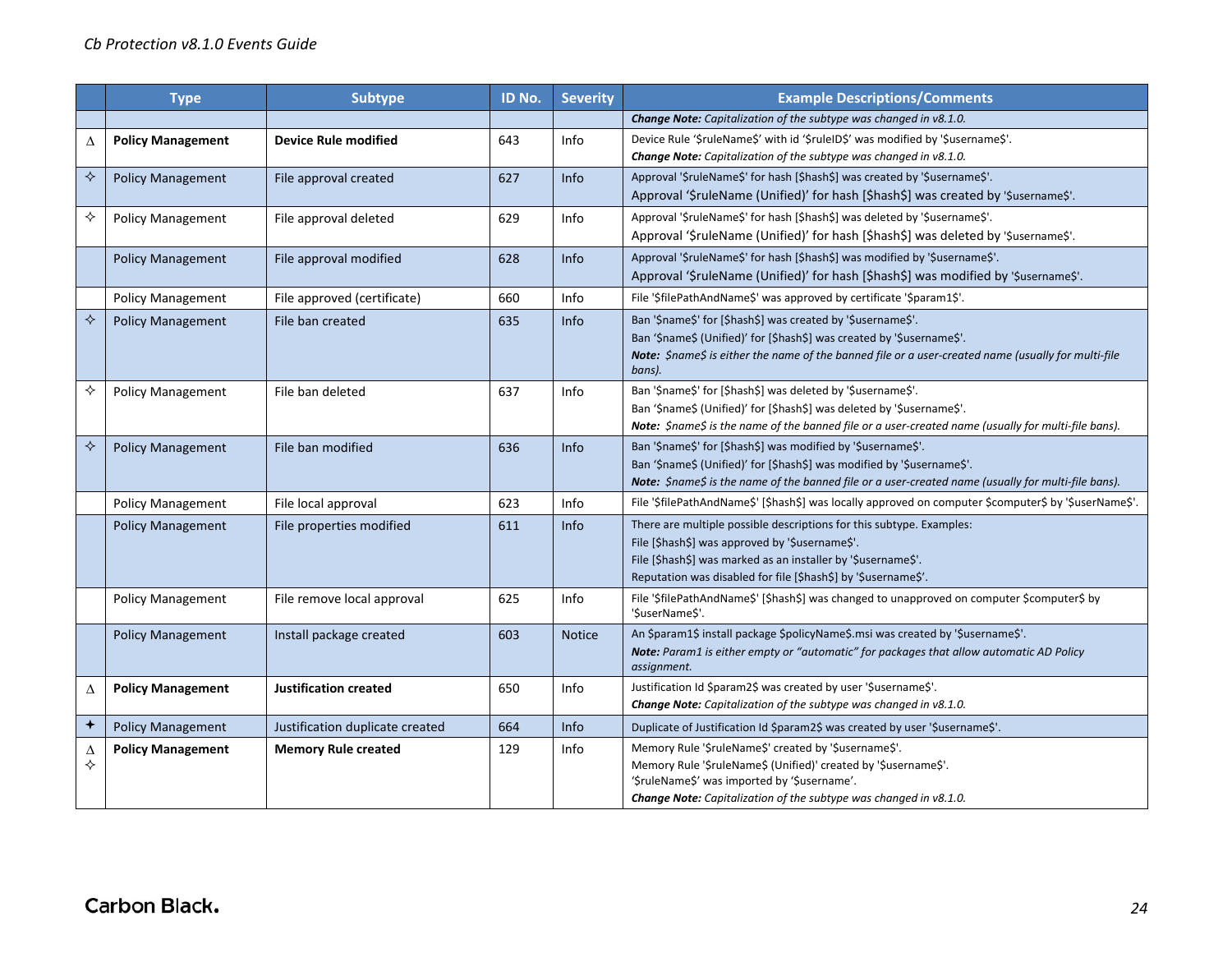|                        | <b>Type</b>              | <b>Subtype</b>                | ID No. | <b>Severity</b> | <b>Example Descriptions/Comments</b>                                                                                                                                                                                                                          |
|------------------------|--------------------------|-------------------------------|--------|-----------------|---------------------------------------------------------------------------------------------------------------------------------------------------------------------------------------------------------------------------------------------------------------|
| Δ<br>$\Leftrightarrow$ | <b>Policy Management</b> | <b>Memory Rule deleted</b>    | 131    | <b>Info</b>     | Memory Rule '\$ruleName\$' deleted by '\$username\$'.<br>Memory Rule '\$ruleName\$ (Unified)' deleted by '\$username\$'.<br>Change Note: Capitalization of the subtype was changed in v8.1.0.                                                                 |
| Δ<br>✧                 | <b>Policy Management</b> | <b>Memory Rule modified</b>   | 130    | Info            | Memory Rule '\$ruleName\$' modified by '\$username\$'.<br>Memory Rule '\$ruleName\$ (Unified)' modified by '\$username\$'.<br>'\$ruleName\$' was imported by '\$username'.<br><b>Change Note:</b> Capitalization of the subtype was changed in v8.1.0.        |
|                        | <b>Policy Management</b> | Notifier created              | 153    | Info            | Notifier '\$notifierName\$' was created by '\$username\$'                                                                                                                                                                                                     |
|                        | <b>Policy Management</b> | Notifier deleted              | 154    | Info            | Notifier '\$notifierName\$' was deleted by '\$username\$'                                                                                                                                                                                                     |
|                        | <b>Policy Management</b> | Notifier modified             | 155    | Info            | Notifier '\$notifierName\$' was modified by '\$username\$'                                                                                                                                                                                                    |
| ✧                      | <b>Policy Management</b> | Policy AD rules changed       | 604    | <b>Notice</b>   | '\$username\$' created an AD rule for mapping \$param1\$ to the Policy \$policyName\$.<br><b>Change Note:</b> Prior to v8.0.0, the event subtype was "AD Rules changed". The type was changed<br>because there are now mapping rules for user login accounts. |
|                        | <b>Policy Management</b> | Policy created                | 600    | Info            | Policy '\$policyName\$' was created by '\$username\$'.                                                                                                                                                                                                        |
|                        | <b>Policy Management</b> | Policy deleted                | 601    | Info            | Policy '\$policyName\$' was deleted by '\$username\$'.                                                                                                                                                                                                        |
|                        | <b>Policy Management</b> | Policy file tracking disabled | 606    | <b>Notice</b>   | File tracking has been disabled for Policy '\$policyName\$' by '\$userName\$'.                                                                                                                                                                                |
|                        | <b>Policy Management</b> | Policy file tracking enabled  | 607    | Notice          | File tracking has been enabled for Policy '\$policyName\$' by '\$userName\$'.                                                                                                                                                                                 |
|                        | <b>Policy Management</b> | Policy modified               | 602    | Info            | Policy '\$policyName\$' was modified by '\$username\$'.                                                                                                                                                                                                       |
|                        | <b>Policy Management</b> | Process demoted               | 1006   | <b>Notice</b>   | Process \$filePathAndName\$ was demoted on the computer '\$computer\$'. New files written by this<br>process will be unapproved.                                                                                                                              |
|                        | <b>Policy Management</b> | Publisher approval created    | 618    | <b>Info</b>     | Publisher '\$publisherName\$' was approved by '\$username\$'.                                                                                                                                                                                                 |
|                        | <b>Policy Management</b> | Publisher approval removed    | 619    | Info            | Publisher '\$publisherName\$' approval was removed by '\$username\$'.                                                                                                                                                                                         |
|                        | <b>Policy Management</b> | Publisher ban created         | 657    | Info            | Publisher \$publisherName\$ was banned by \$username\$.                                                                                                                                                                                                       |
|                        | <b>Policy Management</b> | Publisher ban deleted         | 659    | Info            | Publisher \$publisherName\$ ban was removed by '\$username\$'.                                                                                                                                                                                                |
|                        | <b>Policy Management</b> | Publisher modified            | 630    | <b>Info</b>     | Publisher '\$publisherName\$' was edited by '\$username\$'.                                                                                                                                                                                                   |
| Δ<br>✧                 | <b>Policy Management</b> | <b>Registry Rule created</b>  | 132    | Info            | Registry Rule '\$ruleName\$' created by '\$username\$'.<br>Registry Rule '\$ruleName\$ (Unified)' created by '\$username\$'.<br>'\$ruleName\$' was imported by '\$username'.<br>Change Note: Capitalization of the subtype was changed in v8.1.0.             |
| Δ<br>♦                 | <b>Policy Management</b> | <b>Registry Rule deleted</b>  | 134    | Info            | Registry Rule '\$ruleName\$' deleted by '\$username\$'.<br>Registry Rule '\$ruleName\$ (Unified)' deleted by '\$username\$'.<br>Change Note: Capitalization of the subtype was changed in v8.1.0.                                                             |
| Δ<br>♦                 | <b>Policy Management</b> | <b>Registry Rule modified</b> | 133    | Info            | Registry Rule '\$ruleName\$' modified by '\$username\$'.<br>Registry Rule '\$ruleName\$ (Unified)' modified by '\$username\$'.<br>'\$ruleName\$' was imported by '\$username'.<br>Change Note: Capitalization of the subtype was changed in v8.1.0.           |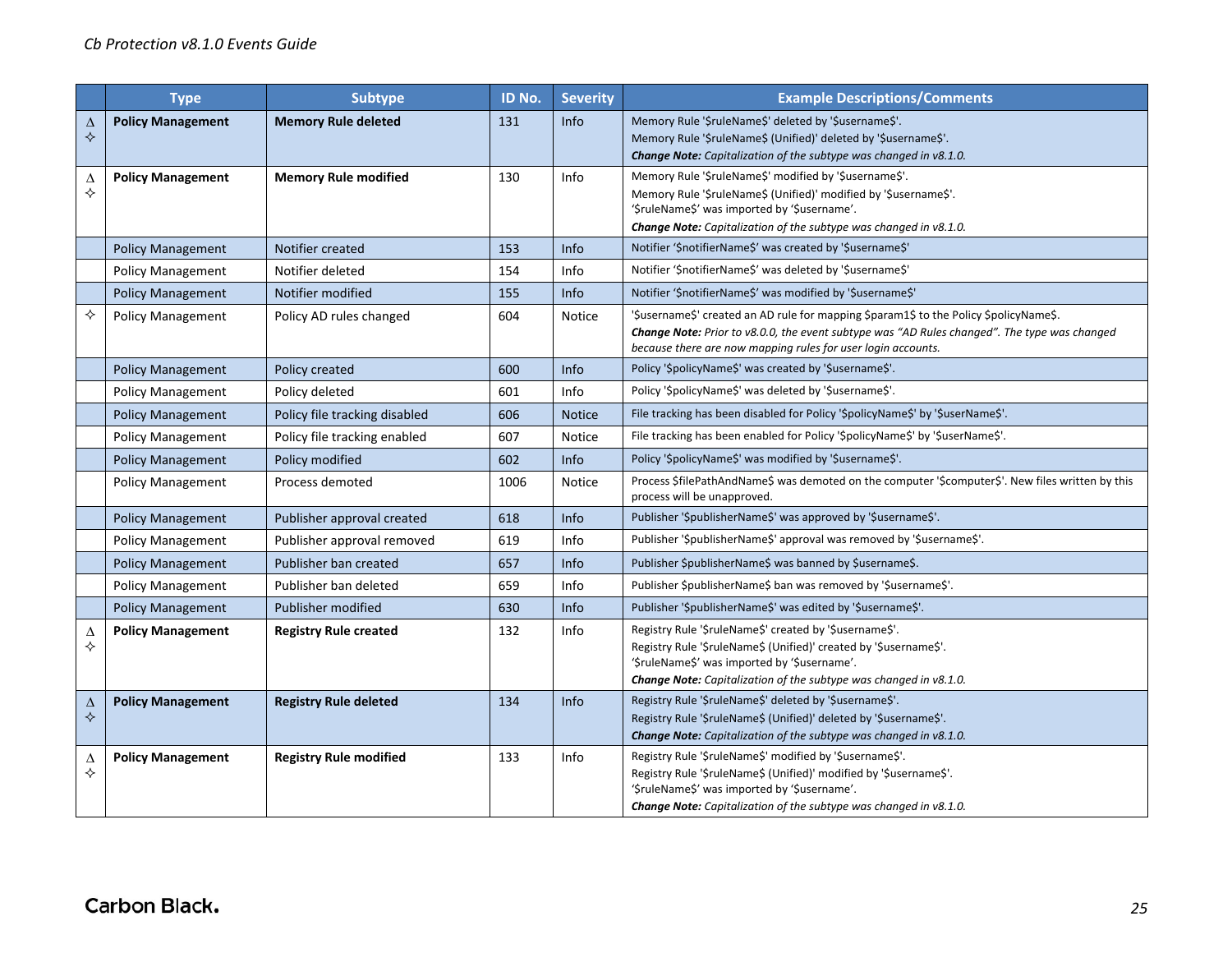|          | <b>Type</b>              | <b>Subtype</b>                                 | ID No. | <b>Severity</b>            | <b>Example Descriptions/Comments</b>                                                                                                                                                                                                                                                                                             |
|----------|--------------------------|------------------------------------------------|--------|----------------------------|----------------------------------------------------------------------------------------------------------------------------------------------------------------------------------------------------------------------------------------------------------------------------------------------------------------------------------|
|          | <b>Policy Management</b> | Reputation settings modified                   | 144    | <b>Info</b>                | Reputation was enabled by '\$username\$'.<br>Reputation was disabled by '\$username\$'.<br>Reputation settings were modified by '\$username\$'.                                                                                                                                                                                  |
|          | <b>Policy Management</b> | Rules exported                                 | 200    | Info                       | Custom Rules were exported by '\$username\$'.<br>Memory Rules were exported by '\$username\$'.<br>Registry Rules were exported by '\$username\$'.                                                                                                                                                                                |
| $\Delta$ | <b>Policy Management</b> | <b>Script Rule created</b>                     | 647    | Info                       | Script Rule '\$ruleName\$' was created by '\$username\$'.<br><b>Change Note:</b> Capitalization of the subtype was changed in v8.1.0.                                                                                                                                                                                            |
| Δ        | <b>Policy Management</b> | <b>Script Rule deleted</b>                     | 648    | Info                       | Script Rule '\$ruleName\$' was deleted by '\$username\$'.<br>Change Note: Capitalization of the subtype was changed in v8.1.0.                                                                                                                                                                                                   |
| $\Delta$ | <b>Policy Management</b> | <b>Script Rule modified</b>                    | 649    | Info                       | Script Rule '\$ruleName\$' was modified by '\$username\$'.<br>Change Note: Capitalization of the subtype was changed in v8.1.0.                                                                                                                                                                                                  |
| Δ        | <b>Policy Management</b> | <b>Trusted Directory check</b>                 | 608    | Info                       | Trusted Directory '\$pathName\$' on computer '\$computer\$' is '\$param2\$'.<br>Change Note: Capitalization of the subtype was changed in v8.1.0.                                                                                                                                                                                |
| Δ        | <b>Policy Management</b> | <b>Trusted Directory created</b>               | 613    | Info                       | Approval directory '\$pathname\$' added by '\$username\$'.<br>Change Note: Capitalization of the subtype was changed in v8.1.0.                                                                                                                                                                                                  |
| Δ        | <b>Policy Management</b> | <b>Trusted Directory deleted</b>               | 615    | Info                       | Approval directory '\$pathname\$' deleted by '\$username\$'.<br>Change Note: Capitalization of the subtype was changed in v8.1.0.                                                                                                                                                                                                |
| Δ        | <b>Policy Management</b> | <b>Trusted Directory import</b>                | 626    | Info,<br>Warning,<br>Error | Trusted package '\$param1\$' from '\$source\$' has been processed.<br>Notes: Source may be a computer name or a manifest name. Severity is Info for status imports;<br>Warning for improperly signed or misidentified manifests; Error for all other cases.<br>Change Note: Capitalization of the subtype was changed in v8.1.0. |
| Δ        | <b>Policy Management</b> | <b>Trusted Directory modified</b>              | 614    | Info                       | Approval directory '\$filePathAndName\$' modified by '\$username\$'.<br>Change Note: Capitalization of the subtype was changed in v8.1.0.                                                                                                                                                                                        |
| Δ        | <b>Policy Management</b> | <b>Trusted Directory scan</b>                  | 609    | Info                       | Pre-approval scan started for '\$filePathAndName\$'. Approval ID: \$param1\$. Job ID: \$param2\$.<br><b>Change Note:</b> Capitalization of the subtype was changed in v8.1.0.                                                                                                                                                    |
|          | <b>Policy Management</b> | Trusted User added                             | 616    | Info                       | Trusted User '\$name\$' was added by '\$consoleusername\$'.                                                                                                                                                                                                                                                                      |
|          | <b>Policy Management</b> | <b>Trusted User deleted</b>                    | 617    | <b>Info</b>                | Trusted User '\$name\$' was deleted by '\$consoleusername\$'.                                                                                                                                                                                                                                                                    |
| ✦        | <b>Policy Management</b> | Unified rule overridden                        | 665    | Info                       | Unified rule '\$param1\$' was overridden by '\$username\$'<br>Note: In the initial release of v8.0.0, "overridden" was misspelled in the subtype and description.                                                                                                                                                                |
|          | <b>Policy Management</b> | Updater disabled                               | 621    | Info                       | Updater '\$updaterName\$' was disabled by '\$username\$'.                                                                                                                                                                                                                                                                        |
|          | <b>Policy Management</b> | Updater enabled                                | 620    | Info                       | Updater '\$updaterName\$' was enabled by '\$username\$'.                                                                                                                                                                                                                                                                         |
|          | Server Management        | AD lookups are slow                            | 114    | <b>Warning</b>             | Active Directory Lookups are slow. Average lookup took \$param1\$ ms. Please review your AD<br>configuration.                                                                                                                                                                                                                    |
|          | Server Management        | Agent SSL error                                | 126    | Warning                    | SSL certificate error was detected when talking with host at IP '\$ipAddress\$'. This event can be<br>falsely triggered by unreliable network connections.<br>Change Notes: Subtype was "Agent certificate expired" in some previous versions.                                                                                   |
| ❖        | Server Management        | Cb Collective Defense Cloud<br>connection lost | 138    | <b>Warning</b>             | Cb Collective Defense Cloud connection lost: \$reason\$<br>Change Note: In pre-8.0.0 releases, the subtype referred to "Parity Knowledge Service" or "Bit9<br>Software Reputation Service."                                                                                                                                      |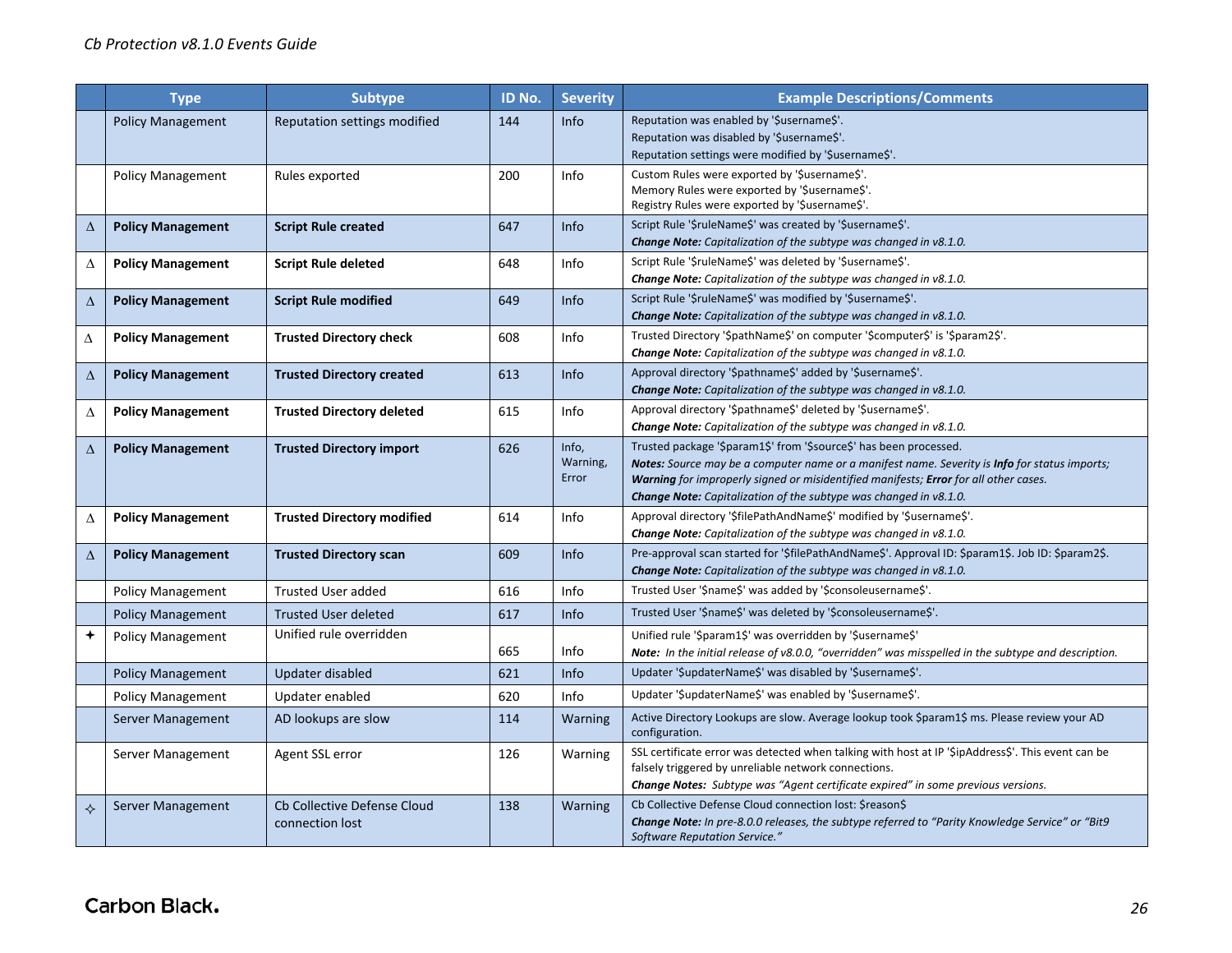|   | <b>Type</b>              | <b>Subtype</b>                                     | ID No. | <b>Severity</b> | <b>Example Descriptions/Comments</b>                                                                                                                                                                                                                                  |
|---|--------------------------|----------------------------------------------------|--------|-----------------|-----------------------------------------------------------------------------------------------------------------------------------------------------------------------------------------------------------------------------------------------------------------------|
| ❖ | Server Management        | Cb Collective Defense Cloud<br>connection restored | 139    | <b>Notice</b>   | Cb Collective Defense Cloud connection restored<br>Change Note: In pre-8.0.0 releases, the subtype referred to "Parity Knowledge Service" or "Bit9<br>Software Reputation Service.".                                                                                  |
| ❖ | Server Management        | Cb Collective Defense Cloud proxy<br>cleared       | 141    | Info            | Proxy disabled. Using direct connection to Cb Collective Defense Cloud.<br>Change Note: In pre-8.0.0 releases, the subtype referred to "Parity Knowledge Service" or "Bit9<br>Software Reputation Service."                                                           |
| ❖ | Server Management        | Cb Collective Defense Cloud proxy<br>set           | 140    | Info            | Using proxy '\$param1\$' for connection to Cb Collective Defense Cloud.<br>Change Note: In pre-8.0.0 releases, the subtype referred to "Parity Knowledge Service" or "Bit9<br>Software Reputation Service.".                                                          |
|   | Server Management        | Communication error                                | 136    | Error           | SOAP error on computer \$computer\$ (\$ipaddress\$) in \$param1\$.                                                                                                                                                                                                    |
|   | Server Management        | Connector restart                                  | 178    | Warning         | Connector started, build information: \$param1\$                                                                                                                                                                                                                      |
|   | Server Management        | Connector shutdown                                 | 179    | <b>Notice</b>   | Connector shutdown cleanly.                                                                                                                                                                                                                                           |
|   | Server Management        | Database error                                     | 135    | Error           | Unknown error initializing database pool.                                                                                                                                                                                                                             |
|   | Server Management        | Database server reached specified<br>limit         | 106    | Critical        | Database data file size limit reached. Total data file size is \$param1\$ MB.                                                                                                                                                                                         |
|   | Server Management        | Database verification error                        | 108    | Error           | Cb Protection Server database is corrupt: \$param1\$.                                                                                                                                                                                                                 |
|   | Server Management        | Enabled Indicator Set deleted                      | 169    | Info            | Indicator Set \$setName\$ was deleted by '\$username\$'<br>Note: Occurs only when the Indicator Set was enabled at the time of deletion. There is a different<br>Indicator Set deleted event for the general case.                                                    |
|   | Server Management        | Enabled updater deleted                            | 148    | Info            | Enabled Updater \$updaterName\$ was deleted by '\$username\$'<br>Note: Occurs only when the Updater was enabled at the time of deletion.                                                                                                                              |
|   | Server Management        | File analysis canceled                             | 158    | <b>Info</b>     | User '\$username\$' canceled analysis of file '\$filename\$' [\$hash\$] with '\$provider\$'.                                                                                                                                                                          |
|   | Server Management        | File analysis completed                            | 161    | Info<br>Warning | File '\$filename\$' [\$hash\$] was successfully analyzed with '\$provider\$'. Nothing suspicious was<br>found.<br>File '\$filename\$' [\$hash\$] was successfully analyzed with '\$provider\$'. It was reported as malicious.                                         |
|   | Server Management        | File analysis error                                | 160    | Error           | Analysis of file '\$filename\$' [\$hash\$] with '\$provider\$' failed because of error '\$param1\$'.                                                                                                                                                                  |
|   | Server Management        | File analysis modified                             | 176    | Info            | 'User "\$username\$" modified priority of analysis of file [\$hash\$].                                                                                                                                                                                                |
|   | Server Management        | File analysis requested                            | 157    | Info            | User '\$username\$' requested analysis of file [\$hash\$] with '\$provider\$'.<br>Analysis of file [\$hash\$] with '\$provider\$' was requested by Event Rule '\$ruleName\$'.                                                                                         |
| ✦ | Server Management        | File downloaded                                    | 196    | Info            | File '\$filename\$' [\$hash\$] downloaded by '\$username\$' from server                                                                                                                                                                                               |
|   | Server Management        | File inventory deleted                             | 187    | <b>Notice</b>   | Deleted \$param1 inventory files that were excluded per configuration<br>Note: Param1 is the number of files deleted.                                                                                                                                                 |
|   | Server Management        | File tracking disabled                             | 109    | Warning         | File tracking has been automatically disabled because database data file size limit has been reached.                                                                                                                                                                 |
|   | Server Management        | File upload modified                               | 177    | <b>Info</b>     | User '\$username\$' modified priority of upload of file [\$hash\$] from computer '\$computer\$'                                                                                                                                                                       |
| Δ | <b>Server Management</b> | <b>Health Indicator changed</b>                    | 183    | Info            | The System has changed Health Indicator '\$Param1\$' on tab '\$Param2\$' on the System Health page.<br>Notes: Param1 is the name of the Health Indicator. Param2 is the tab on which it appears.<br>Change Note: Capitalization of the subtype was changed in v8.1.0. |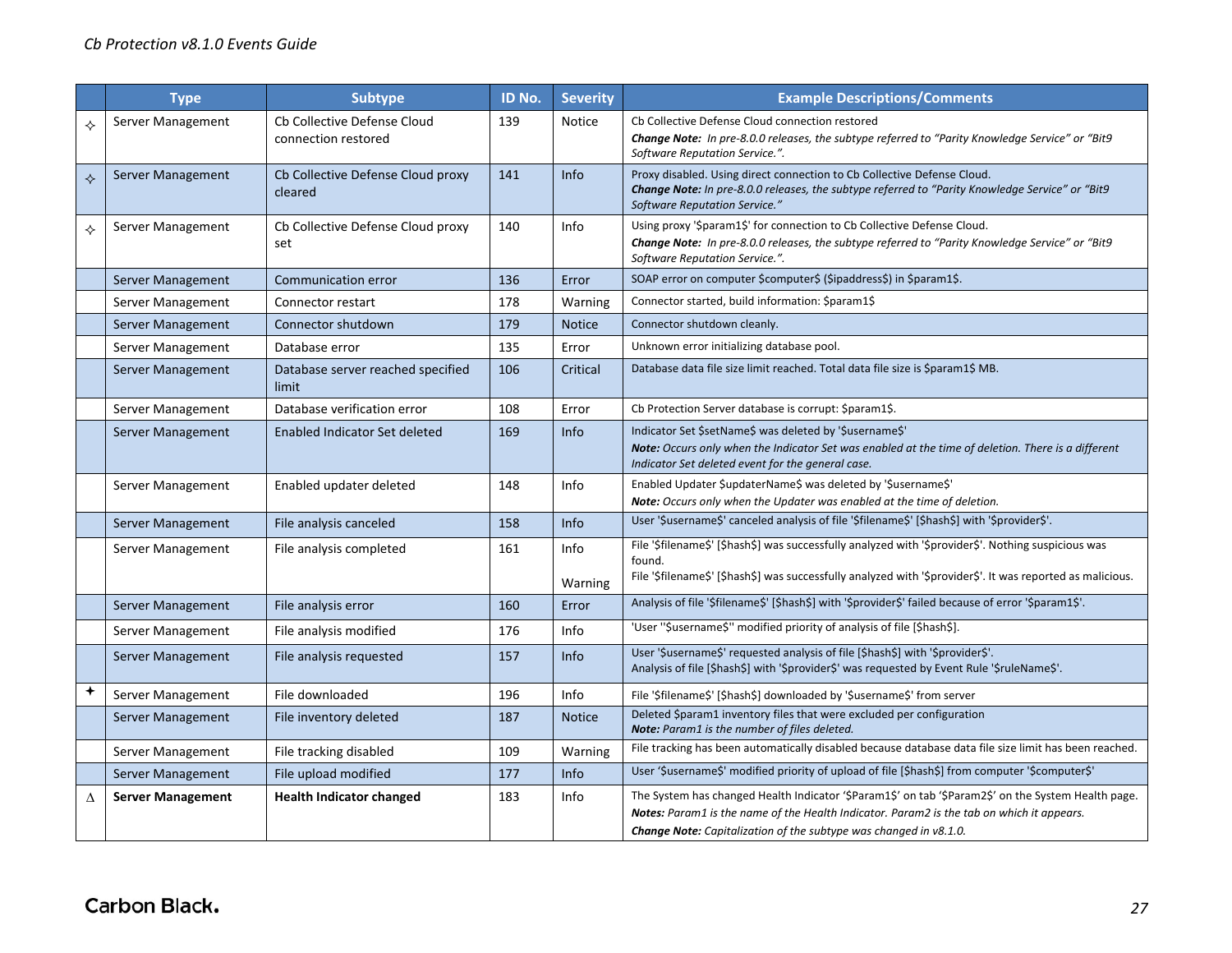|   | <b>Type</b>              | <b>Subtype</b>                          | ID No. | <b>Severity</b>  | <b>Example Descriptions/Comments</b>                                                                                                                                                                                                                                                                                                                                                                                                                                                                                                                                                                                                                                                                                                                                                                                                                                                                                                                                                                                                                 |
|---|--------------------------|-----------------------------------------|--------|------------------|------------------------------------------------------------------------------------------------------------------------------------------------------------------------------------------------------------------------------------------------------------------------------------------------------------------------------------------------------------------------------------------------------------------------------------------------------------------------------------------------------------------------------------------------------------------------------------------------------------------------------------------------------------------------------------------------------------------------------------------------------------------------------------------------------------------------------------------------------------------------------------------------------------------------------------------------------------------------------------------------------------------------------------------------------|
| Δ | <b>Server Management</b> | <b>Health Indicator created</b>         | 182    | <b>Info</b>      | A new Health Indicator '\$Param1\$' was created by \$username\$ on the '\$Param2\$' tab of the<br>System Health page.<br>Note: Param1 is the name of the Health Indicator. Param2 is the tab on which it appears.<br>Change Note: Capitalization of the subtype was changed in v8.1.0.                                                                                                                                                                                                                                                                                                                                                                                                                                                                                                                                                                                                                                                                                                                                                               |
| Δ | <b>Server Management</b> | <b>Health Indicator deleted</b>         | 184    | Info             | The system has removed Health Indicator '\$Param1\$' from tab '\$Param2\$' on the System Health<br>Page.<br>Note: Param1 is the name of the Health Indicator. Param2 is the tab where it previously appeared.<br>Change Note: Capitalization of the subtype was changed in v8.1.0.                                                                                                                                                                                                                                                                                                                                                                                                                                                                                                                                                                                                                                                                                                                                                                   |
| Δ | <b>Server Management</b> | <b>Health Indicator severity change</b> | 181    | Warning<br>/Info | <b>For existing Health Indicators:</b><br>Health Indicator \$Param1\$ has changed from severity \$Param2\$ to severity \$Param3\$.<br>Health Indicator \$Param1\$ has gone to severity Param3\$ Check the Health Indicator for more<br>details. (Appears when indicator stops showing healthy state)<br>Health Indicator \$Param1\$ has increased in severity from \$Param2\$ to \$Param3\$. Check the Health<br>Indicator for more details. (Appears when indicator moves from borderline to critical)<br>Health Indicator \$Param1\$ has decreased in severity from Param2\$ to Param3\$. (Appears when<br>indicator moves from critical to borderline)<br>Health Indicator \$Param1\$ is now healthy. (Appears when indicator moves to healthy state)<br>For newly created Health Indicators:<br>Newly created Health Indicator \$Param1\$ is healthy.<br>Newly created Health Indicator \$Param1\$ has severity \$Param3\$. Check the Health Indicator for<br>more details.<br>Change Note: Capitalization of the subtype was changed in v8.1.0. |
|   | Server Management        | Indicator Set created                   | 163    | Info             | Indicator Set '\$setName\$' was created by '\$username\$'.                                                                                                                                                                                                                                                                                                                                                                                                                                                                                                                                                                                                                                                                                                                                                                                                                                                                                                                                                                                           |
|   | Server Management        | Indicator Set deleted                   | 164    | <b>Info</b>      | Indicator Set '\$setName\$' was deleted by '\$username\$'<br>Note: There is a separate Enabled Indicator Set deleted event for Updaters deleted while enabled.                                                                                                                                                                                                                                                                                                                                                                                                                                                                                                                                                                                                                                                                                                                                                                                                                                                                                       |
|   | Server Management        | Indicator Set disabled                  | 167    | Info             | Indicator Set '\$setName\$' was disabled by '\$username\$'                                                                                                                                                                                                                                                                                                                                                                                                                                                                                                                                                                                                                                                                                                                                                                                                                                                                                                                                                                                           |
|   | Server Management        | Indicator Set enabled                   | 166    | Info             | Indicator Set '\$setName\$' was enabled by '\$username\$'                                                                                                                                                                                                                                                                                                                                                                                                                                                                                                                                                                                                                                                                                                                                                                                                                                                                                                                                                                                            |
|   | Server Management        | Indicator Set exception created         | 172    | Info             | Indicator Set Exception '\$setName\$' created by '\$username\$'                                                                                                                                                                                                                                                                                                                                                                                                                                                                                                                                                                                                                                                                                                                                                                                                                                                                                                                                                                                      |
|   | Server Management        | Indicator Set exception deleted         | 174    | Info             | Indicator Set Exception '\$param1\$' deleted by '\$username\$'                                                                                                                                                                                                                                                                                                                                                                                                                                                                                                                                                                                                                                                                                                                                                                                                                                                                                                                                                                                       |
|   | Server Management        | Indicator Set exception modified        | 173    | Info             | Indicator Set Exception '\$param1\$' modified by '\$username\$'                                                                                                                                                                                                                                                                                                                                                                                                                                                                                                                                                                                                                                                                                                                                                                                                                                                                                                                                                                                      |
|   | Server Management        | Indicator Set modified                  | 168    | Info             | Indicator Set '\$param1\$' was modified by '\$username\$'                                                                                                                                                                                                                                                                                                                                                                                                                                                                                                                                                                                                                                                                                                                                                                                                                                                                                                                                                                                            |
|   | Server Management        | Indicator Set updated                   | 165    | Info             | Indicator Set '\$param1\$' was updated by '\$username\$'                                                                                                                                                                                                                                                                                                                                                                                                                                                                                                                                                                                                                                                                                                                                                                                                                                                                                                                                                                                             |
|   | Server Management        | License added                           | 115    | <b>Notice</b>    | User '\$username\$' has successfully added new Cb Protection license.                                                                                                                                                                                                                                                                                                                                                                                                                                                                                                                                                                                                                                                                                                                                                                                                                                                                                                                                                                                |
|   | Server Management        | License error                           | 116    | Error            | User '\$username\$' attempted to add Cb Protection license. (\$param1\$)                                                                                                                                                                                                                                                                                                                                                                                                                                                                                                                                                                                                                                                                                                                                                                                                                                                                                                                                                                             |
|   | Server Management        | License warning                         | 117    | <b>Warning</b>   | Your Cb Protection Suite license will expire in \$param1\$ day(s) on \$date\$.                                                                                                                                                                                                                                                                                                                                                                                                                                                                                                                                                                                                                                                                                                                                                                                                                                                                                                                                                                       |
|   | Server Management        | Network Connector                       | 162    | Info             | New network connector '\$product\$', version '\$param2\$' was registered.<br>Network connector '\$product\$', version '\$param2\$' was removed.<br>Network connector '\$product\$', version '\$param2\$' was removed and its data was deleted.<br>(continued)<br>User '\$username\$' has modified configuration of network connector '\$product\$'.                                                                                                                                                                                                                                                                                                                                                                                                                                                                                                                                                                                                                                                                                                  |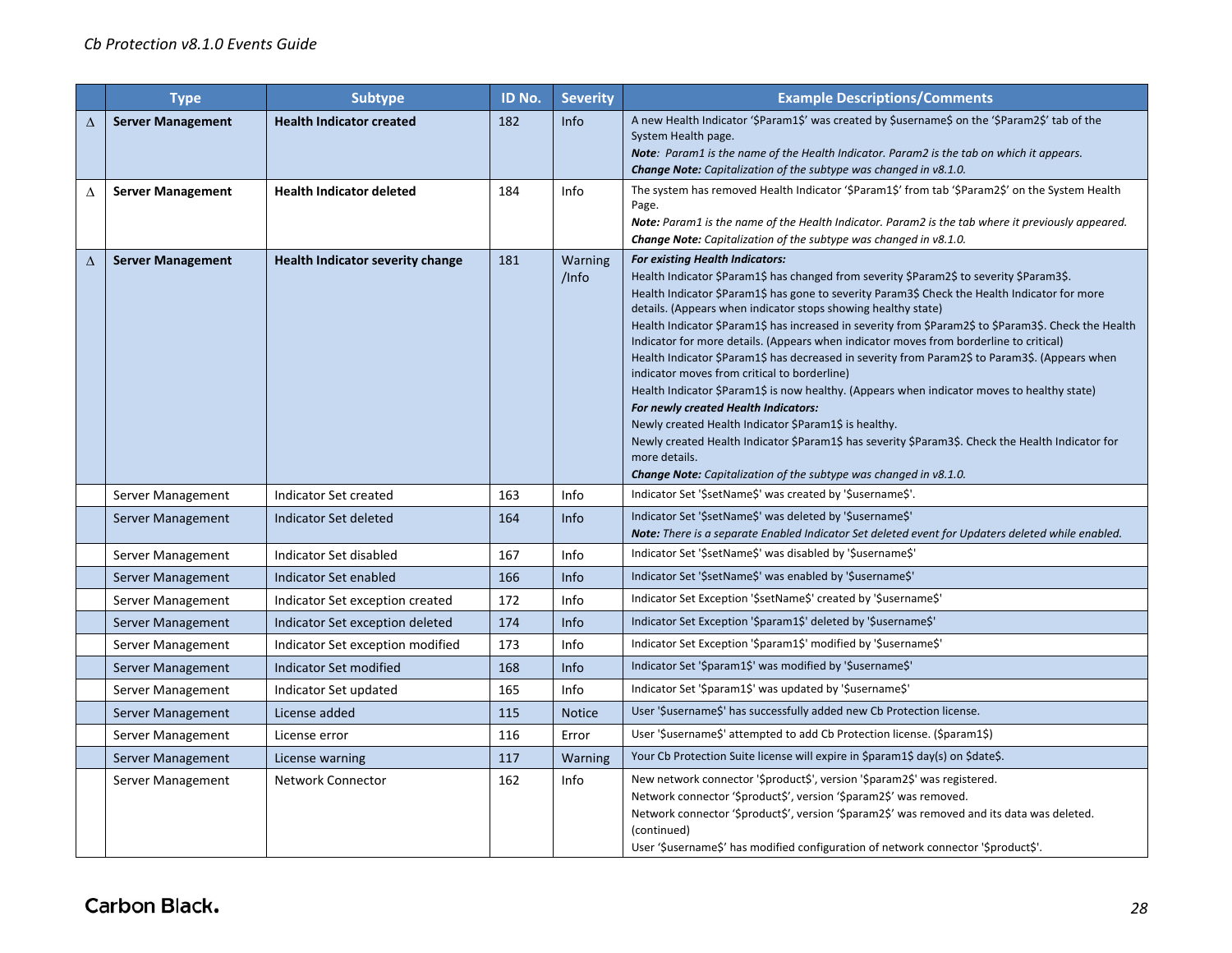|             | <b>Type</b>       | <b>Subtype</b>            | ID No. | <b>Severity</b>   | <b>Example Descriptions/Comments</b>                                                                                                                                                                                                                                                                                                                                                                                                                                                                                                                                                                                  |
|-------------|-------------------|---------------------------|--------|-------------------|-----------------------------------------------------------------------------------------------------------------------------------------------------------------------------------------------------------------------------------------------------------------------------------------------------------------------------------------------------------------------------------------------------------------------------------------------------------------------------------------------------------------------------------------------------------------------------------------------------------------------|
|             |                   |                           |        |                   | User '\$user\$' has modified UI configuration of network connector '\$param1\$'.<br>User '\$username\$' has enabled network connector '\$product\$'.<br>User '\$username\$' has disabled network connector '\$product\$'.<br>User '\$username\$' has enabled file analysis for network connector '\$product\$'.<br>User '\$username\$' has disabled file analysis for network connector '\$product\$'.<br>User '\$username\$' has set param '\$param2\$' to '\$param3\$' for network connector '\$product\$'.<br>User '\$username\$' has enabled file analysis mode '\$param1\$' for network connector '\$product\$'. |
|             | Server Management | Network Connector added   | 185    | <b>Notice</b>     | User '\$user\$' has registered new network connector '\$param1\$', version '\$param2\$'                                                                                                                                                                                                                                                                                                                                                                                                                                                                                                                               |
|             | Server Management | Network Connector removed | 186    | <b>Notice</b>     | User '\$user\$' has removed network connector '\$param1\$', version '\$param2\$'                                                                                                                                                                                                                                                                                                                                                                                                                                                                                                                                      |
|             | Server Management | Notifier install failed   | 156    | Error             | Upgrade Error: Notifier for Policy '\$policyName\$', Setting '\$policySetting\$' was reset to default<br>during upgrade.                                                                                                                                                                                                                                                                                                                                                                                                                                                                                              |
|             | Server Management | Old events were deleted   | 107    | Notice            | Deleting \$param1\$ events older than \$param2\$.                                                                                                                                                                                                                                                                                                                                                                                                                                                                                                                                                                     |
|             | Server Management | Rapid Config created      | 188    | Info              | Rapid Config '\$param1\$' was created by '\$username\$'.                                                                                                                                                                                                                                                                                                                                                                                                                                                                                                                                                              |
| $\ddotmark$ | Server Management | Rapid Config deleted      | 189    | Info              | Rapid Config '\$param1\$' was deleted by '\$username\$'.                                                                                                                                                                                                                                                                                                                                                                                                                                                                                                                                                              |
| $\bigstar$  | Server Management | Rapid Config disabled     | 193    | Info              | Rapid Config '\$param1\$' was disabled by '\$username\$'.                                                                                                                                                                                                                                                                                                                                                                                                                                                                                                                                                             |
| ✦           | Server Management | Rapid Config enabled      | 192    | Info              | Rapid Config '\$param1\$' was enabled by '\$username\$'.                                                                                                                                                                                                                                                                                                                                                                                                                                                                                                                                                              |
|             | Server Management | Rapid Config modified     | 190    | Info              | Rapid Config '\$param1\$' was modified by '\$username\$'.                                                                                                                                                                                                                                                                                                                                                                                                                                                                                                                                                             |
| ✦           | Server Management | Rapid Config updated      | 191    | Info              | Rapid Config '\$param1\$' was updated by '\$username\$'.                                                                                                                                                                                                                                                                                                                                                                                                                                                                                                                                                              |
|             | Server Management | Reporter restart          | 151    | Warning           | Reporter started, build information: \$param1\$.                                                                                                                                                                                                                                                                                                                                                                                                                                                                                                                                                                      |
|             | Server Management | Reporter shutdown         | 152    | Notice            | Reporter shutdown cleanly.                                                                                                                                                                                                                                                                                                                                                                                                                                                                                                                                                                                            |
|             | Server Management | Server backup failed      | 104    | Warning           | Database backup has failed.                                                                                                                                                                                                                                                                                                                                                                                                                                                                                                                                                                                           |
|             | Server Management | Server backup missed      | 105    | Warning           | Scheduled database backup was not performed.                                                                                                                                                                                                                                                                                                                                                                                                                                                                                                                                                                          |
|             | Server Management | Server backup started     | 103    | Info              | Database backup has been enabled, starting backup service.                                                                                                                                                                                                                                                                                                                                                                                                                                                                                                                                                            |
|             | Server Management | Server backup stopped     | 110    | Notice            | Backup has been disabled, stopping backup service.                                                                                                                                                                                                                                                                                                                                                                                                                                                                                                                                                                    |
| Δ           | Server Management | Server Config List error  | 113    | Error             | Data is bad for config list entry. Id[\$param1\$], Version[\$param2\$], Data[\$param3\$].<br>Change Note: Capitalization of the subtype was changed in v8.1.0.                                                                                                                                                                                                                                                                                                                                                                                                                                                        |
|             | Server Management | Server config modified    | 102    | Notice            | Configuration property '\$param1\$' was changed from '\$param3\$' to '\$param2\$' by '\$username\$'.<br>Tracking of locally approved support files signed by Microsoft was disabled/enabled by<br>'\$username\$'                                                                                                                                                                                                                                                                                                                                                                                                      |
|             | Server Management | Server error              | 142    | Error/<br>Warning | There are too many descriptions to list for this subtype since it handles many different types of<br>errors. Examples include:<br>Cb Collective Defense Cloud - error logged and service resuming operation.<br>The remote server returned an unexpected response: (413) Request Entity Too Large.                                                                                                                                                                                                                                                                                                                    |
|             | Server Management | Server performance        | 175    | Warning           | Event filter for alert '\$alertName\$' is not performing well. Execution took \$param2\$ ms while<br>processing \$param3\$ events. Please review associated alert filter.<br>Event Rule '\$ruleName1\$' is not performing well. Execution took \$param2\$ ms while processing<br>\$param3\$ events. Please review associated Event Rule filter.                                                                                                                                                                                                                                                                       |
|             | Server Management | Server restart            | 101    | <b>Notice</b>     | Cb Protection Server started, build information: \$param1\$.                                                                                                                                                                                                                                                                                                                                                                                                                                                                                                                                                          |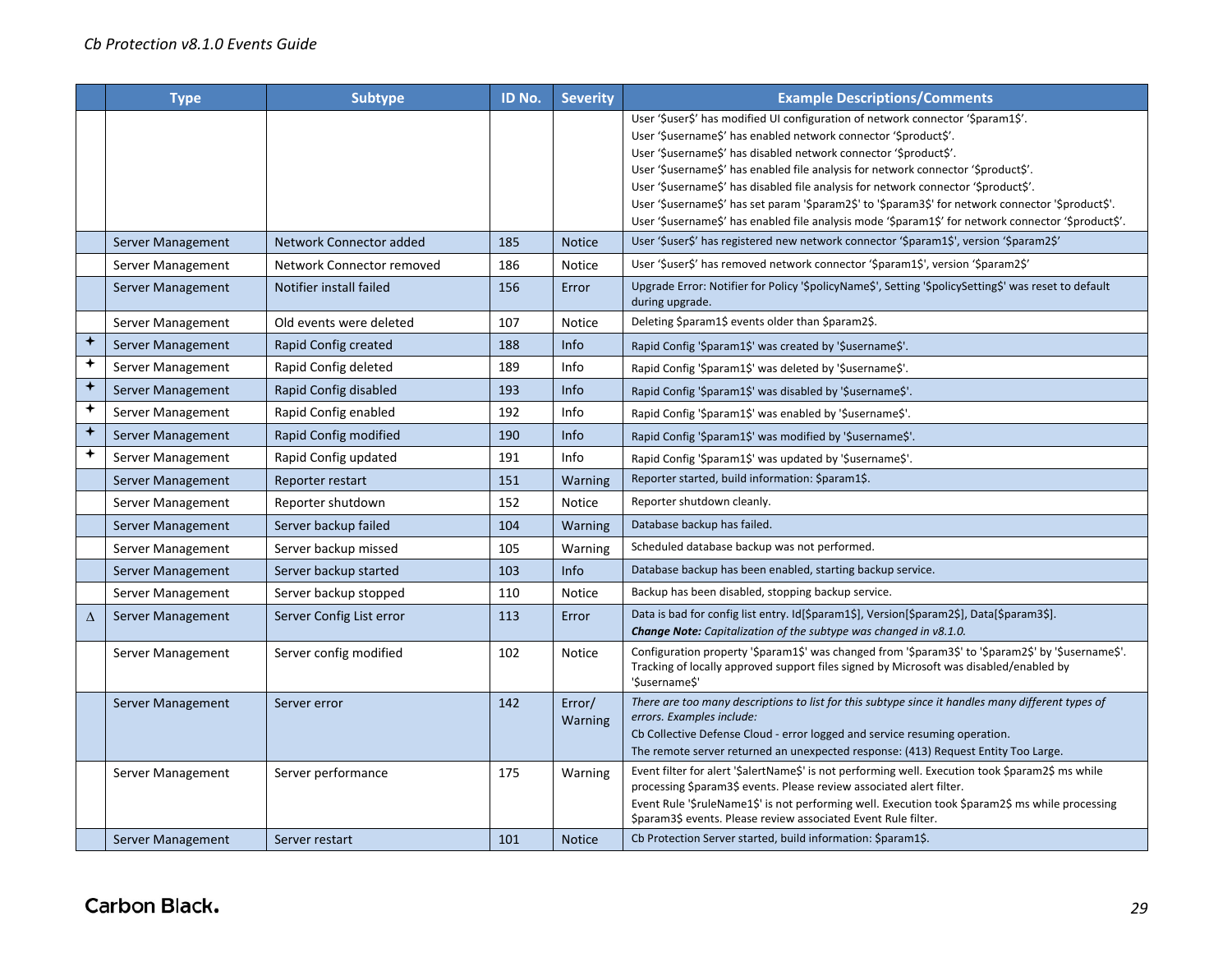|            | <b>Type</b>              | <b>Subtype</b>                               | ID No. | <b>Severity</b> | <b>Example Descriptions/Comments</b>                                                                                                                                                                                                                                                                                                                                                        |
|------------|--------------------------|----------------------------------------------|--------|-----------------|---------------------------------------------------------------------------------------------------------------------------------------------------------------------------------------------------------------------------------------------------------------------------------------------------------------------------------------------------------------------------------------------|
|            | Server Management        | Server shutdown                              | 100    | Warning         | Cb Protection Server shutdown cleanly.                                                                                                                                                                                                                                                                                                                                                      |
| ❖          | Server Management        | Server upgrade failed                        | 112    | Error           | Failed to upgrade Cb Protection Server to \$param1\$. Contact support.<br>Change Note: The event description referred to "Parity Server" or "Bit9 Server" in pre-8.0.0 releases.<br>Not currently used in v8.0.0.                                                                                                                                                                           |
| ✦          | Server Management        | Server upgrade info                          | 195    | Info            | Upgrade Information for server Cb Protection Server : Default Rules order was modified by<br>customer                                                                                                                                                                                                                                                                                       |
| ✧          | Server Management        | Server upgrade succeeded                     | 111    | Info            | Successfully upgraded Cb Protection Server to version \$param1\$.<br>Change Note: The event description referred to "Parity Server" or "Bit9 Server" in pre-8.0.0 releases.                                                                                                                                                                                                                 |
|            | Server Management        | SSL certificate CN mismatch                  | 128    | Critical        | Common Name mismatch between SSL certificate (\$param1\$) and RPC Server Name (\$param2\$).                                                                                                                                                                                                                                                                                                 |
|            | Server Management        | SSL certificate error                        | 127    | Critical        | Server was not able to use default SSL certificate. Communication with agents is disabled.                                                                                                                                                                                                                                                                                                  |
|            | Server Management        | SSL certificate expired                      | 125    | Critical        | Server SSL certificate has expired on \$param1\$. Agents will not be able to connect if SSL protocol is<br>enabled.                                                                                                                                                                                                                                                                         |
|            | Server Management        | SSL certificate expiring                     | 124    | Critical        | Server SSL certificate will expire on \$param1\$.                                                                                                                                                                                                                                                                                                                                           |
|            | Server Management        | SSL certificate generated                    | 118    | Notice          | User '\$username\$' has successfully generated a new SSL certificate for Cb Protection Server:<br>\$param1\$                                                                                                                                                                                                                                                                                |
|            | Server Management        | SSL certificate generation failed            | 119    | <b>Warning</b>  | User '\$username\$' has failed to generate a new SSL certificate for Cb Protection Server. Error:<br>\$param1\$                                                                                                                                                                                                                                                                             |
|            | Server Management        | SSL certificate import failed                | 121    | Warning         | User '\$username\$' has failed to import new SSL certificate for Cb Protection Server. Error:<br>\$param1\$                                                                                                                                                                                                                                                                                 |
|            | Server Management        | SSL certificate imported                     | 120    | <b>Notice</b>   | User '\$username\$' has successfully imported a new SSL certificate for Cb Protection Server:<br>\$param1\$                                                                                                                                                                                                                                                                                 |
|            | Server Management        | <b>Strong SSL communications</b><br>disabled | 123    | Warning         | User '\$username\$' has disabled strong SSL communications. Agents using strong SSL will not be able<br>to talk to server anymore. Contact Carbon Black Support for remediation.                                                                                                                                                                                                            |
|            | <b>Server Management</b> | Strong SSL communications enabled            | 122    | <b>Notice</b>   | User '\$username\$' has enabled strong SSL communications. Server cannot be spoofed.                                                                                                                                                                                                                                                                                                        |
|            | Server Management        | System error                                 | 137    | Error           | Reports a variety of descriptions for command line usage errors in rarely used debugging activities.                                                                                                                                                                                                                                                                                        |
| $\bigstar$ | Server Management        | Unified server added                         | 280    | Info            | Unified server '\$param1\$' added to local configuration by '\$username\$'.                                                                                                                                                                                                                                                                                                                 |
| ✦          | Server Management        | Unified server error                         | 283    | Critical        | Unified server '\$param1\$' inaccessible.<br>Unified server '\$param1\$' inaccessible due to an issue with the SSL certificate.<br>Unified server '\$param1\$' inaccessible due to an authentication issue.                                                                                                                                                                                 |
| $\,{}^*$   | Server Management        | Unified server modified                      | 282    | Info            | Unified server '\$param1\$' modified by '\$username\$'.<br>Unified Management disabled on local server by '\$username\$'.<br>Unified Management configured to be managed only from this server by '\$username\$'.<br>Unified Management configured to be managed from all servers by '\$username\$'.<br>This server was added to remote unified management configuration by '\$username\$'. |
| ×          | Server Management        | Unified server removed                       | 281    | Info            | Unified server '\$param1\$' removed from local configuration by '\$username\$'.                                                                                                                                                                                                                                                                                                             |
|            | Server Management        | Updater created                              | 145    | <b>Info</b>     | Updater '\$updaterName\$' was created by '\$username\$'                                                                                                                                                                                                                                                                                                                                     |
|            | Server Management        | Updater deleted                              | 146    | Info            | Updater '\$updaterName\$' was deleted by '\$username\$'                                                                                                                                                                                                                                                                                                                                     |
|            |                          |                                              |        |                 | Note: There is a separate Enabled Updater deleted event for Updaters deleted while enabled.                                                                                                                                                                                                                                                                                                 |
|            | Server Management        | <b>Updater modified</b>                      | 147    | <b>Info</b>     | Updater '\$updaterName\$' was modified by '\$username\$'.                                                                                                                                                                                                                                                                                                                                   |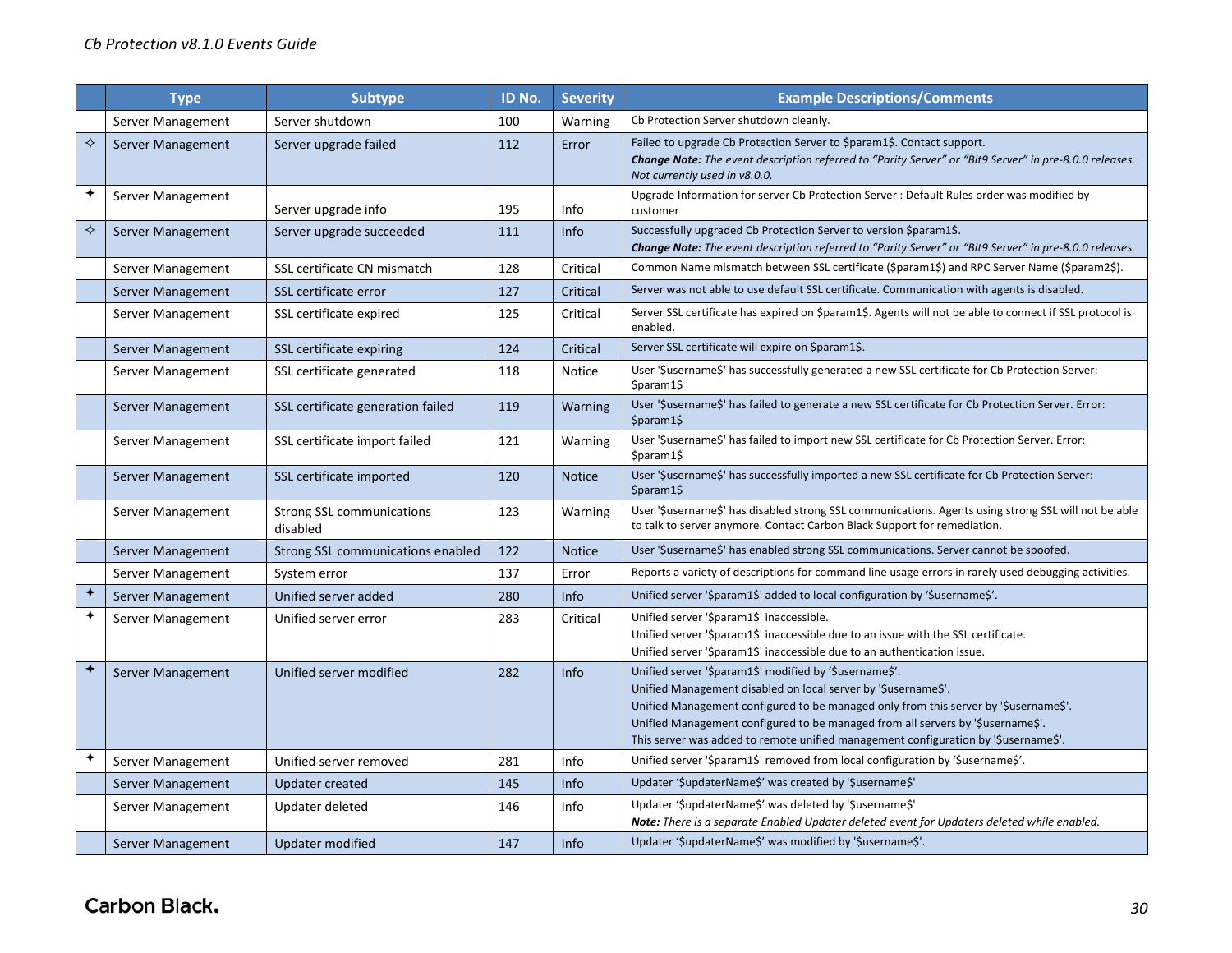|            | <b>Type</b>               | <b>Subtype</b>                  | ID No. | <b>Severity</b> | <b>Example Descriptions/Comments</b>                                                                                                                                                                                                                                                                                                                                                                                                                                                                                                                                                                                                                                                                                                                                                            |
|------------|---------------------------|---------------------------------|--------|-----------------|-------------------------------------------------------------------------------------------------------------------------------------------------------------------------------------------------------------------------------------------------------------------------------------------------------------------------------------------------------------------------------------------------------------------------------------------------------------------------------------------------------------------------------------------------------------------------------------------------------------------------------------------------------------------------------------------------------------------------------------------------------------------------------------------------|
|            |                           |                                 |        |                 | Enabled Updater '\$updaterName\$' was deleted by '\$username\$'.                                                                                                                                                                                                                                                                                                                                                                                                                                                                                                                                                                                                                                                                                                                                |
|            | Server Management         | Updaters Indicator Set disabled | 171    | Info            | '\$username\$' disabled automatic update of Indicator Sets from Cb Collective Defense Cloud                                                                                                                                                                                                                                                                                                                                                                                                                                                                                                                                                                                                                                                                                                     |
|            | Server Management         | Updaters Indicator Set enabled  | 170    | Info            | '\$username\$' enabled automatic update of Indicator Sets from Cb Collective Defense Cloud                                                                                                                                                                                                                                                                                                                                                                                                                                                                                                                                                                                                                                                                                                      |
| Δ          | <b>Server Management</b>  | <b>Updaters update disabled</b> | 150    | Info            | '\$username\$' disabled automatic update of Application Updaters from Cb Collective Defense Cloud                                                                                                                                                                                                                                                                                                                                                                                                                                                                                                                                                                                                                                                                                               |
|            |                           |                                 |        |                 | Change Note: Capitalization of the subtype was changed in v8.1.0.                                                                                                                                                                                                                                                                                                                                                                                                                                                                                                                                                                                                                                                                                                                               |
| $\Delta$   | <b>Server Management</b>  | Updaters update enabled         | 149    | Info            | '\$username\$' enabled automatic update of Application Updaters from Cb Collective Defense Cloud<br>Change Note: Capitalization of the subtype was changed in v8.1.0.                                                                                                                                                                                                                                                                                                                                                                                                                                                                                                                                                                                                                           |
| $\,{}^*$   | Server Management         | Yara Rules Added                | 197    | Info            | A new set of Yara Rules were added: \$param1\$ Version: \$param2\$.                                                                                                                                                                                                                                                                                                                                                                                                                                                                                                                                                                                                                                                                                                                             |
| $\bigstar$ | Server Management         | <b>Yara Rules Modified</b>      | 198    | Info            | Yara Rules were modified: \$param1\$ OldVersion: \$param2\$.                                                                                                                                                                                                                                                                                                                                                                                                                                                                                                                                                                                                                                                                                                                                    |
|            | <b>Session Management</b> | Console user created            | 302    | Info            | '\$userName1\$' created new username '\$userName2\$'.                                                                                                                                                                                                                                                                                                                                                                                                                                                                                                                                                                                                                                                                                                                                           |
|            | <b>Session Management</b> | Console user deleted            | 303    | <b>Info</b>     | '\$userName1\$' deleted the user '\$userName2\$'.                                                                                                                                                                                                                                                                                                                                                                                                                                                                                                                                                                                                                                                                                                                                               |
| Δ<br>❖     | <b>Session Management</b> | Console user login              | 300    | Info            | User '\$username\$' logged in from \$ipaddress\$.<br>User '\$username\$' logged in from \$ipaddress\$ via SAML.<br>User '\$username\$' redirected to unified server \$serverName\$.<br>Change Note: In v8.0.0, a new description option for Unified Management was added. In v8.1.0, a<br>new description option was added for SAML logins.                                                                                                                                                                                                                                                                                                                                                                                                                                                     |
|            | <b>Session Management</b> | Console user logout             | 301    | <b>Info</b>     | User '\$username\$' logged out.                                                                                                                                                                                                                                                                                                                                                                                                                                                                                                                                                                                                                                                                                                                                                                 |
| ✧          | <b>Session Management</b> | Console user modified           | 304    | Info            | '\$userName1\$' changed the User Roles for \$userName2\$'.<br>'\$userName1\$' changed the password for '\$userName2\$'.<br>'\$userName1\$' modified the user '\$userName2\$'.<br>'\$userName1\$' changed the password for '\$userName2\$'.<br>'\$userName1\$' created the API token for '\$userName2\$'.<br>Unified server modified the unified user \$userName2\$.<br>Change Note: In pre-8.0.0 releases, the first description referred to "access level" instead of user<br>roles, and listed the user group the user was moved from and to. User groups were changed to user<br>roles in v8.0.0, and users can have more than one role. Also, unified servers are new for v8.0.0; the<br>"Unified server modified" message indicates that a user has been authenticated on a client server. |
|            | <b>Session Management</b> | Multiple failed logins          | 305    | Warning         | User '\$username\$' has failed to login \$param1\$ times in a row. Current IP Address \$ipaddress\$.                                                                                                                                                                                                                                                                                                                                                                                                                                                                                                                                                                                                                                                                                            |
| ✦          | <b>Session Management</b> | User Role AD rules changed      | 309    | Notice          | '\$username\$' modified an AD rule for mapping \$param1\$ to the User Role \$param2\$.                                                                                                                                                                                                                                                                                                                                                                                                                                                                                                                                                                                                                                                                                                          |
| ♦          | <b>Session Management</b> | <b>User Role created</b>        | 306    | Info            | User Role '\$param1\$' created by '\$username\$'.<br>Change Note: Prior to v8.0.0, the event subtype and description referred to "User group".                                                                                                                                                                                                                                                                                                                                                                                                                                                                                                                                                                                                                                                  |
| ✧          | <b>Session Management</b> | User Role deleted               | 307    | Info            | User Role '\$param1\$' deleted by '\$username\$'.<br>Change Note: Prior to v8.0.0, the event subtype and description referred to "User group".                                                                                                                                                                                                                                                                                                                                                                                                                                                                                                                                                                                                                                                  |
| ✧          | <b>Session Management</b> | User Role modified              | 308    | Info            | User Role '\$param1\$' modified by '\$username\$'.<br><b>Change Note:</b> Prior to v8.0.0, the event subtype and description referred to "User group".                                                                                                                                                                                                                                                                                                                                                                                                                                                                                                                                                                                                                                          |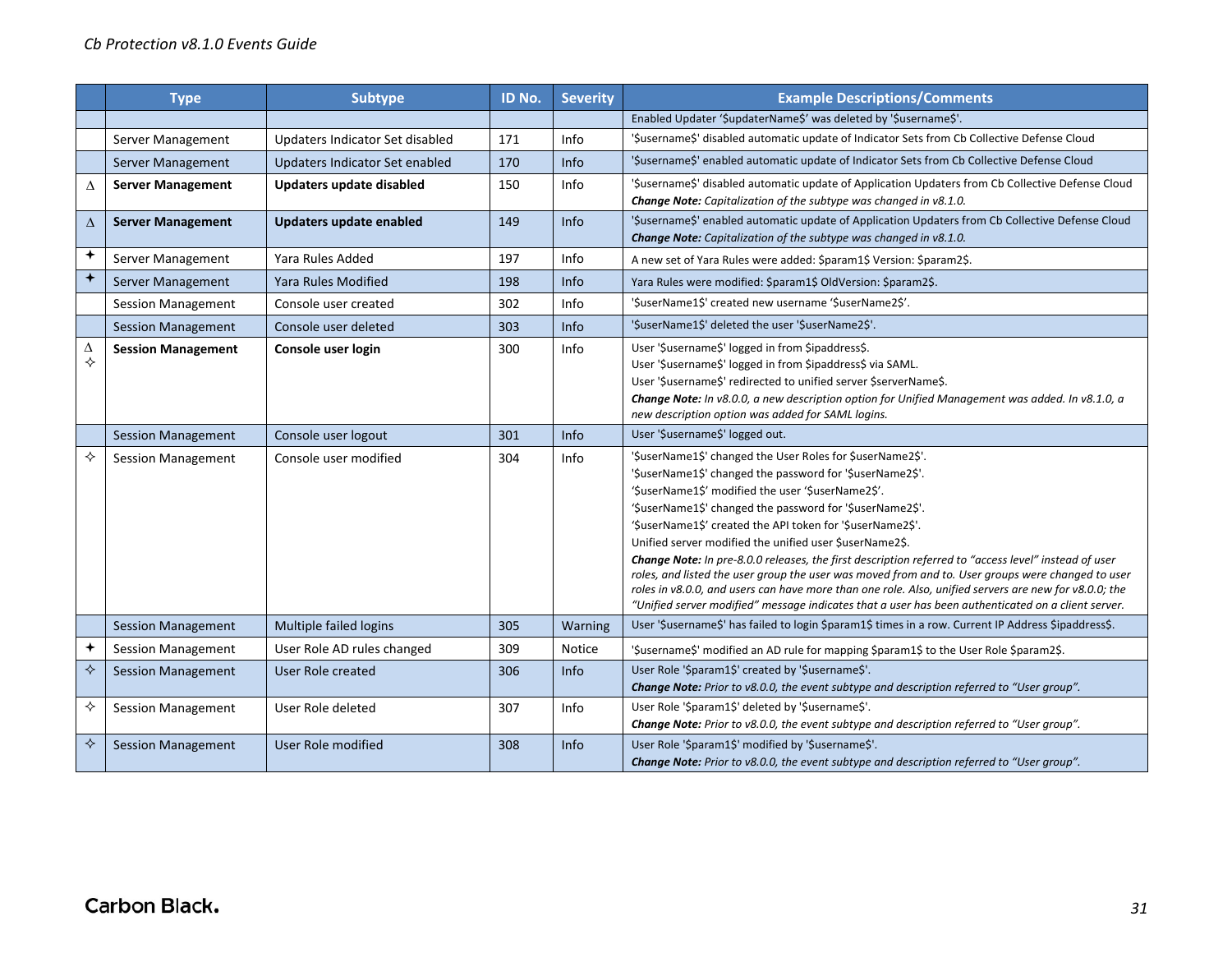# <span id="page-31-0"></span>**Section 2: Access to Event Data**

In addition to the Cb Protection Console user interface, event data is available in the following ways:

- as Syslog output, in one of four formats
- as Cb Protection "external event logging" output
- as SQL views through the Cb Protection "Live Inventory SDK"
- as JSON output to external analytics services
- in event archive files

# <span id="page-31-1"></span>**Syslog Formats**

Cb Protection supports integration of its event information with Syslog servers using several formats. You configure Syslog integration on the Events tab of the System Configuration page, described in the "System Configuration" chapter of the *Using Cb Protection* guide or in online Help in the Cb Protection Console. Upgrades from previous releases retain the format setting they had.

The supported formats are:

- **Basic [\(RFC3164](http://tools.ietf.org/search/rfc3164)**) the default for upgrades from some previous releases
- **Enhanced [\(RFC5424\)](http://tools.ietf.org/search/rfc5424)**  a newer standard; the default for new installations
- **CEF [\(HP ArcSight\)](http://www8.hp.com/us/en/software-solutions/enterprise-security.html)** the format to use to integrate Cb Protection event logs with HP [ArcSight](http://www8.hp.com/us/en/software-solutions/arcsight-esm-enterprise-security-management/index.html)  [ESM](http://www8.hp.com/us/en/software-solutions/arcsight-esm-enterprise-security-management/index.html) or [HP ArcSight Logger](http://www8.hp.com/us/en/software-solutions/arcsight-logger-log-management/index.html)
- **LEEF [\(IBM Q1 Labs\)](http://www-03.ibm.com/software/products/en/category/security-intelligence)**  the format to user to integrate Cb Protection event logs with [IBM Security](http://www-03.ibm.com/software/products/en/qradar-log-manager/)  [QRadar Log Manager](http://www-03.ibm.com/software/products/en/qradar-log-manager/) or [IBM Security QRadar SIEM](http://www-03.ibm.com/software/products/en/qradar-siem/)

**Note:** If you worked with our Technical Support team to manually enable special Syslog formatting, your changes will be overwritten on upgrade to this version of Cb Protection. See "Setting Up External Event Logging" in the *Using Cb Protection* guide for instructions on configuring the Cb Protection Server for CEF syslog formatting.

#### <span id="page-31-2"></span>**Basic and Enhanced Standard Syslog Formats**

The fields available in Basic and Enhanced Standard Syslog formats are the same, except for three optional fields – App-Name, ProcID, and MsgID. [Table 4](#page-31-3) shows the Basic and Enhanced Syslog format fields supported by Cb Protection. Examples of messages in these formats are shown below the table.

|                       | . .              |                                                                                                                                         |
|-----------------------|------------------|-----------------------------------------------------------------------------------------------------------------------------------------|
| Syslog field          | <b>Data Type</b> | <b>Note</b>                                                                                                                             |
| Facility <sup>1</sup> | <b>INTEGER</b>   | Syslog facility, always "user-level"<br>Note: Facility and Severity are coded into one number per<br>Syslog specification.              |
| Severity <sup>1</sup> | <b>INTEGER</b>   | Severity mapped from event severity (see Table 2)<br>Note: Facility and Severity are coded into one number per<br>Syslog specification. |
| <b>Version</b>        | <b>INTEGER</b>   | (Enhanced Syslog only) Syslog version, by default "1"                                                                                   |
| Timestamp             | <b>DATETIME</b>  | Timestamp when the Syslog event was sent (with the year<br>and UTC time zone according to RFC 5424)                                     |
| <b>Hostname</b>       | NVARCHAR(256)    | Cb Protection Server hostname, appended by domain as per<br><b>RFC 5424</b>                                                             |
| App-Name              | NVARCHAR(256)    | (Enhanced Syslog only) Configurable value in                                                                                            |

#### <span id="page-31-3"></span>**Table 4. Cb Protection Event Mapping to Basic and Enhanced Syslog Formats**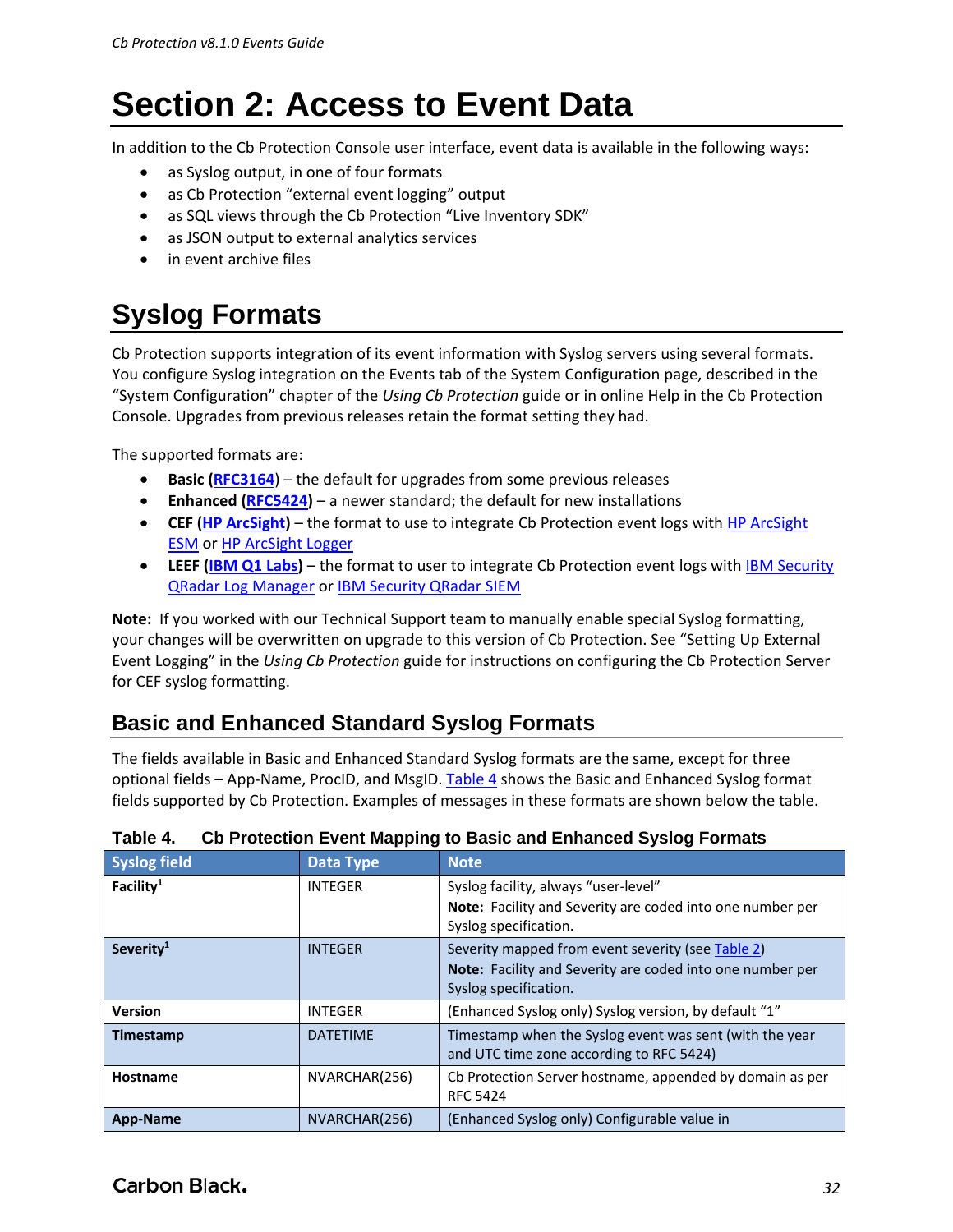| <b>Syslog field</b> |                      | <b>Data Type</b>                                                           | <b>Note</b>                                                                                                                                                                                                                                                   |  |  |
|---------------------|----------------------|----------------------------------------------------------------------------|---------------------------------------------------------------------------------------------------------------------------------------------------------------------------------------------------------------------------------------------------------------|--|--|
|                     |                      |                                                                            | ParityReporter.log.xml, by default "-"                                                                                                                                                                                                                        |  |  |
| ProcID              |                      | NVARCHAR(256)                                                              | (Enhanced Syslog only) Configurable value in<br>ParityReporter.log.xml, by default "-"                                                                                                                                                                        |  |  |
| <b>MsgID</b>        |                      | NVARCHAR(256)                                                              | (Enhanced Syslog only) Configurable value in<br>ParityReporter.log.xml, by default "-".                                                                                                                                                                       |  |  |
| <b>Message</b>      | <b>Message field</b> |                                                                            | Message is a long text string beginning with "Cb Protection<br>event:" and including all the "All messages" fields below<br>inline; the message also can include some combination of the<br>conditional fields.<br>Cb Protection Server event:text="" type="" |  |  |
|                     | <b>Text</b>          | NVARCHAR(2048)                                                             | Event message (All messages)                                                                                                                                                                                                                                  |  |  |
|                     | <b>Type</b>          | NVARCHAR(256)                                                              | Event type name (All messages)                                                                                                                                                                                                                                |  |  |
|                     | subtype              | NVARCHAR(256)                                                              | Event subtype name (All messages)                                                                                                                                                                                                                             |  |  |
|                     | hostname             | NVARCHAR(256)                                                              | Event source - computer name or 'System' for Cb Protection<br>Server (All messages)                                                                                                                                                                           |  |  |
|                     | username             | NVARCHAR(256)                                                              | Name of user associated with the event (All messages)                                                                                                                                                                                                         |  |  |
|                     | date                 | <b>DATETIME</b>                                                            | Event timestamp in UTC (All messages)                                                                                                                                                                                                                         |  |  |
|                     | ip_address           | <b>VARCHAR</b>                                                             | IP address (IPv4 or IPv6) of the agent reporting the event<br>(Conditional)                                                                                                                                                                                   |  |  |
|                     | process              | NVARCHAR(512)                                                              | Process associated with the event (Conditional)                                                                                                                                                                                                               |  |  |
|                     | file_path            | NVARCHAR(450)                                                              | File path of the file associated with the event (Conditional)                                                                                                                                                                                                 |  |  |
|                     | file_name            | NVARCHAR(450)                                                              | Name of the file associated with the event (Conditional)                                                                                                                                                                                                      |  |  |
|                     | file_hash            | CHAR(64)                                                                   | Hash of the file associated with the event (Conditional)                                                                                                                                                                                                      |  |  |
|                     | installer_name       | NVARCHAR(450)                                                              | Name of the Installer associated with the event (e.g., the<br>installer that installed a newly discovered file) (Conditional)                                                                                                                                 |  |  |
|                     | policy               | NVARCHAR(128)                                                              | Name of the Cb Protection policy for the agent associated<br>with the event (Conditional)                                                                                                                                                                     |  |  |
|                     | ban_name             | NVARCHAR(128)                                                              | For files blocked due to bans, name of the ban (Conditional)                                                                                                                                                                                                  |  |  |
|                     | rule_name            | NVARCHAR(256)                                                              | Name of the rule associated with the event (Conditional)                                                                                                                                                                                                      |  |  |
|                     | updater_name         | NVARCHAR(256)                                                              | Name of the Updater associated with the event (Conditional)                                                                                                                                                                                                   |  |  |
|                     | indicator_name       | NVARCHAR(256)                                                              | Name of the threat indicator associated with the event; if<br>present, same as rule_name (Conditional)                                                                                                                                                        |  |  |
|                     | server_version       | NVARCHAR(MAX)                                                              | Version of the Cb Protection Server associated with the event<br>(All messages)                                                                                                                                                                               |  |  |
|                     | file_trust           | -2 pending<br>-1 unknown<br>0-10 Trust value                               | File trust from the Cb Collective Defense Cloud of the file<br>associated with the event. Pending implies that FILE lookup<br>was not yet performed but will be. (Conditional)                                                                                |  |  |
|                     | file_threat          | -2 pending<br>-1 unknown<br>0 No threat<br>1 Potential risk<br>2 Malicious | File threat from Cb Collective Defense Cloud of the file<br>associated with the event. Pending implies that Cb Collective<br>Defense Cloud lookup was not yet performed but will be.<br>(Conditional)                                                         |  |  |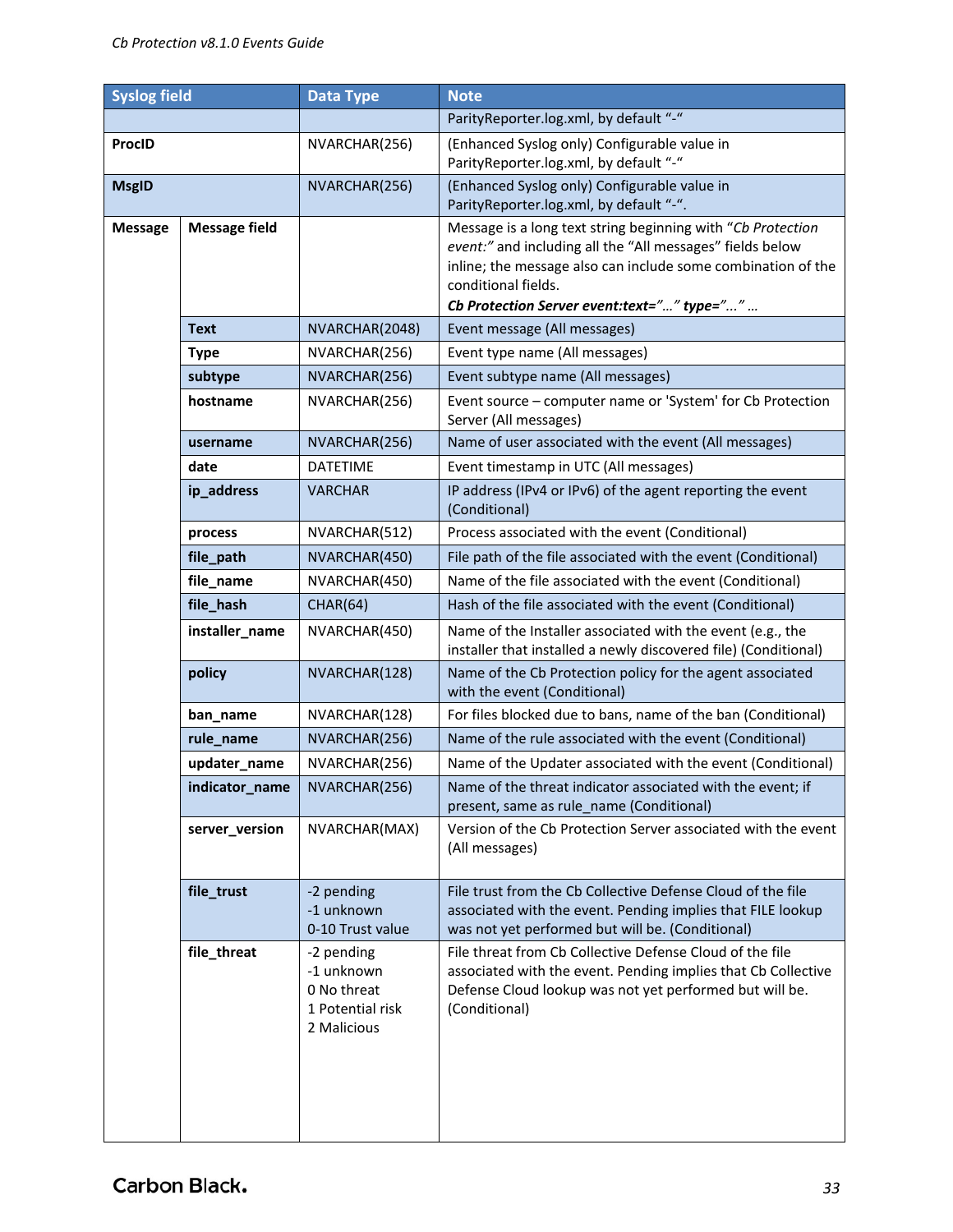| <b>Syslog field</b> |                                   | <b>Data Type</b>                                                           | <b>Note</b>                                                                                                                                                                                                    |
|---------------------|-----------------------------------|----------------------------------------------------------------------------|----------------------------------------------------------------------------------------------------------------------------------------------------------------------------------------------------------------|
|                     |                                   |                                                                            |                                                                                                                                                                                                                |
|                     | <b>Message fields (continued)</b> |                                                                            |                                                                                                                                                                                                                |
|                     | process_key                       | <b>UID</b>                                                                 |                                                                                                                                                                                                                |
|                     | process trust                     | -2 pending<br>-1 unknown<br>0-10 Trust value                               | Unique proprietary key identifying the instance of the<br>process on a specific computer                                                                                                                       |
|                     | process_threat                    | -2 pending<br>-1 unknown<br>0 No threat<br>1 Potential risk<br>2 Malicious | Parent process trust from Cb Collective Defense Cloud of the<br>file associated with the event. Pending implies that Cb<br>Collective Defense Cloud lookup was not yet performed but<br>will be. (Conditional) |
|                     | unified_source                    | NVARCHAR(256)                                                              | Unified server that is the source of and event, if unified<br>management is enabled and the source of an event.<br>(Conditional; new in v8.0.0)                                                                |

#### <span id="page-33-0"></span>*Basic Syslog Format Message*

The following is an example of Basic Syslog format:

```
16/06/16 13:42:48
Info message from: 123.45.67.8
Hostname: desktop8.mycorp.local
Cb Protection event: text="File 'c:\apps\alexainstaller.exe' 
[07693beb9aaebdd8b3223a5becc25b44c70afd73cec9e4984ffc4e89624c5e17] was 
executed for the first time." type="Discovery" subtype="First execution on 
network" hostname="WORKGROUP\LAPTOP6" username="LAPTOP6\Administrator" 
date="6/16/2016 1:42:48 PM" ip_address="fd70::a98b:d49b:e45f:cd30" 
process="c:\windows\explorer.exe" file_path="c:\apps\alexainstaller.exe" 
file_name="alexainstaller.exe" 
file_hash="07693beb9aaebdd8b3223a5becc25b44c70afd73cec9e4984ffc4e89624c5e17" 
policy="Test" process_key="00000000-0000-0574-01cf-86e9e504f7e6" 
server version="8.1.0.899" file trust="0" file threat="2" process trust="10"
process_threat="0"
```
#### <span id="page-33-1"></span>*Enhanced Syslog Format Message*

The following is an example of Enhanced Syslog format:

```
16/06/16 14:38:37
Notice message from 123.45.67.8
Hostname: desktop8.mycorp.local
1 2016-06-16T14:38:37Z laptop6 - - - - Cb Protection event: text="Computer 
WORKGROUP\LAPTOP6 discovered new file 'c:\windows\temp\jvyyqbe4.dll' 
[eeb0ada676b1f8e5e94015b5e48ed4bcf23959b0d0837bbd51c1870f5d641d2a]." 
type="Discovery" subtype="New unapproved file to computer" 
hostname="WORKGROUP\LAPTOP6" username="NT AUTHORITY\SYSTEM" date="6/16/2016
2:38:35 PM" ip_address="fd70::a98b:d49b:e45f:cd30" 
process="c:\windows\microsoft.net\framework64\v2.0.50727\csc.exe" 
file_path="c:\windows\temp\jvyyqbe4.dll" file_name="jvyyqbe4.dll" 
file_hash="eeb0ada676b1f8e5e94015b5e48ed4bcf23959b0d0837bbd51c1870f5d641d2a" 
installer_name="csc.exe" policy="Test" process_key="00000000-0000-0bc4-01cf-
8970a7aca018" server_version="8.1.0.992" file_trust="-1" file_threat="-1"
```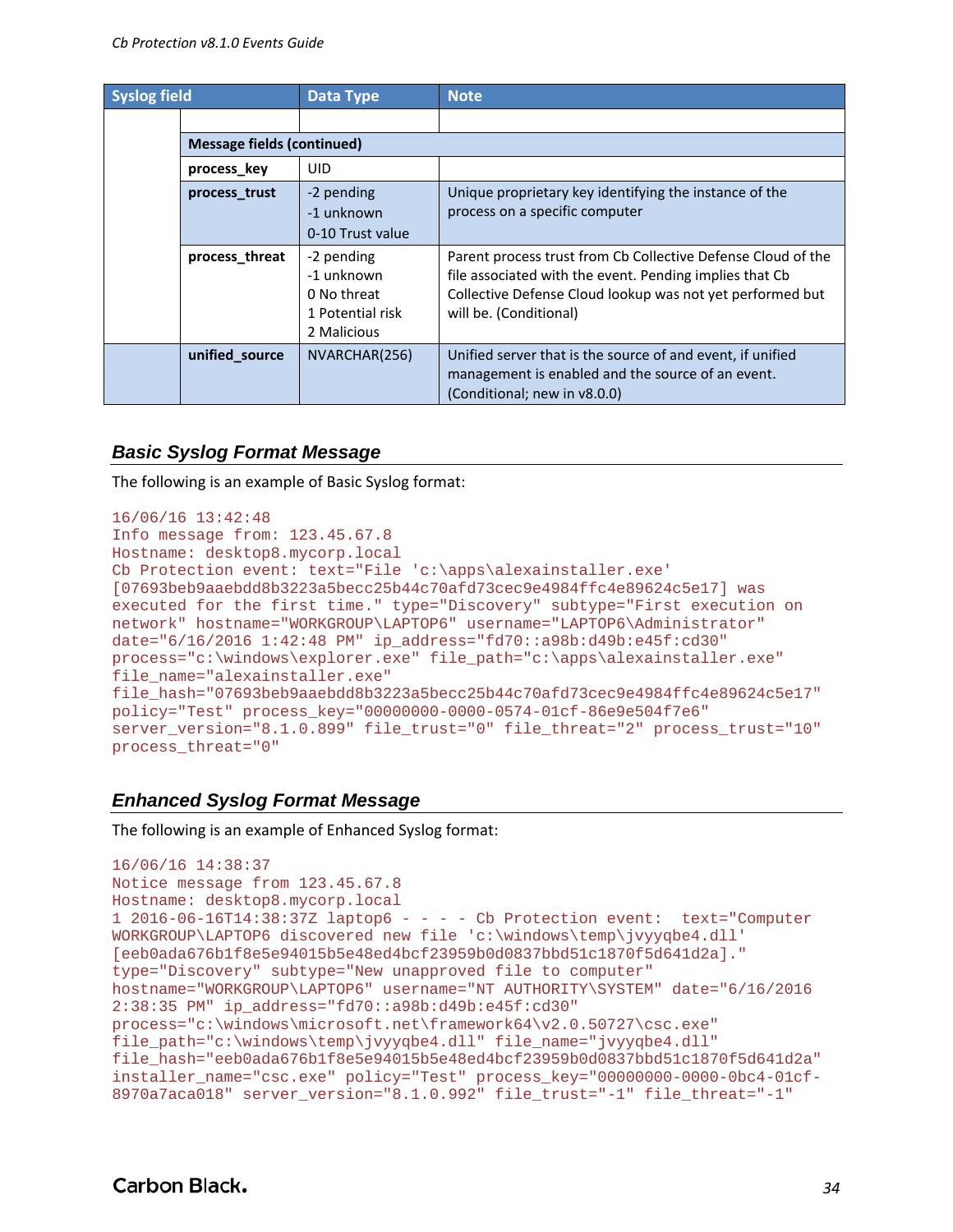#### <span id="page-34-0"></span>**Mapping Cb Protection Events to ArcSight CEF**

Cb Protection supports integration of its event information with Syslog servers using several formats. One of the Syslog formats supported is ArcSight CEF (Common Event Format), which you can use to integrate Cb Protection event logs with ArcSight ESM or ArcSight Logger. You configure Syslog integration on the System Configuration/Events page, described in the "System Configuration" chapter of *Using Cb Protection*.

This section describes the mapping of Cb Protection event fields to ArcSight CEF fields. See your ArcSight documentation for full information about ArcSight CEF and its capabilities.

#### <span id="page-34-1"></span>*Top-Level Syslog Format*

#### **Table 5. Cb Protection Event Mapping to Syslog ArcSight Common Event Format [\(RFC 3164](http://tools.ietf.org/search/rfc3164) and [ArcSight CEF\)](http://www.arcsight.com/solutions/solutions-cef/)**

| <b>Syslog field</b> | Data Type       | <b>Note</b>                                                                                                                             |
|---------------------|-----------------|-----------------------------------------------------------------------------------------------------------------------------------------|
| Facility            | <b>INTEGER</b>  | Syslog facility; always "user-level"<br><b>Note:</b> Facility and Severity are coded into one number per Syslog<br>specification.       |
| <b>Severity</b>     | <b>INTEGER</b>  | Severity mapped from event severity (see Table 2)<br>Note: Facility and Severity are coded into one number per Syslog<br>specification. |
| Timestamp           | <b>DATETIME</b> | Timestamp when the Syslog event was sent (without the year,<br>according to RFC 3164)                                                   |
| Hostname            | NVARCHAR(256)   | Cb Protection Server hostname                                                                                                           |
| <b>Message</b>      |                 | Message encoded according to ArcSight CEF specification                                                                                 |

#### <span id="page-34-2"></span>*Message Format*

ArcSight CEF format uses the Syslog message protocol as a transport mechanism. The format of the message is:

```
Date-Time host CEF:Version|Device Vendor|Device Product|Device Version|
SignatureID|Name|Severity|Extension
```
Each message includes a common prefix consisting of the message date and time, the hostname of the server from which it was sent, and "CEF:" plus the version of CEF format. The remainder of the message is formatted into event-specific fields delimited by a bar ("|") character.

The following example illustrates a CEF-formatted message using Syslog output from Cb Protection:

```
Sep 19 08:26:10 server3.mycorp.local CEF:0|Carbon Black|Protection
|8.1.0.899|801|Execution block (unapproved file)|5| dst=10.0.0.1 
duser=NTAUTHORITY\SYSTEM msg=File 'itunessetup64.exe' has been blocked 
because it was unapproved.
```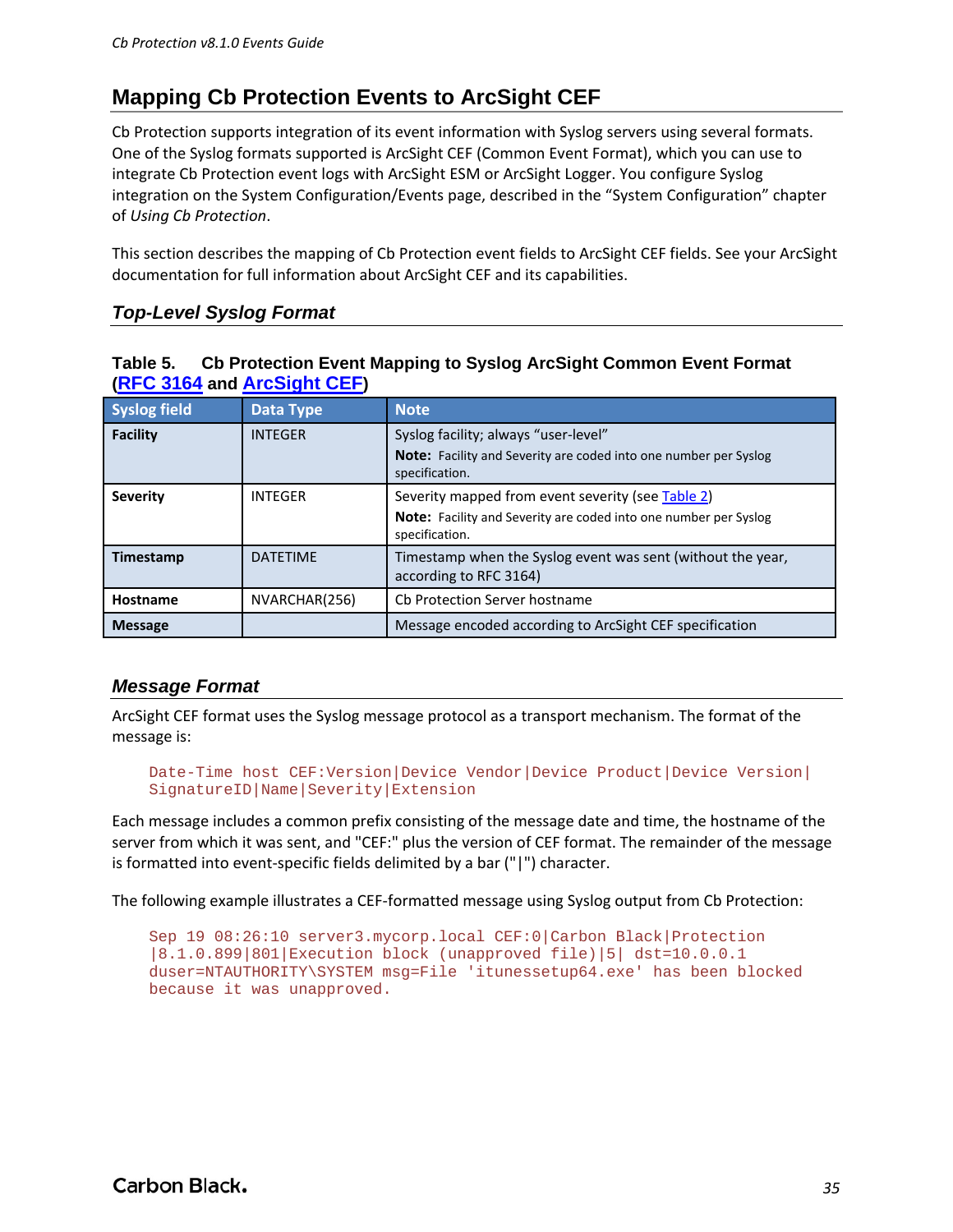|   | ArcSight≮                                                        | Ø.                         | ø<br>E                      |                                   |                                    |                                        |                | Last Login: 9/13/2010 2:32:38 AM PDT               |
|---|------------------------------------------------------------------|----------------------------|-----------------------------|-----------------------------------|------------------------------------|----------------------------------------|----------------|----------------------------------------------------|
|   |                                                                  | <b>Bit9</b>                |                             |                                   |                                    |                                        |                |                                                    |
|   |                                                                  |                            |                             |                                   |                                    |                                        |                |                                                    |
|   | Bit9 (100%)                                                      |                            |                             |                                   |                                    |                                        |                | <b>B</b> Save Channel As<br><b>@</b> Modify        |
|   | Start: 9/6/2010 5:00:00 AM PDT End: 9/13/2010 5:59:59 AM PDT     |                            |                             |                                   |                                    |                                        |                | [0] [0] [633] [0] [0] Total: 633<br>Running E<br>о |
|   | Displaying: All                                                  |                            |                             |                                   |                                    |                                        |                |                                                    |
|   | <b>O O O</b> Add to Case <b>O</b> Options <b>O</b> Inline Filter |                            | <b>O</b> Export             | Field Set: Custom                 | $\left\vert \mathbf{w}\right\vert$ |                                        |                | © © 1 2 3 4 5 6 7 0 1 (26 Pages Total)             |
|   | <b>Manager Receipt Time</b><br>$\bullet$                         | <b>Device Receipt Time</b> | Device<br>Event<br>Category | Name                              | Device<br>Severity                 | Device<br>Event<br><b>Class</b><br>ID. | External<br>ID | Message                                            |
| п | 9/13/2010 S: 25: 04 AM PDT                                       | 9/13/2010 12:37:48 PM PDT  | Computer<br>Management      | CLI executed                      | s                                  | 429                                    | 594            | The CLI command "copycache" was<br>execut          |
| г | 9/13/2010 S: 25: 04 AM PDT                                       | 9/13/2010 12:37:48 PM PDT  | Computer<br>Management      | CLI executed                      | s                                  | 429                                    | 595            | The CLI command "copycache" was<br>execut          |
|   | 9/13/2010 4:51:45 AM PDT                                         | 9/13/2010 12:04:24 PM PDT  | Policy<br>Enforcement       | Execution block<br>(pending file) | s                                  | 801                                    | 592            | File<br>'c:\users\clu\desktop\itunes64setup.exe'   |
|   | 9/13/2010 4:51:45 AM PDT                                         | 9/13/2010 12:04:24 PM PDT  | Policy<br>Enforcement       | Execution block<br>(pending file) | s                                  | 001                                    | 593            | File<br>'c:\users\clu\desktop\itunes64setup.exe'   |
| п | 9/13/2010 4:50:35 AM PDT                                         | 9/13/2010 12:02:58 PM PDT  | Discovery                   | New file on<br>network            | 4                                  | 1005                                   | 501            | Server discovered new file "\\?\Volume<br>${98e7}$ |

#### <span id="page-35-0"></span>*CEF-Cb Protection Mapping Tables*

The tables below provide the following CEF-Cb Protection mapping information:

- [Table 6](#page-35-1) shows the mapping of Cb Protection data to CEF Header fields
- [Table 7](#page-36-0) shows the mapping of Cb Protection data to CEF Extension field data
- [Table 8](#page-37-0) shows Cb Protection-specific custom extensions

#### <span id="page-35-1"></span>**Table 6. Mapping of Cb Protection Event Data to CEF Header Fields**

| <b>CEF Prefix Field</b> | <b>Cb Protection</b><br><b>Value</b> | <b>Description</b>                                                                                                                                                                                                                                                                                                                                                                                                                                                              |
|-------------------------|--------------------------------------|---------------------------------------------------------------------------------------------------------------------------------------------------------------------------------------------------------------------------------------------------------------------------------------------------------------------------------------------------------------------------------------------------------------------------------------------------------------------------------|
| Host                    | Hostname                             | Hostname of the Cb Protection Server providing the Syslog output.                                                                                                                                                                                                                                                                                                                                                                                                               |
| Version                 | 0                                    | CEF format version. By default this is 0.                                                                                                                                                                                                                                                                                                                                                                                                                                       |
| <b>Device Vendor</b>    | <b>Carbon Black</b>                  | The company name of the syslog output provider.                                                                                                                                                                                                                                                                                                                                                                                                                                 |
| <b>Device Version</b>   | $8.1.0$ . $xxx$                      | The version of product generating syslog output. The current Cb<br>Protection version is 8.1.0 and xxx represents the build number<br>appended to the version.                                                                                                                                                                                                                                                                                                                  |
| <b>Device Product</b>   | Protection                           | The product name of the syslog output provider.                                                                                                                                                                                                                                                                                                                                                                                                                                 |
| SignatureID             | Event subtype ID                     | Unique number for the event subtype as classified by Cb Protection.                                                                                                                                                                                                                                                                                                                                                                                                             |
| Name                    | Event subtype name                   | Unique name for the event subtype as classified by Cb Protection.                                                                                                                                                                                                                                                                                                                                                                                                               |
| Severity                | Event severity ID                    | Numeric value indicating the severity of the event. Cb Protection event<br>severity ranges from 7 (least severe) to 0 (most severe). These are<br>mapped to CEF severity levels, which range from 0 (least severe) to 10<br>(most severe). The CEF severity is calculated by subtracting the Cb<br>Protection severity from 9. This means that the most severe Cb<br>Protection event has a CEF severity of 9. The least severe Cb Protection<br>event has a CEF severity of 2. |
| Extension               | (varies)                             | Additional event information. See Table 7.                                                                                                                                                                                                                                                                                                                                                                                                                                      |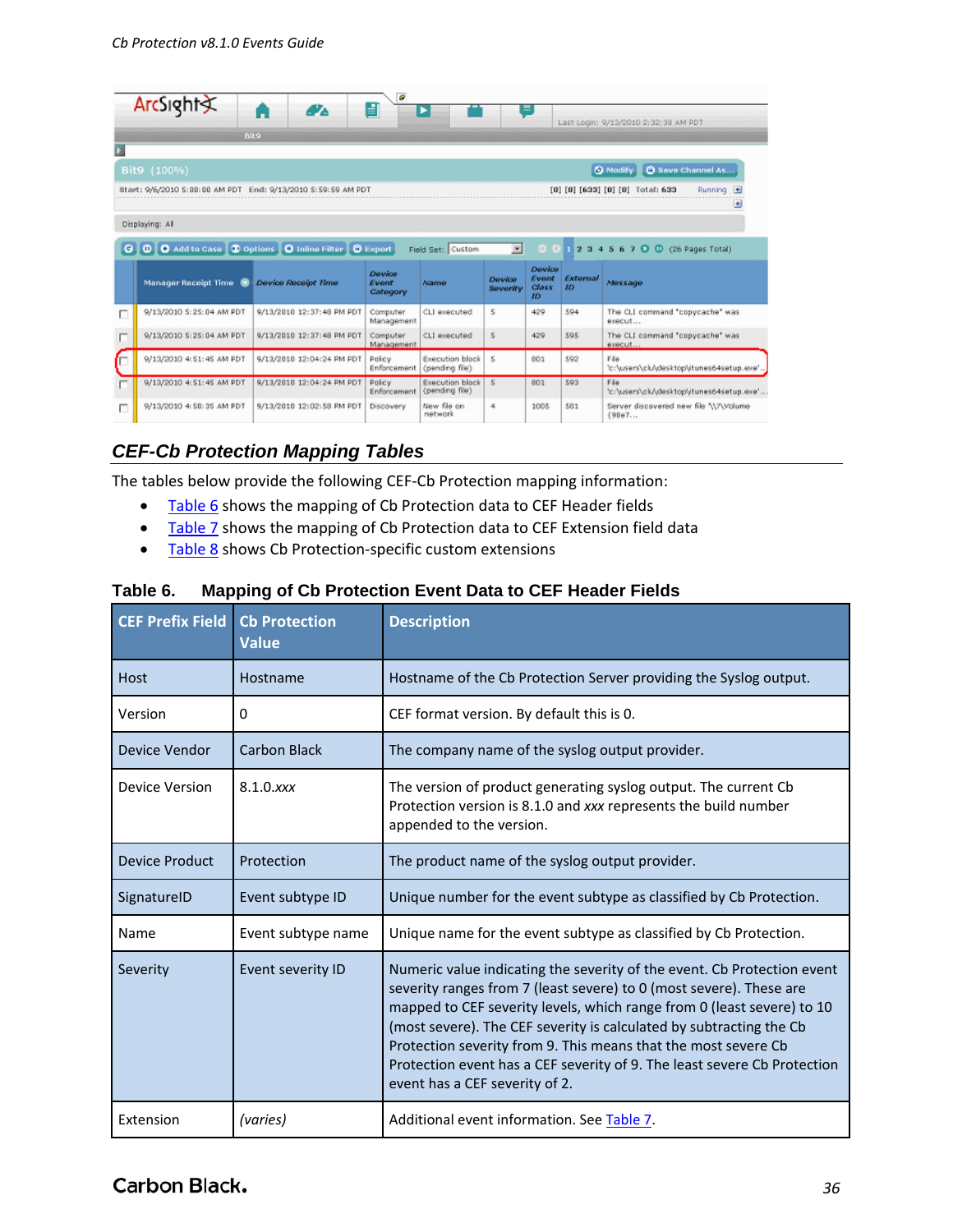| <b>CEF Extension Name</b>                                                            | <b>Cb Protection</b><br><b>Event Field</b> | <b>Description</b>                                                                                                                  |  |  |
|--------------------------------------------------------------------------------------|--------------------------------------------|-------------------------------------------------------------------------------------------------------------------------------------|--|--|
| externalid                                                                           | Event ID                                   | Unique auto-incremented ID of each generated Cb<br>Protection event.                                                                |  |  |
| DeviceEventCategory                                                                  | Event Type                                 | Cb Protection event type                                                                                                            |  |  |
| startTime                                                                            | <b>Event Timestamp</b>                     | Timestamp when the event was created on the<br>endpoint (in UTC).                                                                   |  |  |
| ReceiptTime                                                                          | <b>Event Received</b><br>Timestamp         | Timestamp when the event was received by the Cb<br>Protection Server (in UTC).                                                      |  |  |
| Message                                                                              | <b>Event Description</b>                   | Full text message of the Cb Protection event                                                                                        |  |  |
| deviceHostName                                                                       | Server Hostname                            | Cb Protection Server host name. Note that this<br>could be an IP address if that is what was entered<br>during server installation. |  |  |
| destinationAddress *                                                                 | <b>IP Address</b>                          | IPv4 address of the machine generating the event<br>(if available).                                                                 |  |  |
| deviceCustomIPv6Address3 *                                                           | <b>IP Address</b>                          | Ipv6 address of the machine generating the event<br>(if available).                                                                 |  |  |
| destinationHostName *                                                                | Hostname                                   | Host name of the machine generating the event.                                                                                      |  |  |
| destinationUserName *                                                                | Username                                   | User name of the user generating the event.                                                                                         |  |  |
| Fileld *                                                                             | Antibody ID                                | Unique (auto-incremented) ID of the file<br>generating the event.                                                                   |  |  |
| filePath *<br><b>File Path</b>                                                       |                                            | Full pathname of the file generating the event.                                                                                     |  |  |
| fileName *                                                                           | <b>File Name</b>                           | Filename of the file generating the event.                                                                                          |  |  |
| fileHash *                                                                           | File Hash                                  | SHA-256 file hash of the file generating the event.                                                                                 |  |  |
| deviceProcessName *                                                                  | Process                                    | Process name of the process generating the event.                                                                                   |  |  |
| sourceProcessName                                                                    | Process Key                                | Unique proprietary key identifying the instance of<br>the process on a specific computer                                            |  |  |
| reason                                                                               | <b>Indicator Name</b>                      | Name of the threat indicator associated with the<br>event; if present, same as rule name (Conditional)                              |  |  |
| deviceExternalID                                                                     | <b>Unified Source</b>                      | Name of the unified management server that is the<br>source of an event (Conditional)                                               |  |  |
| CEF Extensions with asterisks are context-dependent and not available on all events. |                                            |                                                                                                                                     |  |  |

<span id="page-36-0"></span>**Table 7. Mapping of Cb Protection Event Data to CEF Extensions**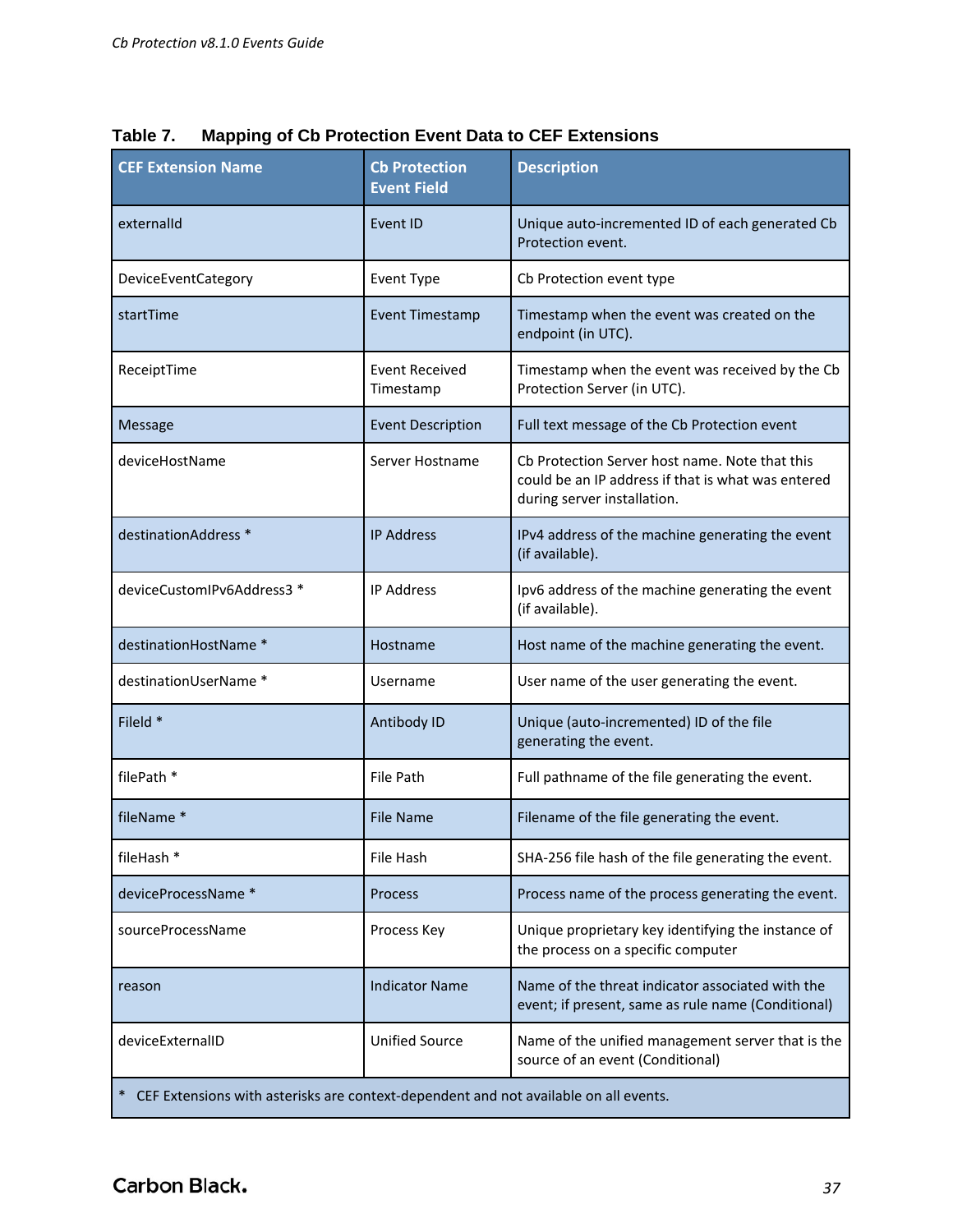<span id="page-37-0"></span>

| Table 8. | <b>Mapping to Custom CEF Extensions</b> |
|----------|-----------------------------------------|
|----------|-----------------------------------------|

| <b>CEF Custom Extension &amp;</b><br><b>Label</b>                                    | <b>Cb Protection</b><br><b>Event Field</b> | <b>Description</b>                                                                                                                                                                                                                                                                      |
|--------------------------------------------------------------------------------------|--------------------------------------------|-----------------------------------------------------------------------------------------------------------------------------------------------------------------------------------------------------------------------------------------------------------------------------------------|
| deviceCustomString1 *<br>deviceCustomString1Label =<br>"rootHash"                    | <b>Root Hash</b>                           | Root hash of the file generating the event.                                                                                                                                                                                                                                             |
| deviceCustomString2 *<br>deviceCustomString2Label =<br>"installerFilename"           | Installer<br>Filename                      | Installer Filename of the file generating the event.                                                                                                                                                                                                                                    |
| deviceCustomString3 *<br>deviceCustomString3Label =<br>"policy"                      | Policy                                     | Cb Protection policy of the machine generating the event.                                                                                                                                                                                                                               |
| deviceCustomString 4*<br>deviceCustomString4Label =<br>"banName"                     | <b>Ban Name</b>                            | For a block event, the name of the ban (if any) that blocked<br>the file; some bans are unnamed                                                                                                                                                                                         |
| deviceCustomString 5*<br>deviceCustomString5Label =<br>"ruleName"                    | <b>Rule Name</b>                           | The name of the rule associated with the event (if any)                                                                                                                                                                                                                                 |
| deviceCustomString 6*<br>deviceCustomString6Label =<br>"updaterName"                 | <b>Updater Name</b>                        | The name of the Updater associated with the event (if any)                                                                                                                                                                                                                              |
| deviceCustomFloatingPoint1 *<br>deviceCustomFloatingPoint1La<br>bel = "fileTrust"    | <b>File Trust</b>                          | File trust from Cb Collective Defense Cloud of the file<br>associated with the event. Pending means that Cb Collective<br>Defense Cloud lookup was not yet performed but will be.<br>(Conditional)<br>-2 pending<br>-1 unknown<br>0-10 Trust value                                      |
| deviceCustomFlexString1 *<br>deviceCustomFlexString1Label<br>= "fileThreat"          | <b>File Threat</b>                         | File threat from Cb Collective Defense Cloud of the file<br>associated with the event. Pending means that Cb Collective<br>Defense Cloud lookup was not yet performed but will be.<br>(Conditional)"pending"<br>"unknown"<br>"0 - No threat"<br>"1 - Potential risk"<br>"2 - Malicious" |
| deviceCustomFloatingPoint2 *<br>deviceCustomFloatingPoint2La<br>bel = "processTrust" | <b>Process Trust</b>                       | Parent process trust from Cb Collective Defense Cloud of the<br>file associated with the event. Pending means that Cb<br>Collective Defense Cloud lookup was not yet performed but<br>will be. (Conditional)<br>-2 pending<br>-1 unknown<br>0-10 Trust value                            |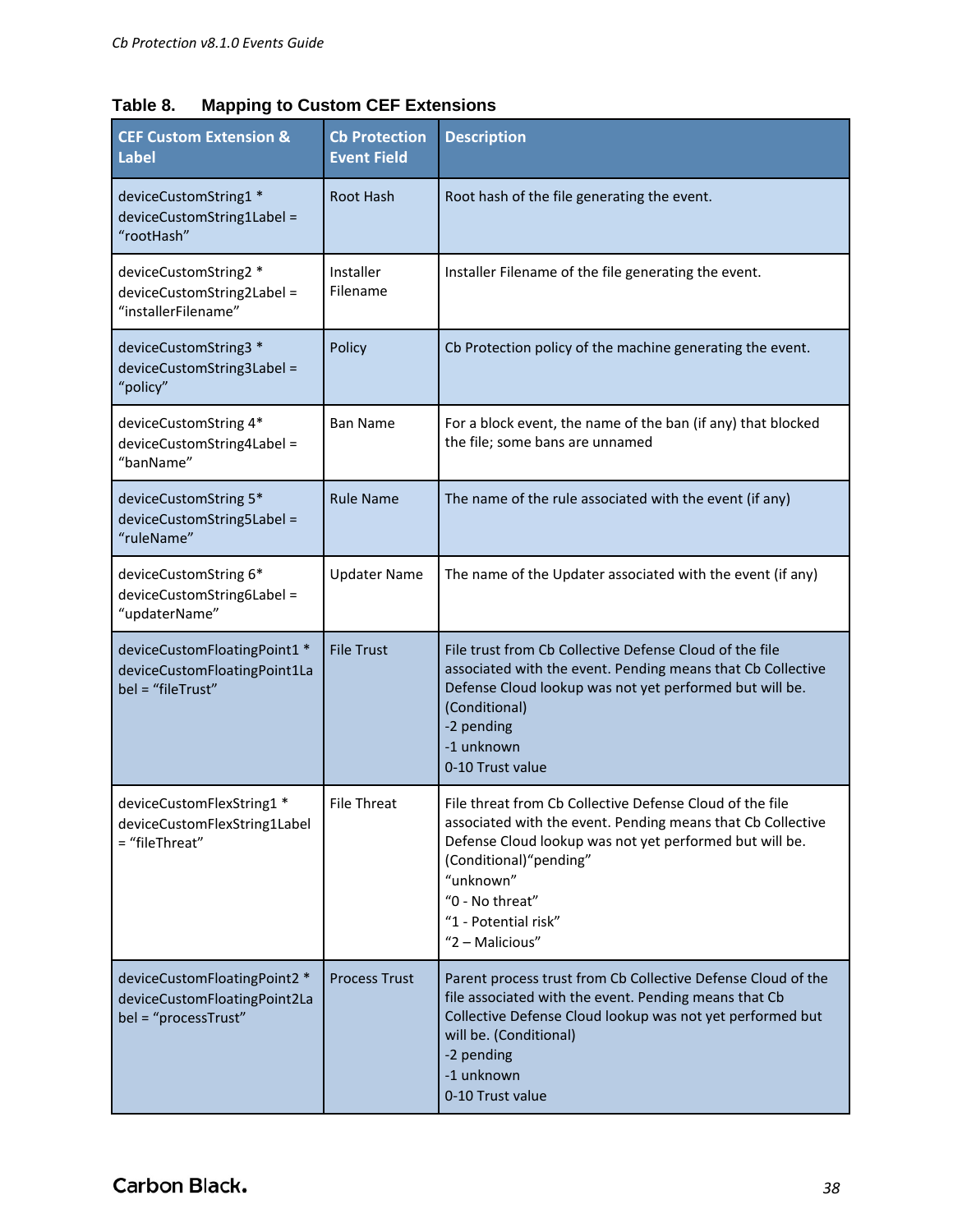| <b>CEF Custom Extension &amp;</b><br><b>Label</b>                                | <b>Cb Protection</b><br><b>Event Field</b> | <b>Description</b>                                                                                                                                                                                                                                                                                      |  |
|----------------------------------------------------------------------------------|--------------------------------------------|---------------------------------------------------------------------------------------------------------------------------------------------------------------------------------------------------------------------------------------------------------------------------------------------------------|--|
| deviceCustomFlexString2*<br>deviceCustomFlexString2Label<br>= "processThreat"    | <b>Process Threat</b>                      | Parent process threat from Cb Collective Defense Cloud of the<br>file associated with the event. Pending implies that Cb<br>Collective Defense Cloud lookup was not yet performed but<br>will be. (Conditional)<br>"pending"<br>"unknown"<br>"0 - No threat"<br>"1 - Potential risk"<br>"2 – Malicious" |  |
| All CEF Custom Extensions are context-dependent and not available on all events. |                                            |                                                                                                                                                                                                                                                                                                         |  |

#### <span id="page-38-0"></span>**Mapping Cb Protection Events to Q1Labs LEEF Format**

One of the Syslog formats supported by Cb Protection is Q1Labs LEEF (Log Event Extended Format), which you can use to integrate Cb Protection event logs with QRadar SIEM or QRadar Log Manager. You configure Syslog integration on the System Configuration page Events tab in the Cb Protection Console.

This section describes setup of QRadar Log Manager to accept Cb Protection events, and the mapping of Cb Protection event fields to Q1Labs LEEF fields. See your QRadar documentation for full information about QRadar and LEEF capabilities.

**Important:** If you are running **Cb Protection version 8.1.0 or later**, you must update the **QRadar DSM** module for Cb Protection to at least the **July 2017** version released by QRadar. This will enable QRadar to properly parse Cb Protection 8.0- and 8.1-specific events. The previous DSM module for Bit9 Security Platform can still be used to integrate older versions of the Bit9 product with the QRadar.

#### <span id="page-38-1"></span>*Configuring QRadar Log Manager*

When a Cb Protection Server begins to send events to the QRadar Log Manager, approximately the first 10 events will appear as "Unknown events". After that, QRadar Log Manager will auto-discover events as being from Cb Protection, and will add a Log source definition for that Cb Protection Server called "CbProtection @ *CbServerComputerName*" with the default QRadar Log Manager parameters.

To be certain you capture all events, set up Cb Protection as a log source in QRadar Log Manager *before*  integrating with the Cb Protection Server.

#### <span id="page-38-2"></span>*Manual Setup of Cb Protection as Event Source*

You can manually configure Cb Protection as the source of events sent to the QRadar Log Manager.

#### **To configure Cb Protection as an event source for QRadar Log Manager:**

- **1.** In the QRadar Log Manager Console, click on the **Admin** tab.
- **2.** On the console Admin settings, under Data Sources/Events, click **Log Sources**. The Log Sources window opens.
- **3.** In the Log Source window menu bar, click **Add**. The Add a Log Source window opens.
- **4.** In the new window, for Log Source Name, enter **Cb Protection**.
- **5.** For Log Source Description, enter **Cb Protection Server**.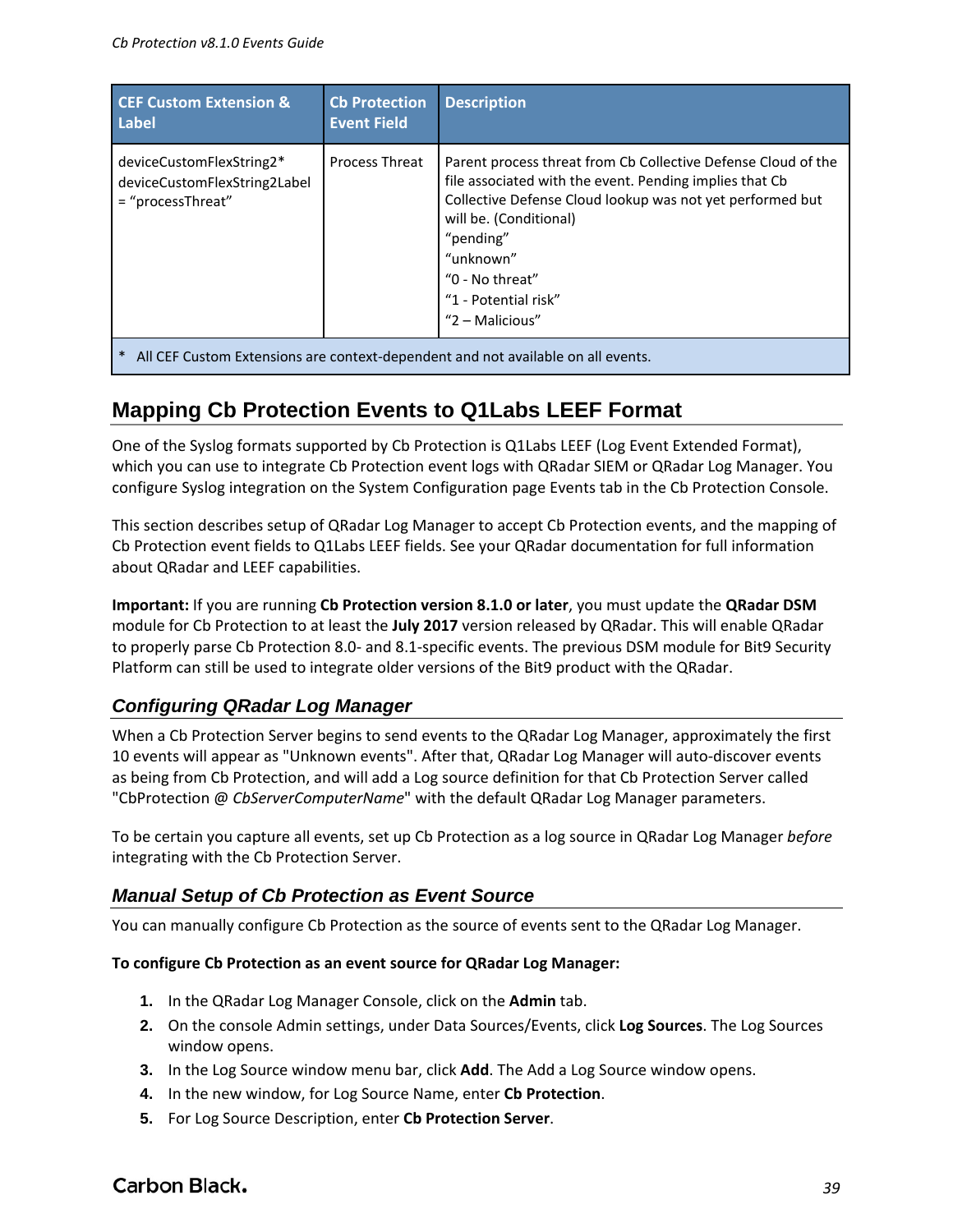- **6.** Choose **Cb Protection** on the Log Source menu.
- **7.** For Log Source Identifier, enter the fully qualified domain name of the Cb Protection Server sending the events.
- **8.** Set Credibility to **10**.
- **9.** Click the **Save** button.
- **10.** On the QRadar Log Manager Admin console, click **Deploy Changes** in the Admin menu bar.

#### <span id="page-39-0"></span>*Top-Level Syslog Format*

#### **Table 9. Cb Protection Event Mapping to Q1Labs Log Event Enhanced Format [\(RFC 3164](http://tools.ietf.org/search/rfc3164) and [Q1Labs LEEF\)](http://q1labs.com/content/press-details/q1-labs-announces-innovative-security-intelligence-partner-program-that-speeds-and-simplifies-security-vendor-integration/99.aspx)**

| Syslog field    | Data Type       | <b>Note</b>                                                                                                                                                 |
|-----------------|-----------------|-------------------------------------------------------------------------------------------------------------------------------------------------------------|
| <b>Facility</b> | <b>INTEGER</b>  | Syslog facility; always "user-level"<br>Note: Facility and Severity are coded into one number per Syslog<br>specification.                                  |
| <b>Severity</b> | <b>INTEGER</b>  | Severity mapped from Cb Protection event severity (see Table 2)<br><b>Note:</b> Facility and Severity are coded into one number per Syslog<br>specification |
| Timestamp       | <b>DATETIME</b> | Timestamp when the Syslog event was sent (without the year,<br>according to RFC 3164)                                                                       |
| <b>Hostname</b> | NVARCHAR(256)   | Cb Protection Server hostname                                                                                                                               |
| <b>Message</b>  |                 | Message encoded according to Q1Labs LEEF specification                                                                                                      |

#### <span id="page-39-1"></span>*LEEF Format*

Q1Labs LEEF format uses the Syslog message protocol as a transport mechanism. The format of the message is:

```
Date-Time hostname LEEF:Version|Vendor|Product|Version|EventID|
Key1=Value1<tab>Key2=Value2<tab>...<tab>KeyN=ValueN
```
Each message includes a common prefix consisting of the message date and time, the hostname of the server from which it was sent, and "LEEF:" plus the version of LEEF format. Following the prefix, the message includes fields describing the product sending the message and an event identifier. The remainder of the message is formatted into an event-specific series of key value pairs delimited by a tab character. Characters in the message are UTF-8 encoded.

The following example illustrates a LEEF-formatted message using Syslog output from Cb Protection, with "*<tab>*"substituted where actual tabs are used in the message:

```
Jan 18 11:07:53 198.76.5.4 LEEF:1.0|Carbon_Black|Protection|
8.1.0.978<tab>|NEW_PORT_DISCOVERD|src=172.5.6.67<tab>dst=172.50.123.1<tab>
sev=5<tab>cat=anomaly<tab>msg=there are spaces in this message
```
#### <span id="page-39-2"></span>*Cb Protection-to-LEEF Mapping Tables*

The tables below provide the following LEEF-Cb Protection mapping information:

- [Table 10](#page-40-0) shows the mapping of Cb Protection event data to LEEF Header fields
- [Table 11](#page-40-1) shows the mapping of Cb Protection events to LEEF Attributes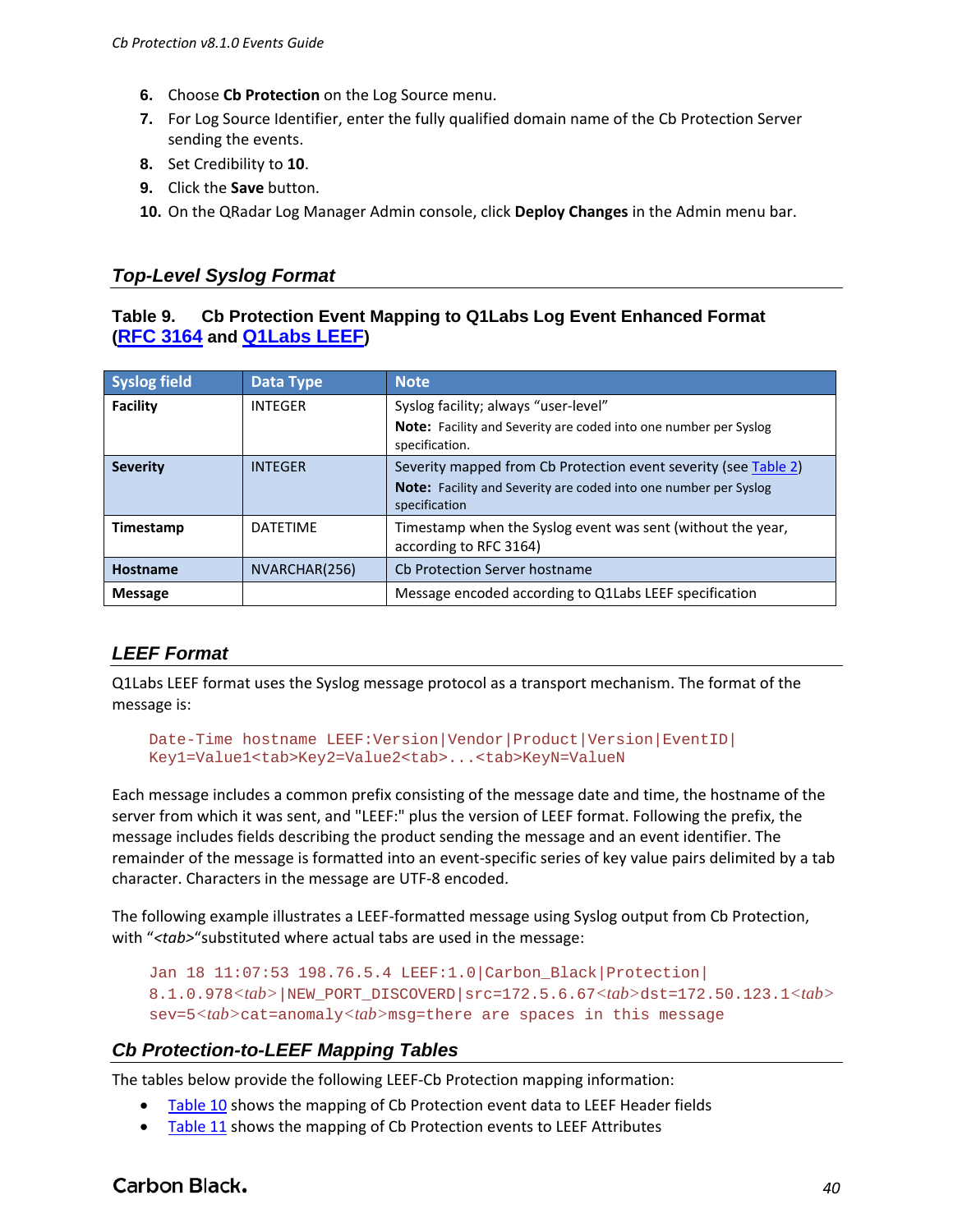| <b>LEEF Prefix Field</b> | <b>Cb Protection Value</b> | <b>Description</b>                                                                                                                                             |
|--------------------------|----------------------------|----------------------------------------------------------------------------------------------------------------------------------------------------------------|
| Hostname                 | Hostname                   | Hostname of the Cb Protection Server from which Syslog output is<br>provided                                                                                   |
| <b>LEEF Version</b>      | 1.0                        | LEEF format version. By default this is 1.0.                                                                                                                   |
| Vendor                   | Carbon Black               | The company name of the Syslog output provider.                                                                                                                |
| Product*                 | Protection                 | The name of the product generating Syslog output.                                                                                                              |
| Version                  | 8.1.0.xxx                  | The version of the product generating Syslog output, including the<br>build number (represented here by "xxx"). The current Cb<br>Protection version is 8.1.0. |
| EventID                  | Event subtype name         | Unique name identifying the event subtype as classified by Cb<br>Protection.                                                                                   |
| Attributes               | (varies)                   | See Table 11.                                                                                                                                                  |

#### <span id="page-40-0"></span>**Table 10. Mapping of Cb Protection Event Data to LEEF Header Fields**

#### <span id="page-40-1"></span>**Table 11. Mapping of Cb Protection Event Fields to LEEF Attributes**

| <b>LEEF Attribute</b><br>(name in RAW<br>view) | <b>LEEF Property</b><br>(Visible name<br>in Console) | <b>Regular Expression</b><br>(to Extract) | $ch$<br><b>Protection</b><br><b>Event</b><br><b>Field</b> | <b>Description</b>                                                                                                                                                  |
|------------------------------------------------|------------------------------------------------------|-------------------------------------------|-----------------------------------------------------------|---------------------------------------------------------------------------------------------------------------------------------------------------------------------|
| cat                                            | Category                                             |                                           | Event Type                                                | Cb Protection event<br>category name                                                                                                                                |
| sev                                            | Severity                                             |                                           | Severity                                                  | Severity of the Cb<br>Protection event.<br>Mapped from Cb<br>Protection range 7-0<br>(0 is most important)<br>into LEEF range 1-10<br>(10 is the most<br>important) |
| devTime                                        | Device Time                                          |                                           | Event<br>Timestamp                                        | Timestamp (UTC)<br>when Cb Protection<br>event was generated;<br>Converted to local<br>time when displayed<br>as "Log Source Time"<br>in QRadar events view         |
| receivedTime <sup>1</sup>                      | <b>Received Time</b>                                 | receivedTime=([^\t]+)[\t]*                | Received<br><b>Time</b>                                   | Timestamp (UTC)<br>when the event was<br>received by the Cb<br><b>Protection Server</b>                                                                             |
| msg <sup>1</sup>                               | Message                                              | $msg=[({^\wedge}\t]+)[\t]^*$              | Event<br>Description                                      | Full message<br>describing the event                                                                                                                                |
| externalID <sup>1</sup>                        | <b>External ID</b>                                   | externalld= $([\wedge \ t]+)[\t]$ *       | Event Id                                                  | Unique identifier of<br>the event instance                                                                                                                          |
| src <sup>2</sup>                               | Source Address                                       |                                           | Ip Address                                                | IP (IPv4) address of<br>the computer<br>generating the event                                                                                                        |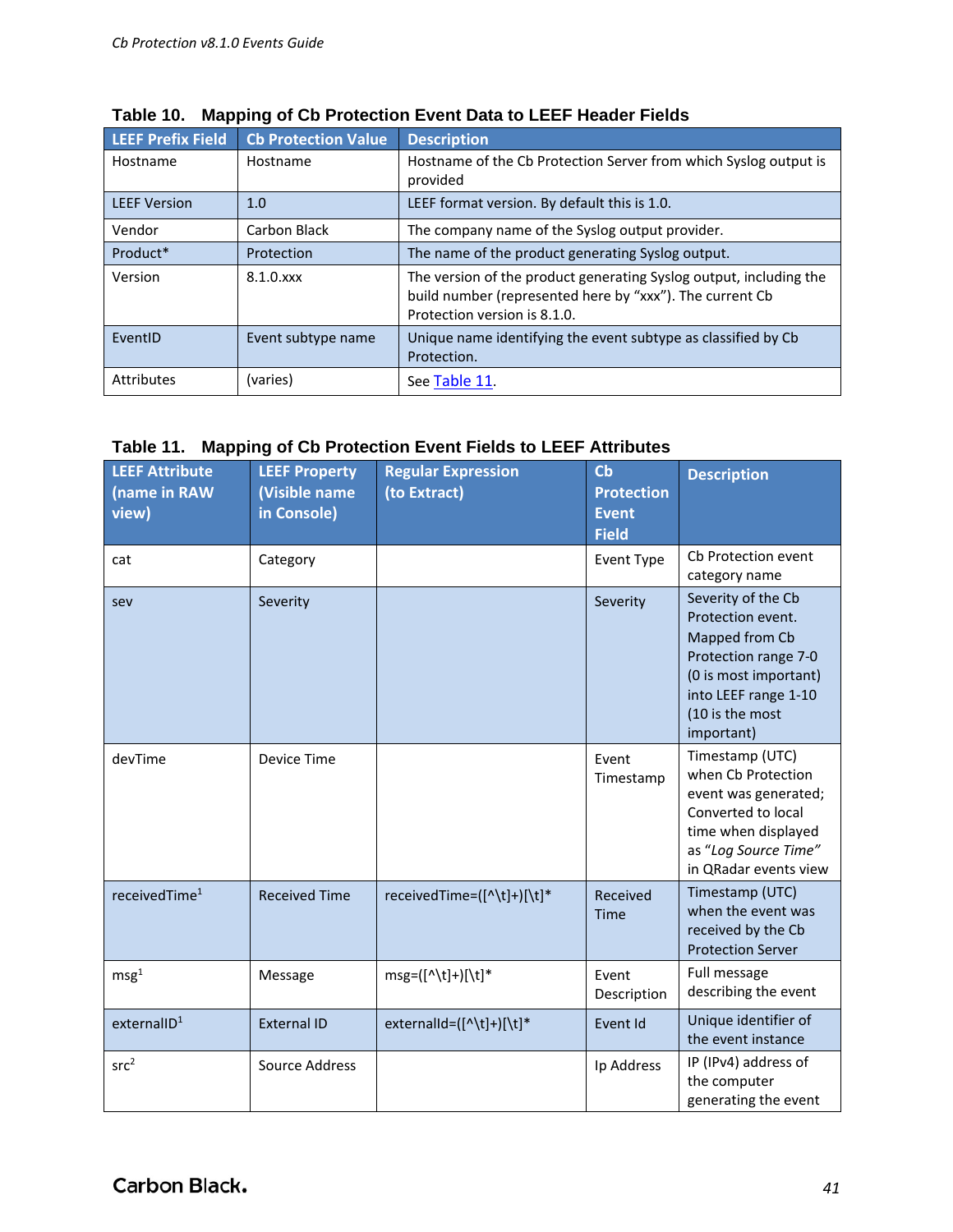| <b>LEEF Attribute</b><br>(name in RAW<br>view) | <b>LEEF Property</b><br><b>(Visible name</b><br>in Console) | <b>Regular Expression</b><br>(to Extract)                       | $ch$<br><b>Protection</b><br><b>Event</b><br><b>Field</b> | <b>Description</b>                                                                                                                       |
|------------------------------------------------|-------------------------------------------------------------|-----------------------------------------------------------------|-----------------------------------------------------------|------------------------------------------------------------------------------------------------------------------------------------------|
| srcHostName <sup>1,2</sup>                     | Source<br>Hostname                                          | srcHostName=([^\t]+)[\t]*                                       | Hostname                                                  | Hostname of the<br>computer generating<br>the event                                                                                      |
| srcProcess <sup>1,2</sup>                      | <b>Source Process</b>                                       | $srcProcess=[({^n \t})[^n \t)]^*$                               | Process                                                   | Name of the process<br>generating the event                                                                                              |
| usrName <sup>2</sup>                           | <b>Username</b>                                             |                                                                 | <b>Username</b>                                           | Username of the user<br>generating the event                                                                                             |
| filePath <sup>1,2</sup>                        | File Path                                                   | filePath=([^\t]+)[\t]*                                          | File Path                                                 | Full path of the file<br>generating the event                                                                                            |
| fileName $1,2$                                 | Filename                                                    | fileName= $([^{\wedge} \setminus t]+)[^{\wedge} \setminus t]^*$ | <b>File Name</b>                                          | Filename of the file<br>generating the event                                                                                             |
| fileHash $1,2$                                 | File Hash                                                   | fileHash= $([\wedge \ t]+)[\t\t\wedge \t]^*$                    | File Hash                                                 | SHA256 hash of file<br>generating the event                                                                                              |
| fileI $d^{1,2}$                                | File ID                                                     | fileId= $([^{\wedge}t]+)[\t]^{*}$                               | Antibody Id                                               | Unique identifier of<br>file generating the<br>event                                                                                     |
| rootHash <sup>1,2</sup>                        | Root Hash                                                   | rootHash=<br>$([^{\wedge}t]+)[\t]^{*}$                          | Root Hash                                                 | Root hash of the file<br>generating the event                                                                                            |
| installerFileName <sup>1,2</sup>               | Installer<br>Filename                                       | installerFileName=([^\t]+)[\t]*                                 | Installer<br>Filename                                     | Installer filename of<br>the file generating the<br>event                                                                                |
| banName <sup>1,2</sup>                         | <b>Ban Name</b>                                             | banName= $([^{\wedge}t]+)[\t]^{*}$                              | <b>Ban Name</b>                                           | For block events,<br>name of the ban that<br>blocked the file.<br><b>Change Notes: This</b><br>was "ruleName" prior<br>to 7.0.1 Patch 3. |
| ruleName <sup>1,2</sup>                        | <b>Rule Name</b>                                            | ruleName=([^\t]+)[\t]*                                          | <b>Rule Name</b>                                          | Name of the rule<br>associated with the<br>event (if any)                                                                                |
| updaterName <sup>1,2</sup>                     | <b>Updater Name</b>                                         | updaterName=([^\t]+)[\t]*                                       | Updater<br>Name                                           | Name of the Updater<br>associated with the<br>event (if any)                                                                             |
| indicatorName                                  | indicatorName                                               | indicatorName=([^\t]+)[\t]*                                     | Indicator<br>Name                                         | Name of the threat<br>indicator associated<br>with the event (if any)                                                                    |
| policy <sup>1,2</sup>                          | Policy                                                      | policy=([^\t]+)[\t]*                                            | Policy                                                    | Cb Protection Policy of<br>the computer<br>generating the event                                                                          |
| dstHostName <sup>1</sup>                       | Destination<br>Hostname                                     | dstHostName=([^\t]+)[\t]*                                       | Hostname                                                  | <b>Cb Protection Server</b><br>computer receiving<br>the event                                                                           |
| processKey                                     | Process Key                                                 | processKey=([^\t]+)[\t]*                                        | Process Key                                               | Unique proprietary<br>key identifying the<br>instance of the<br>process on a specific<br>computer                                        |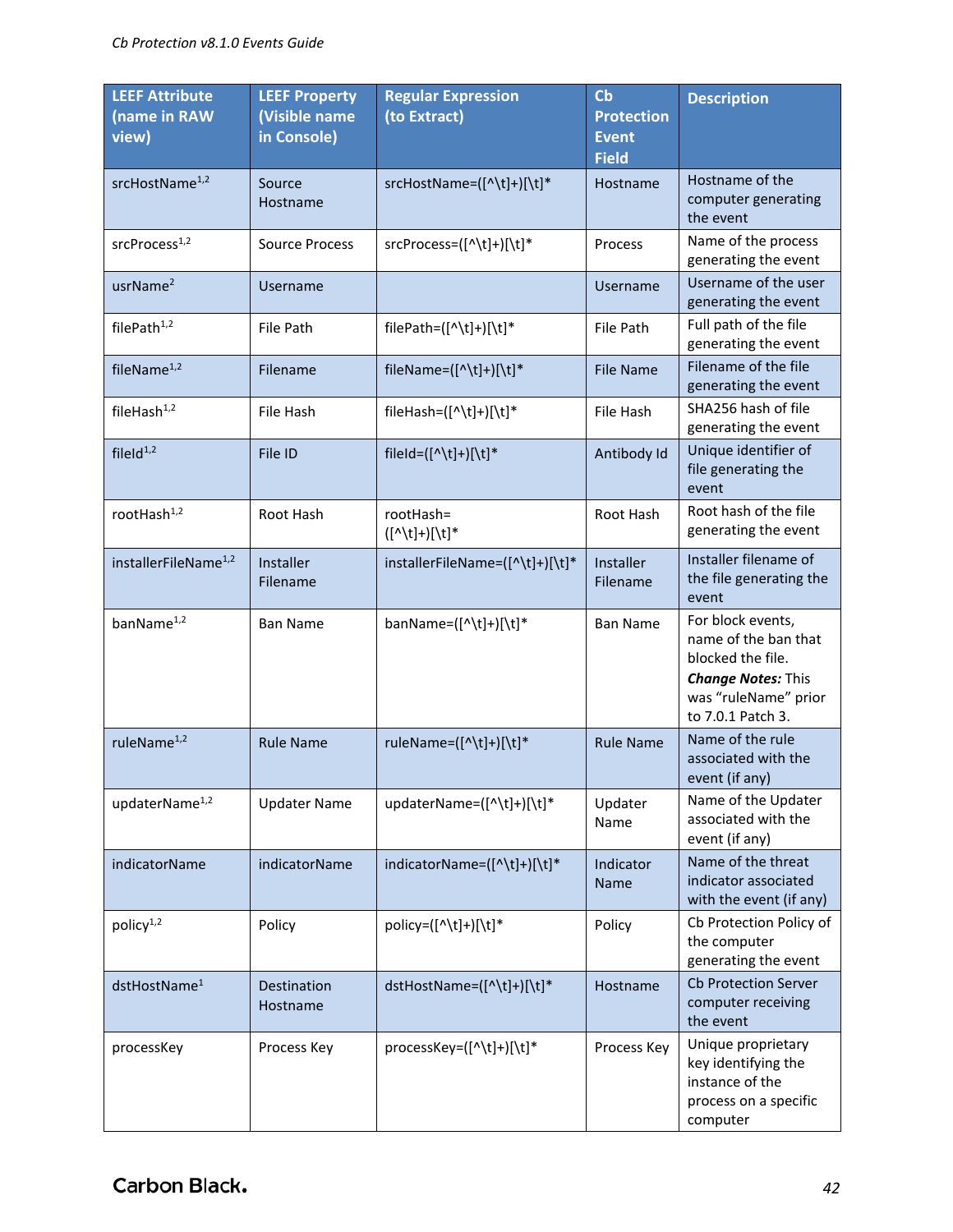#### *Cb Protection v8.1.0 Events Guide*

| <b>LEEF Attribute</b><br>(name in RAW<br>view) | <b>LEEF Property</b><br>(Visible name<br>in Console) | <b>Regular Expression</b><br>(to Extract) | $ch$<br><b>Protection</b><br><b>Event</b><br><b>Field</b> | <b>Description</b>                                                                                                                                                                                                                                                              |
|------------------------------------------------|------------------------------------------------------|-------------------------------------------|-----------------------------------------------------------|---------------------------------------------------------------------------------------------------------------------------------------------------------------------------------------------------------------------------------------------------------------------------------|
| fileTrust                                      | <b>File Trust</b>                                    | fileTrust=([^\t]+)[\t]*                   | <b>File Trust</b>                                         | File trust from Cb<br><b>Collective Defense</b><br>Cloud of the file<br>associated with the<br>event. Pending implies<br>that file lookup was<br>not yet performed but<br>will be. (Conditional)<br>-2 pending<br>-1 unknown<br>0-10 Trust value                                |
| fileThreat                                     | <b>File Threat</b>                                   | fileThreat=([^\t]+)[\t]*                  | <b>File Threat</b>                                        | File threat from Cb<br><b>Collective Defense</b><br>Cloud of the file<br>associated with the<br>event. Pending implies<br>that file lookup was<br>not yet performed but<br>will be. (Conditional)<br>-2 pending<br>-1 unknown<br>0 No threat<br>1 Potential risk<br>2 Malicious |
| processTrust                                   | <b>Process Trust</b>                                 | processTrust=([^\t]+)[\t]*                | <b>Process</b><br><b>Trust</b>                            | Parent process trust<br>from Cb Collective<br>Defense Cloud of the<br>file associated with<br>the event. Pending<br>implies that file lookup<br>was not yet performed<br>but will be.<br>(Conditional)<br>-2 pending<br>-1 unknown<br>0-10 Trust value                          |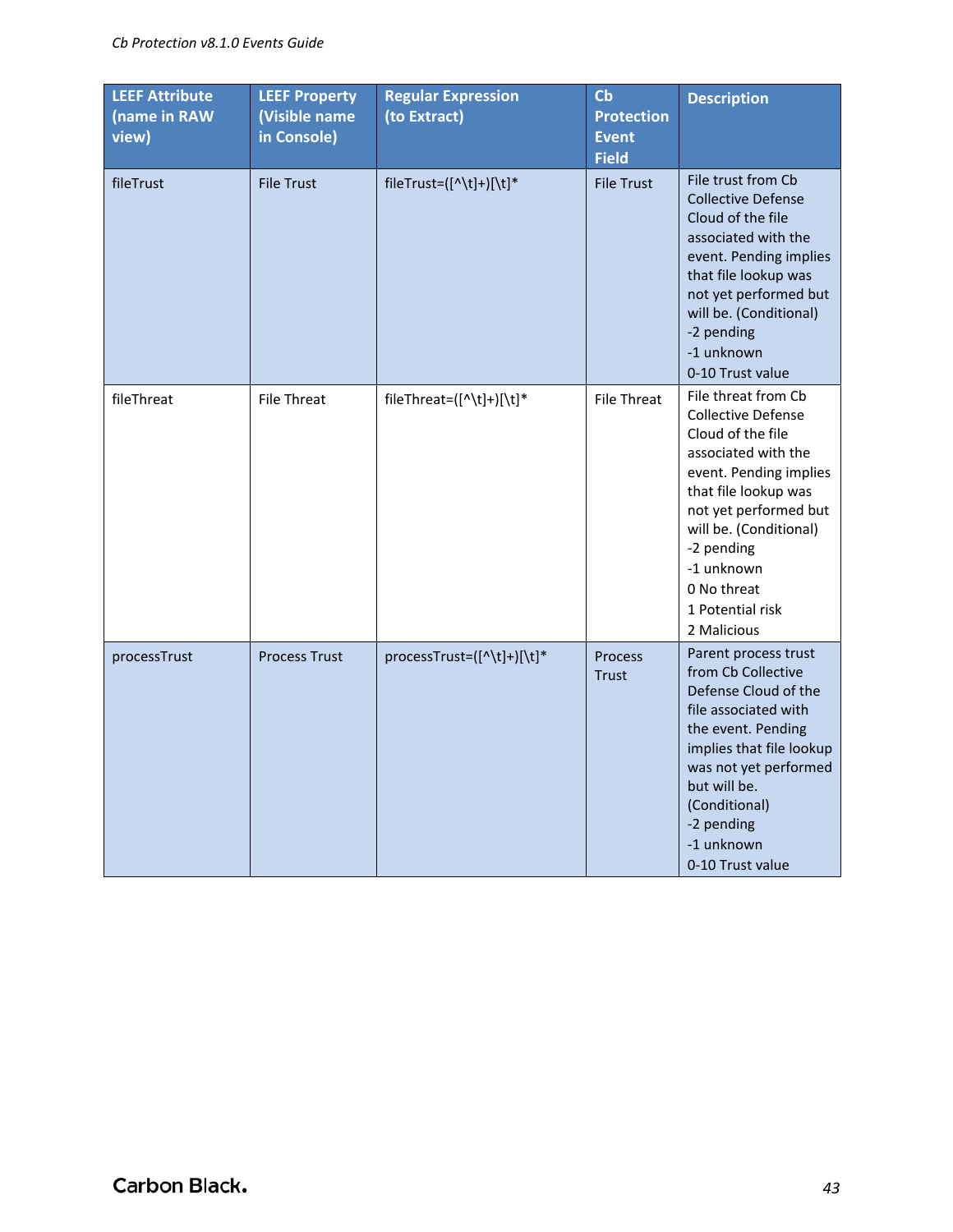| <b>LEEF Attribute</b><br>(name in RAW<br>view)                                                                                                                                                                                                                                                            | <b>LEEF Property</b><br>(Visible name<br>in Console) | <b>Regular Expression</b><br>(to Extract) | $ch$<br><b>Protection</b><br><b>Event</b><br><b>Field</b> | <b>Description</b>                                                                                                                                                                                                                                                                    |
|-----------------------------------------------------------------------------------------------------------------------------------------------------------------------------------------------------------------------------------------------------------------------------------------------------------|------------------------------------------------------|-------------------------------------------|-----------------------------------------------------------|---------------------------------------------------------------------------------------------------------------------------------------------------------------------------------------------------------------------------------------------------------------------------------------|
| processThreat                                                                                                                                                                                                                                                                                             | <b>Process Threat</b>                                | processThreat=([^\t]+)[\t]*               | Process<br>Threat                                         | Parent process threat<br>from Cb Collective<br>Defense Cloud of the<br>file associated with<br>the event. Pending<br>implies that file lookup<br>was not yet performed<br>but will be.<br>(Conditional)<br>-2 pending<br>-1 unknown<br>0 No threat<br>1 Potential risk<br>2 Malicious |
| unifiedSource                                                                                                                                                                                                                                                                                             | <b>Unified Source</b>                                | unifiedSource=([^\t]+)[\t]*               | Unified<br>Server<br>Source                               | Hostname of the<br>Unified Server (if<br>implemented) that is<br>the source of an event                                                                                                                                                                                               |
| <sup>1</sup> These are custom LEEF attributes for Cb Protection event fields with no predefined attribute name in LEEF. You<br>must use the regular expressions next to each of these items to extract it as a custom attribute. See Manual Setup<br>of Cb Protection Custom Properties for instructions. |                                                      |                                           |                                                           |                                                                                                                                                                                                                                                                                       |

<sup>2</sup> These LEEF Extensions are context-dependent and not available on all events.

#### <span id="page-43-0"></span>*Manual Setup of Cb Protection Custom Properties*

For the current release of QRadar Log Manager, manual setup is required to parse certain Cb Protection properties. [Table 11](#page-40-1) shows the regular expressions that must be used to parse each custom property.

#### **To configure Cb Protection custom properties for QRadar Log Manager:**

- **1.** On the QRadar Log Manager, click the **Admin** tab and then click **Custom Event Properties** in the Data Sources/Events section. The Custom Event Properties window opens.
- **2.** Click **Add** in the Custom Event Properties window menu bar. The Event Property Definition window opens.
- **3.** In the Event Property Definition window, click the **New Property** radio button, and in the New Property text box, enter a LEEF Property name from [Table 11](#page-40-1) (such as "Message").
- **4.** Choose **Cb Protection** on the Log Source Type menu.
- **5.** Enter the regular expression from [Table 11](#page-40-1) corresponding to the property you chose (such as "*msg=([^\t]+)[\t]\**").
- **6.** Make sure that the **Enabled** box is checked, and then click the **Save** button.
- **7.** Repeat the steps above for each Cb Protection custom property (those with regular expressions) listed in [Table 11.](#page-40-1)
- **8.** On the Admin console, click **Deploy Changes** in the Admin menu bar.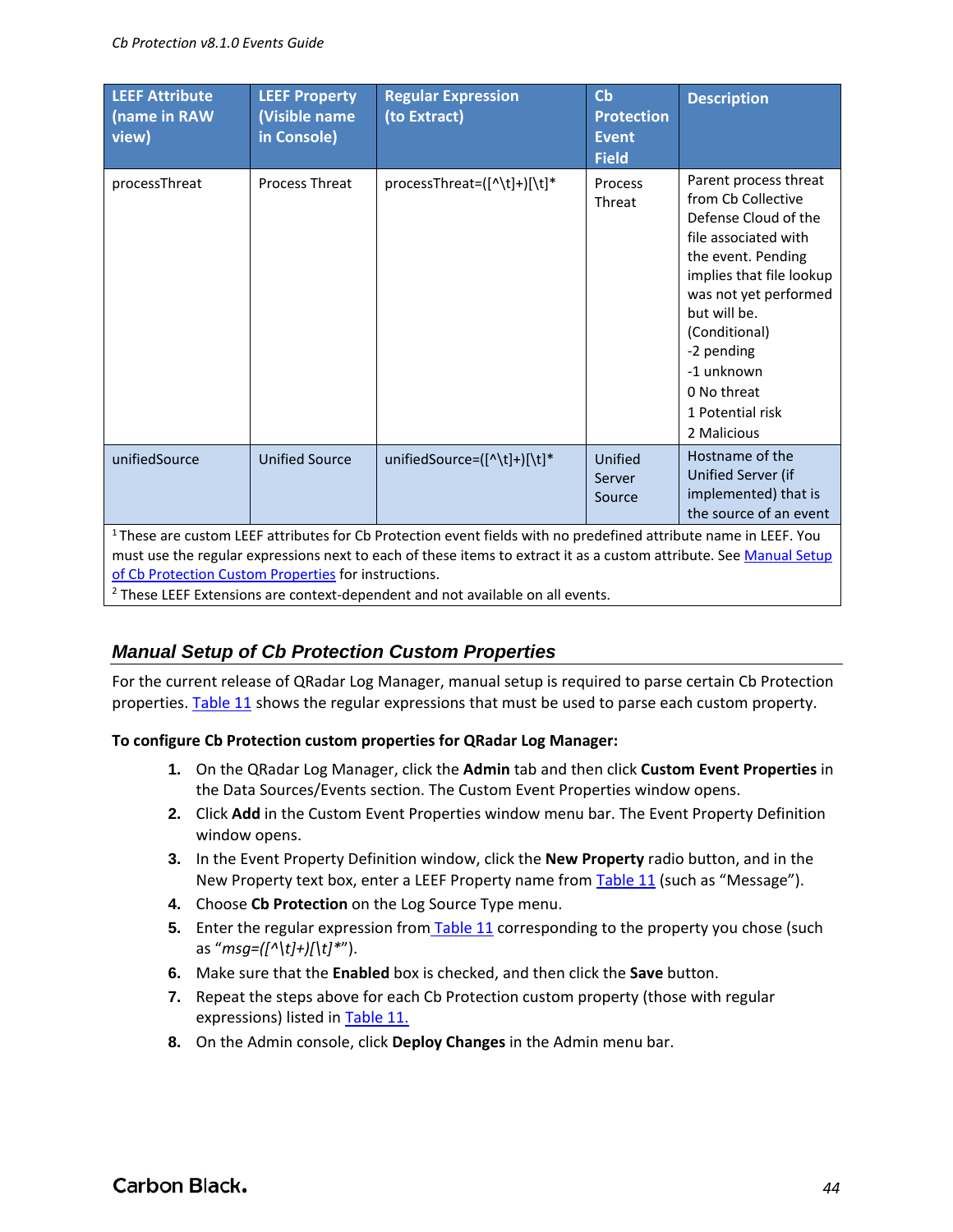# <span id="page-44-0"></span>**External Event Database**

You can send events from the Cb Protection Server to an external database. The following table describes the external events table columns.

| <b>External table</b><br>column | <b>Data Type</b> | <b>Note</b>                                                                                                                                                                                          |
|---------------------------------|------------------|------------------------------------------------------------------------------------------------------------------------------------------------------------------------------------------------------|
| event_id                        | <b>BIGINT</b>    | ID of the event                                                                                                                                                                                      |
| time                            | <b>DATETIME</b>  | Time when event occurred (in UTC)                                                                                                                                                                    |
| received time                   | <b>DATETIME</b>  | Time when server received the event (in UTC)                                                                                                                                                         |
| severity                        | NVARCHAR(256)    | Event severity                                                                                                                                                                                       |
| priority                        | NVARCHAR(256)    | Event severity; note that priority was used in pre-7.2.1 releases,<br>and is deprecated for 7.2.1 and later. The preferred name is<br>"severity".                                                    |
| type                            | NVARCHAR(256)    | Event type name                                                                                                                                                                                      |
| subtype                         | NVARCHAR(256)    | Event subtype name                                                                                                                                                                                   |
| text                            | NVARCHAR(1024)   | Event description                                                                                                                                                                                    |
| hostname                        | NVARCHAR(128)    | Event source (computer name or 'system')                                                                                                                                                             |
| host_id                         | <b>INTEGER</b>   | ID of the event source (computer ID or 0 for 'system')                                                                                                                                               |
| ip_address                      | VARCHAR(40)      | IP address associated with the event                                                                                                                                                                 |
| platform                        | NVARCHAR(64)     | Platform of the computer associated with the event (Windows,<br>Mac, Linux)                                                                                                                          |
| hostgroup                       | NVARCHAR(512)    | Name of the policy associated with the event                                                                                                                                                         |
| hostgroup id                    | <b>INTEGER</b>   | ID of the policy associated with the event                                                                                                                                                           |
| username                        | NVARCHAR(512)    | Name of user associated with the event                                                                                                                                                               |
| process                         | NVARCHAR(512)    | Name of the process associated with the event                                                                                                                                                        |
| filename                        | NVARCHAR(1024)   | Full file path                                                                                                                                                                                       |
| hash                            | CHAR(64)         | File hash (sha256)                                                                                                                                                                                   |
| tail filename                   | NVARCHAR(256)    | Truncated file name (max. 256 characters)                                                                                                                                                            |
| roothash                        | CHAR(64)         | Installer hash (sha256)                                                                                                                                                                              |
| rootname                        | NVARCHAR(1024)   | Installer name associated with the event                                                                                                                                                             |
| ieid                            | <b>INTEGER</b>   | Installer ID associated with the event                                                                                                                                                               |
| ban_name                        | NVARCHAR(128)    | For blocked file events, the name of the ban that blocked the file<br>action; some bans are unnamed                                                                                                  |
| rule_name                       | NVARCHAR(128)    | Name of the rule associated with the event (if any)                                                                                                                                                  |
| updater name                    | NVARCHAR(256)    | Name of the Updater associated with the event (if any)                                                                                                                                               |
| parent_id                       | <b>INTEGER</b>   | Not used                                                                                                                                                                                             |
| indicator name                  | NVARCHAR(128)    | Name of the threat indicator associated with the event (if any)                                                                                                                                      |
| process_key                     | NVARCHAR(128)    | Unique proprietary key identifying the instance of the process on a<br>specific computer                                                                                                             |
| file_trust                      | <b>INTEGER</b>   | File trust from Cb Collective Defense Cloud of the file associated<br>with the event. Pending means that file lookup was not yet<br>performed but will be. (Conditional)<br>-2 pending<br>-1 unknown |
|                                 |                  | 0-10 Trust value                                                                                                                                                                                     |

#### **Table 12. Cb Protection External Event Database Columns**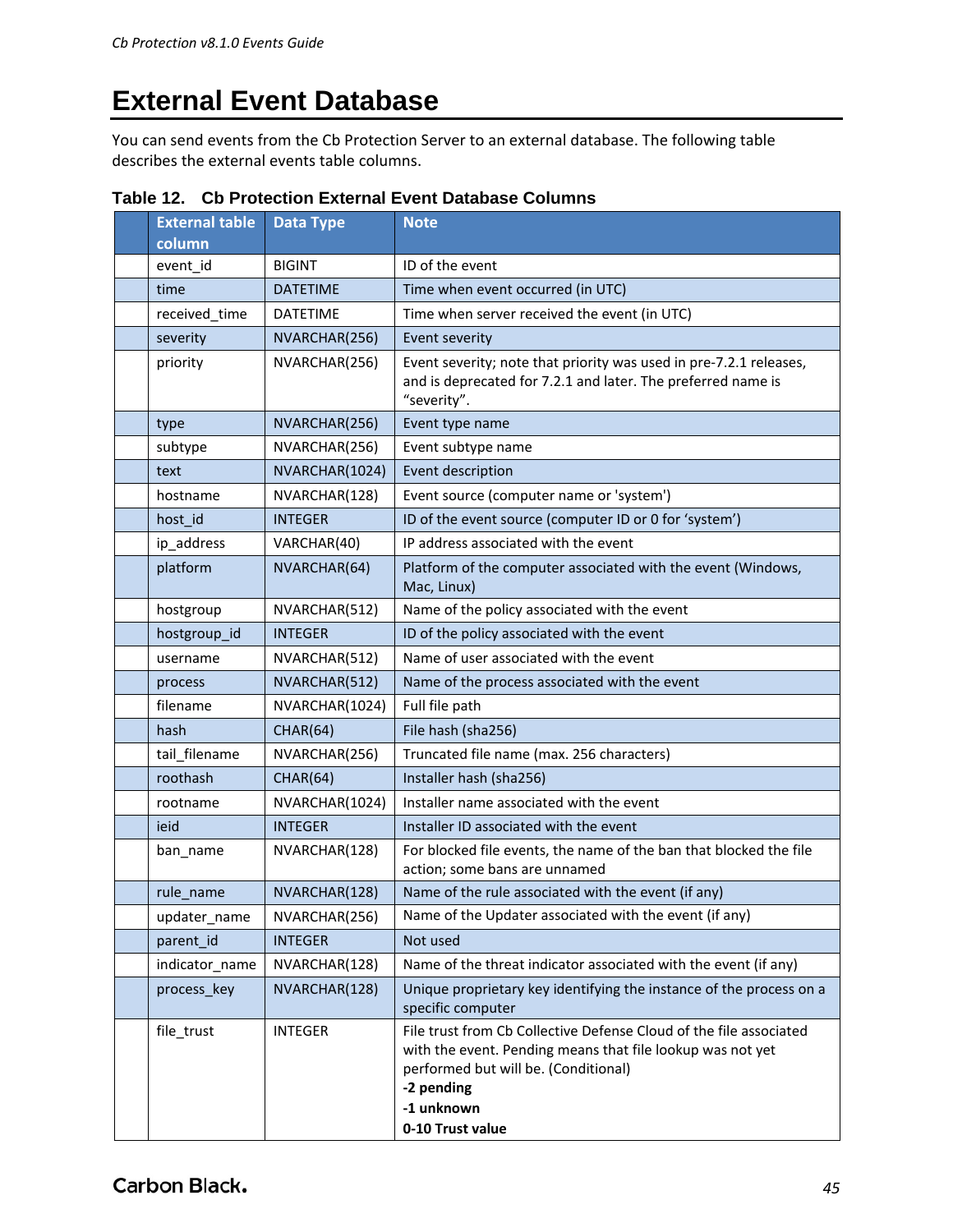|   | <b>External table</b><br>column | <b>Data Type</b>          | <b>Note</b>                                                                                                                                                                                                                                                       |  |
|---|---------------------------------|---------------------------|-------------------------------------------------------------------------------------------------------------------------------------------------------------------------------------------------------------------------------------------------------------------|--|
|   | file threat                     | <b>INTEGER</b>            | File threat from Cb Collective Defense Cloud of the file associated<br>with the event. Pending means that file lookup was not yet<br>performed but will be. (Conditional)<br>-2 pending<br>-1 unknown<br>0 No threat<br>1 Potential risk<br>2 Malicious           |  |
|   | process_trust                   | <b>INTEGER</b>            | Parent process trust from Cb Collective Defense Cloud of the file<br>associated with the event. Pending means that file lookup was not<br>yet performed but will be. (Conditional)<br>-2 pending<br>-1 unknown<br>0-10 Trust value                                |  |
|   | process_threat                  | <b>INTEGER</b>            | Parent process threat from Cb Collective Defense Cloud of the file<br>associated with the event. Pending means that file lookup was not<br>yet performed but will be. (Conditional)<br>-2 pending<br>-1 unknown<br>0 No threat<br>1 Potential risk<br>2 Malicious |  |
|   | process_hash                    | <b>CHAR (64)</b>          | Hash of the process associated with the event                                                                                                                                                                                                                     |  |
|   | command line                    | <b>NVARCHAR</b><br>(1024) | Command line in the event description. Command lines may<br>include proprietary information (e.g., passwords), and so their<br>inclusion in events is optional. (Conditional)                                                                                     |  |
| ✦ | unified_source                  | NVARCHAR (256)            | In a Unified Management environment, the server that initiated an<br>action. (Conditional)                                                                                                                                                                        |  |
|   | New or changed for v8.0.0.      |                           |                                                                                                                                                                                                                                                                   |  |

# <span id="page-45-0"></span>**Live Inventory SDK**

Cb Protection includes public views into its "live inventory" database of files, assets and events. You can create your own reporting and data analysis solutions through the use of these public views. The schema for these public views is **bit9\_public** and the view for events is **ExEvents**.

Please refer to "Appendix A. Live Inventory SDK: Database Views" in the *Using Cb Protection* guide or online Help in the Cb Protection Console for more details.

# <span id="page-45-1"></span>**Event Output for External Analytics**

A Cb Protection Server can be configured to send data, including Cb Protection event data, to external data analytics tools, such as Splunk. Data exported for external analytical tools is in JSON format. It includes the field name with each value, making it easier both to view the raw output and to parse it later without creating indexing dependencies.

Please refer to "Exporting Data for External Analysis" in the *Using Cb Protection* guide or online Help in the Cb Protection Console for more details.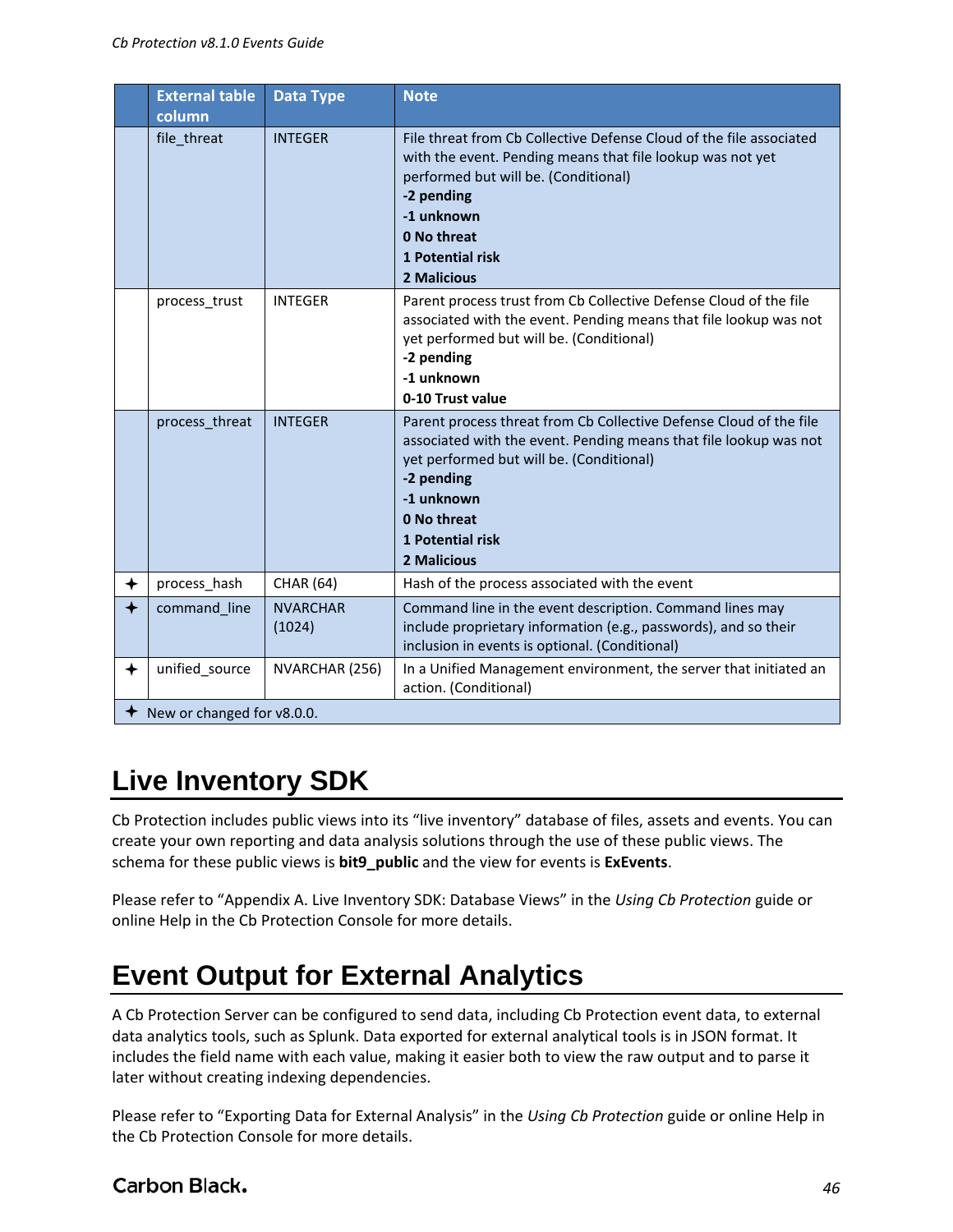# <span id="page-46-0"></span>**Archive Files**

You can choose to have the Cb Protection Server export a daily archive of events to a GZIP-compressed CSV file named in the format *yyyy-mm-dd.***csv**.**gz**. To enable this feature, go to the Events tab of the System Configuration page, click Edit, check the Archive Events Enabled box, and click Update. The location of these archive files is in a subfolder of the server installation directory, by default:

C:\Program Files (x86)\Bit9\Parity Server\archivelogs\

The following table describes the columns in these archive files.

|   | <b>Archive CSV column</b> | <b>Note</b>                                                                                                                                                                                          |
|---|---------------------------|------------------------------------------------------------------------------------------------------------------------------------------------------------------------------------------------------|
|   | <b>TIMESTAMP</b>          | Time event occurred on agent (in UTC)                                                                                                                                                                |
|   | <b>RECEIVEDTIMESTAMP</b>  | Time event was received on server (in UTC)                                                                                                                                                           |
|   | <b>EVENTTYPE</b>          | Event type name                                                                                                                                                                                      |
|   | <b>EVENTSUBTYPE</b>       | Event subtype name                                                                                                                                                                                   |
|   | <b>COMPUTER</b>           | Event source (computer name or 'System')                                                                                                                                                             |
| ✦ | <b>COMPUTER_ID</b>        | Event source (Unique numeric ID, 0 for 'system')                                                                                                                                                     |
|   | <b>PLATFORM</b>           | Platform of the computer associated with the event                                                                                                                                                   |
|   | <b>IP_ADDRESS</b>         | IP address associated with the event                                                                                                                                                                 |
|   | <b>MESSAGE</b>            | Event description                                                                                                                                                                                    |
|   | <b>POLICY</b>             | Name of the policy associated with the event                                                                                                                                                         |
|   | <b>FILENAME</b>           | Full file path                                                                                                                                                                                       |
|   | <b>PROCESSNAME</b>        | Name of the process associated with the event                                                                                                                                                        |
|   | <b>HASH</b>               | File hash                                                                                                                                                                                            |
|   | HASH_TYPE                 | Type of the file hash (2 = SHA1, 3=MD5, 5=Sha256, 6=MSI)                                                                                                                                             |
|   | <b>INSTALLER_HASH</b>     | Installer hash                                                                                                                                                                                       |
|   | INSTALLER_HASH_TYPE       | Type of the installer hash ( $2 = SHA1$ , $3 = MD5$ , $5 = Sha256$ , $6 = MSI$ )                                                                                                                     |
|   | <b>RULE_NAME</b>          | Name of the rule associated with the event (if any)                                                                                                                                                  |
|   | <b>RULE_TYPE</b>          | Rule type of the rule associated with the event                                                                                                                                                      |
|   | <b>BAN_NAME</b>           | For blocked file events, the name of the ban that blocked the file action;<br>some bans are unnamed                                                                                                  |
|   | <b>UPDATER_NAME</b>       | Name of the Updater associated with the event (if any)                                                                                                                                               |
|   | <b>SEVERITY</b>           | Event severity                                                                                                                                                                                       |
|   |                           | Change Notes: This column was labeled "priority" in pre-7.2.1 releases                                                                                                                               |
|   | <b>USERNAME</b>           | Name of user associated with the event                                                                                                                                                               |
|   | <b>PROCESS_HASH</b>       | Hash of the process associated with the event                                                                                                                                                        |
|   | PROCESS_HASH_TYPE         | Hash type of the process associated with the event                                                                                                                                                   |
|   | ROOT_NAME                 | Installer name associated with the event                                                                                                                                                             |
|   | <b>GLOBAL_STATE</b>       | Global state of the file associated with the event (Approved/Unapproved)                                                                                                                             |
|   | INDICATOR_NAME            | Name of the threat indicator associated with the event (if any)                                                                                                                                      |
|   | <b>FILE TRUST</b>         | File trust from Cb Collective Defense Cloud of the file associated with the<br>event. Pending means that file lookup was not yet performed but will be.<br>(Conditional)<br>-2 pending<br>-1 unknown |
|   |                           | 0-10 Trust value                                                                                                                                                                                     |

#### **Table 13. Event Archive CSV File Columns**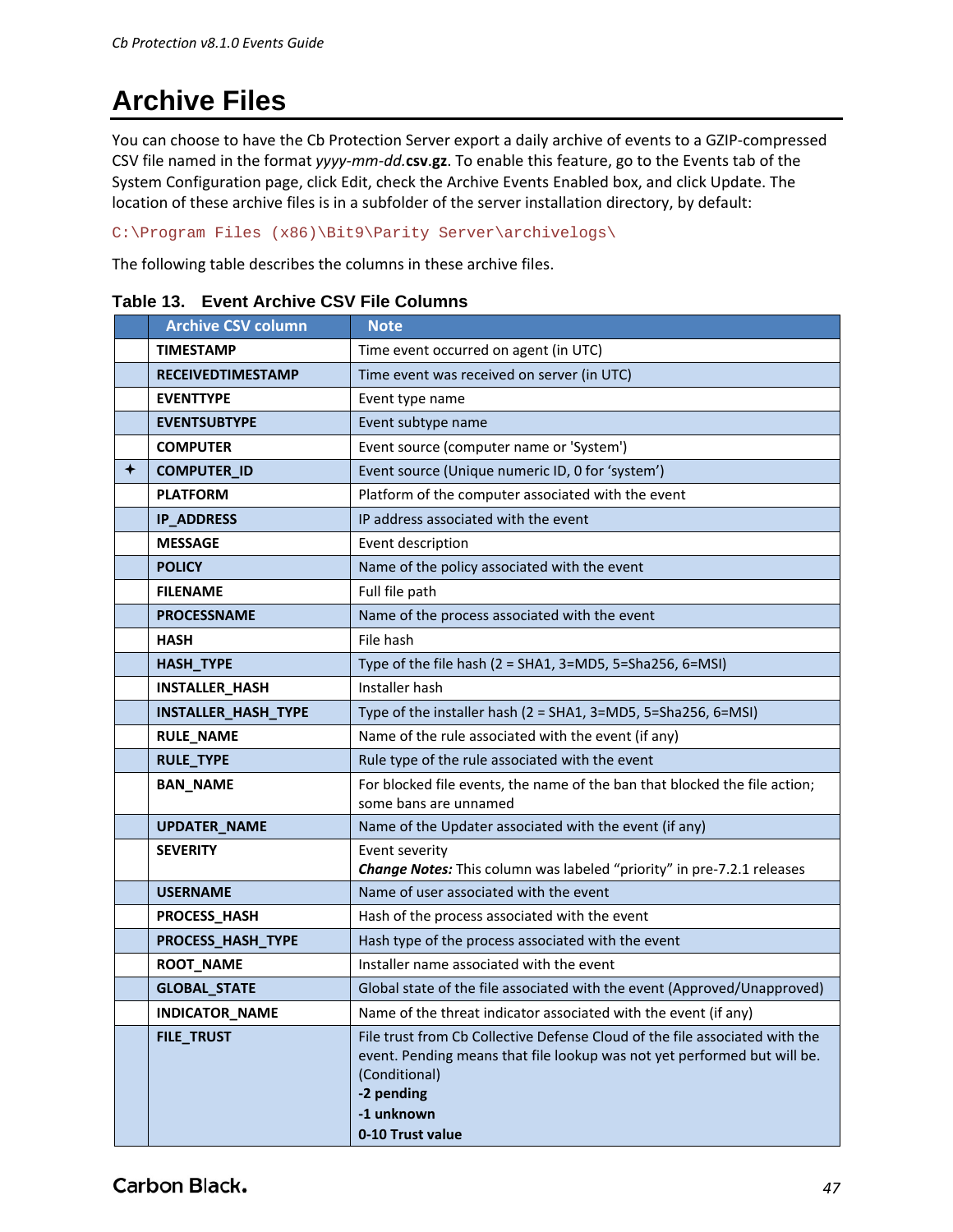|   | <b>Archive CSV column</b>         | <b>Note</b>                                                                                                                                                                                                                                                         |  |  |
|---|-----------------------------------|---------------------------------------------------------------------------------------------------------------------------------------------------------------------------------------------------------------------------------------------------------------------|--|--|
|   | FILE_THREAT                       | File threat from Cb Collective Defense Cloud of the file associated with the<br>event. Pending means that file lookup was not yet performed but will be.<br>(Conditional)<br>-2 pending<br>-1 unknown<br>0 No threat<br>1 Potential risk<br>2 Malicious             |  |  |
|   | <b>PROCESS_TRUST</b>              | Parent process trust from Cb Collective Defense Cloud of the file<br>associated with the event. Pending means that file lookup was not yet<br>performed but will be. (Conditional)<br>-2 pending<br>-1 unknown<br>0-10 Trust value                                  |  |  |
|   | PROCESS_THREAT                    | Parent process threat from Cb Collective Defense Cloud of the file<br>associated with the event. Pending implies that file lookup was not yet<br>performed but will be. (Conditional)<br>-2 pending<br>-1 unknown<br>0 No threat<br>1 Potential risk<br>2 Malicious |  |  |
|   | <b>USAGE_COUNTER</b>              | Prevalence of file related to this event                                                                                                                                                                                                                            |  |  |
|   | PROCESS_USAGE_COUNTER             | Prevalence of parent process related to this event                                                                                                                                                                                                                  |  |  |
| ✦ | PROCESS_KEY                       | Unique proprietary key identifying the instance of the process on a specific<br>computer                                                                                                                                                                            |  |  |
| ✦ | <b>COMMAND_LINE</b>               | Command line in the event description. Command lines may include<br>proprietary information (e.g., passwords), and so their inclusion in events<br>is optional.                                                                                                     |  |  |
| ✦ | UNIFIED_SOURCE                    | In a Unified Management environment, the server that initiated an action.                                                                                                                                                                                           |  |  |
|   | $\div$ New or changed for v8.0.0. |                                                                                                                                                                                                                                                                     |  |  |